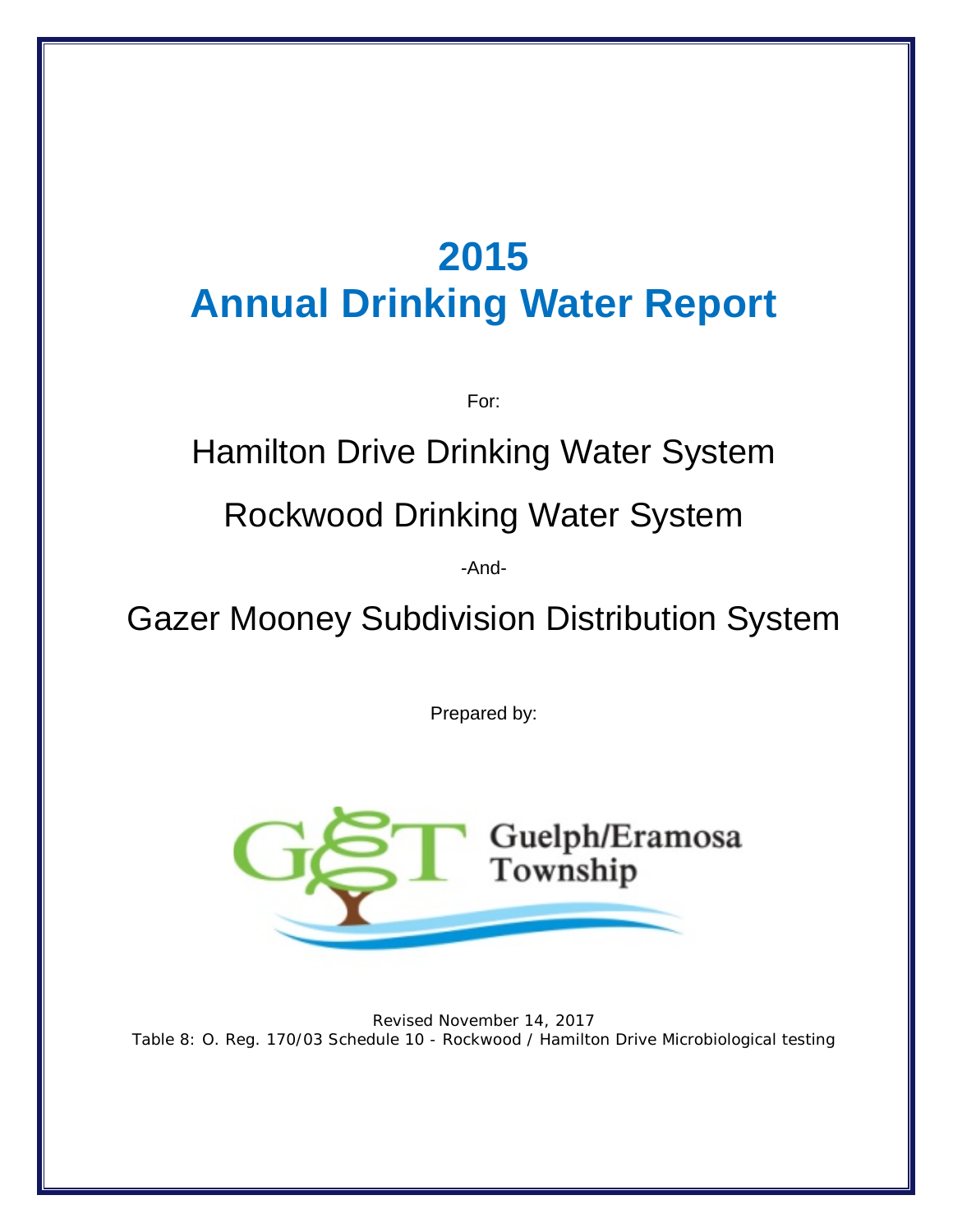# **I. Introduction**

# **Purpose**

The purpose of this report is to provide information to stakeholders and to satisfy the regulatory requirements of the Safe Drinking Water Act (SDWA) including the Drinking Water Quality Management Standard (DWQMS), and regulatory reporting required under O.Reg. 170/03 (Section 11 and Schedule 22). The report is a compilation of information that helps to demonstrate the ongoing provision of safe, consistent supply of high quality drinking water to customers located within the Rockwood, Hamilton Drive and the Gazer Mooney Subdivision.

The scope of this report represents January 1 to December 31, 2015 for Rockwood, Hamilton Drive and Gazer Mooney Drinking Water Systems.

#### **Scope**

This Annual & Summary Water Services Report includes information for Rockwood, Hamilton Drive and the Gazer Mooney Subdivision Distribution System for the period of Jan.1 to Dec. 31, 2015

This report satisfies the requirements of both the Safe Drinking Water Act (SDWA) and Ontario Regulation 170/03:

- Section 11, Annual Reports which includes:
	- a brief description of the drinking water systems;
	- a list of water treatment chemicals used;
	- a summary of the most recent water test results required under O. Reg. 170/03 or an approval, Municipal Drinking Water Licence (MDWL) or order;
	- a summary of adverse test results and other issues reported to the Ministry including corrective actions taken;
	- a description of major expenses incurred to install, repair or replace required equipment;
	- the locations where this report is available for inspection.

#### And;

- Schedule 22, Summary Report which includes:
	- list the requirements of the Safe Drinking Water Act, the regulations, the system's approval, Drinking Water Works Permit (DWWP), Municipal Drinking Water Licence (MDWL), and any orders applicable to the system that were not met at any time during the period covered by the report;
	- for each requirement that was not met, the duration of the failure and the measures that were taken to correct the failure;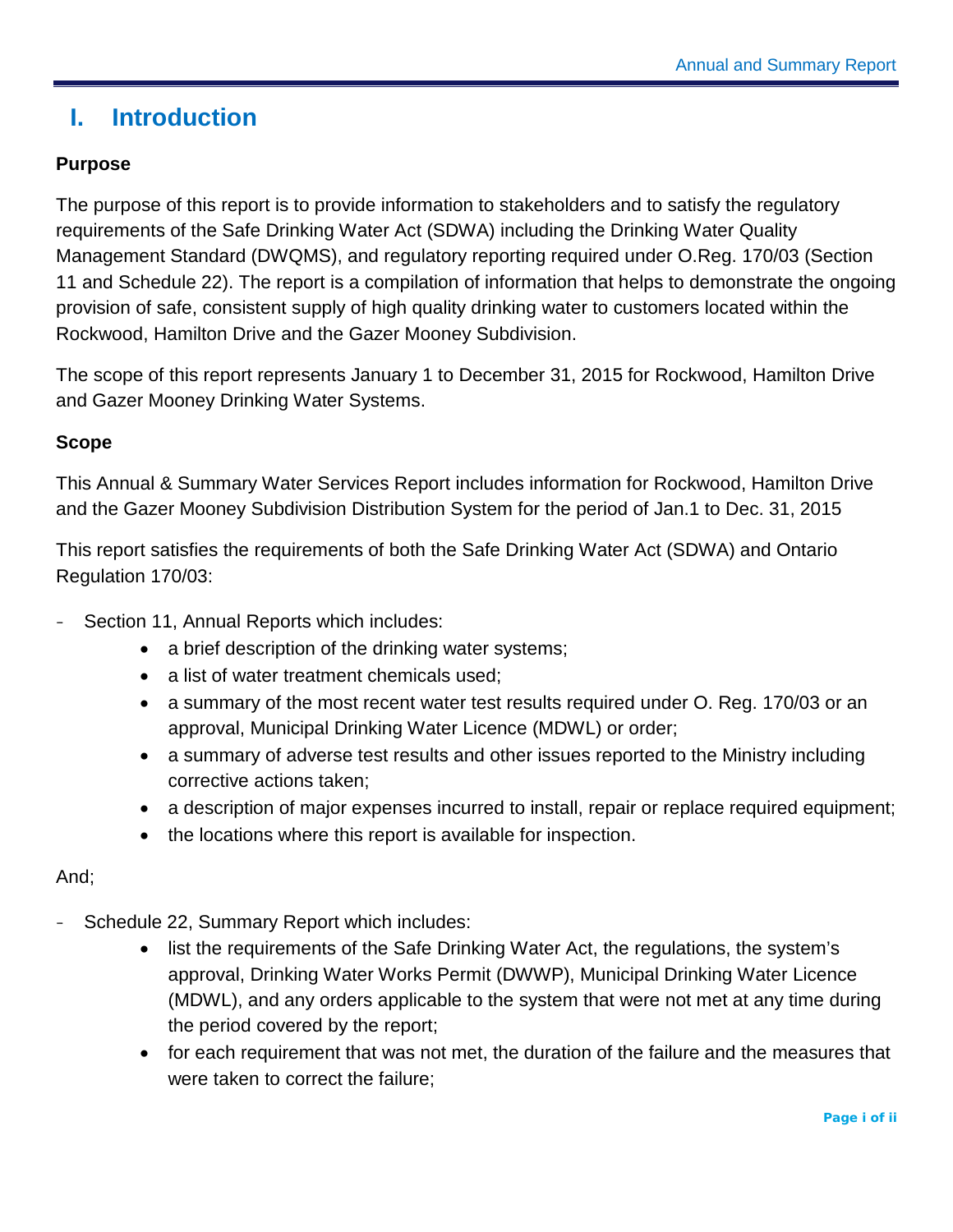- a summary of the quantities and flow rates of the water supplied during the period covered by the report, including monthly average and maximum daily flows; and
- a comparison of this information to the rated capacity and flow rates approved in the system's approval, DWWP and/or MDWL.

A copy of this report is available for viewing at the Township of Guelph/Eramosa, 8348 Wellington Rd. 124, Rockwood and Online at [www.get.on.ca](http://www.get.on.ca/)

*As per the Accessibility for Ontarians with Disabilities Act (AODA), this document is available in an alternate format by e-mailing the Township Clerk mried@get.on.ca or by calling 519-856-9596*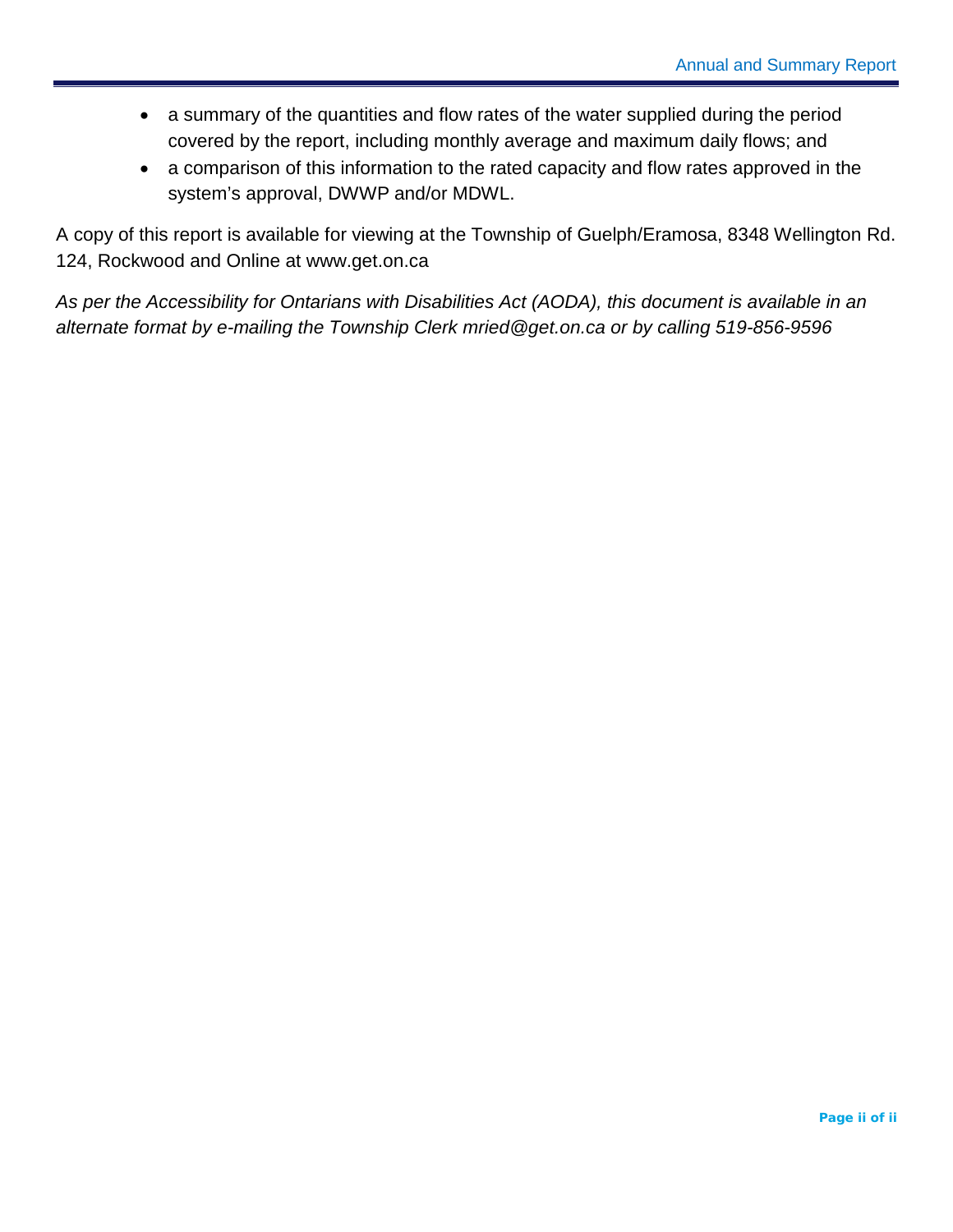# **Table of Contents**

| a)           |                                                                                       |  |  |  |  |  |  |
|--------------|---------------------------------------------------------------------------------------|--|--|--|--|--|--|
| b)           |                                                                                       |  |  |  |  |  |  |
| C)           | Deviations from Critical Control Point (CCP) Limits and Response Actions 5            |  |  |  |  |  |  |
| d)           |                                                                                       |  |  |  |  |  |  |
| e)           |                                                                                       |  |  |  |  |  |  |
| f)           |                                                                                       |  |  |  |  |  |  |
| $\mathsf{q}$ |                                                                                       |  |  |  |  |  |  |
|              | h) Raw and Treated Water Quality - Rockwood, Hamilton Drive and Gazer Mooney Drinking |  |  |  |  |  |  |
|              |                                                                                       |  |  |  |  |  |  |
| i)           |                                                                                       |  |  |  |  |  |  |
| j)           | Status of Ongoing and Emerging Water Quality, Supply and Distribution Initiatives 20  |  |  |  |  |  |  |
| k)           |                                                                                       |  |  |  |  |  |  |
| $\mathsf{I}$ |                                                                                       |  |  |  |  |  |  |
|              |                                                                                       |  |  |  |  |  |  |
| n)           |                                                                                       |  |  |  |  |  |  |
| p)           |                                                                                       |  |  |  |  |  |  |
|              |                                                                                       |  |  |  |  |  |  |
|              |                                                                                       |  |  |  |  |  |  |

# **List of Tables**

| Table 1: Summary of Rockwood and Hamilton Drive Water System Adverse Water Quality Incidents  4     |  |
|-----------------------------------------------------------------------------------------------------|--|
| Table 2: Summary of Gazer Mooney Subdivision Distribution System Adverse Water Quality Incidents  4 |  |
|                                                                                                     |  |
|                                                                                                     |  |
|                                                                                                     |  |
|                                                                                                     |  |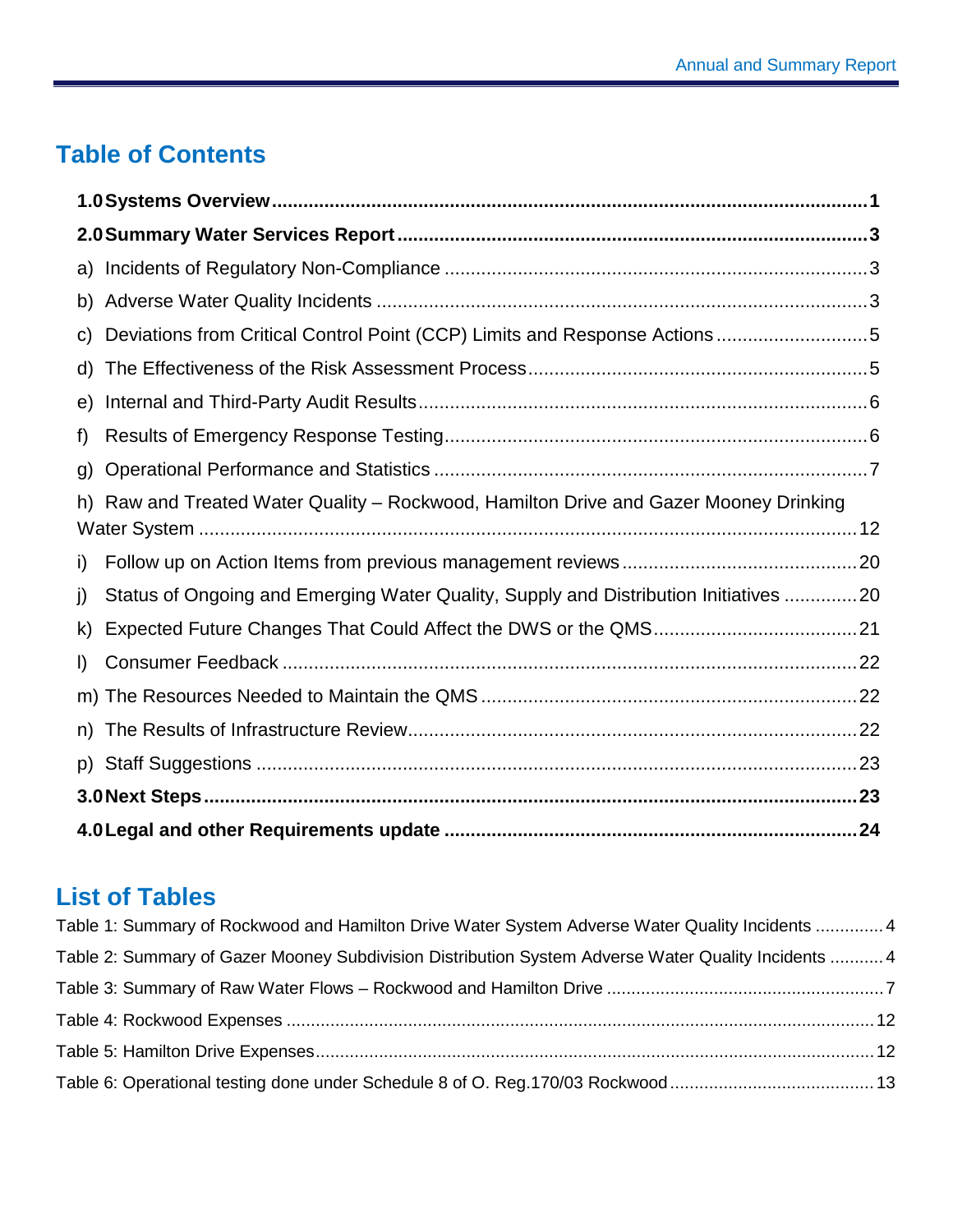| Table 8: O. Reg. 170/03 Schedule 10 - Rockwood / Hamilton Drive Microbiological testing  14              |
|----------------------------------------------------------------------------------------------------------|
| Table 9: O. Reg. 170/03 Schedule 13 – Rockwood / Hamilton Drive Summary of Inorganic parameters tested   |
| Table 10: O. Reg. 170/03 Schedule 13-3 – Rockwood / Hamilton Drive Summary of Organic parameters  15     |
| Table 11: O. Reg. 170/03 Schedule 13-6, 13-7 Rockwood and Hamilton Drive Quarterly Results 18            |
| Table 12: O. Reg. 170/03 Schedule 15.1 Rockwood/Hamilton Lead Testing Summary 2015  18                   |
| Table 13: O. Reg. 170/03 Schedule 7-2, Gazer Mooney - Distribution Manual Free Chlorine Residual Summary |
| Table 14: O. Reg. 170/03 Schedule 10-2, Gazer Mooney Treated Bacteriological Sampling Summary 19         |
| Table 15: O. Reg. 170/03 Schedule 13-7, Gazer Mooney - Quarterly Sampling Results Summary  19            |
|                                                                                                          |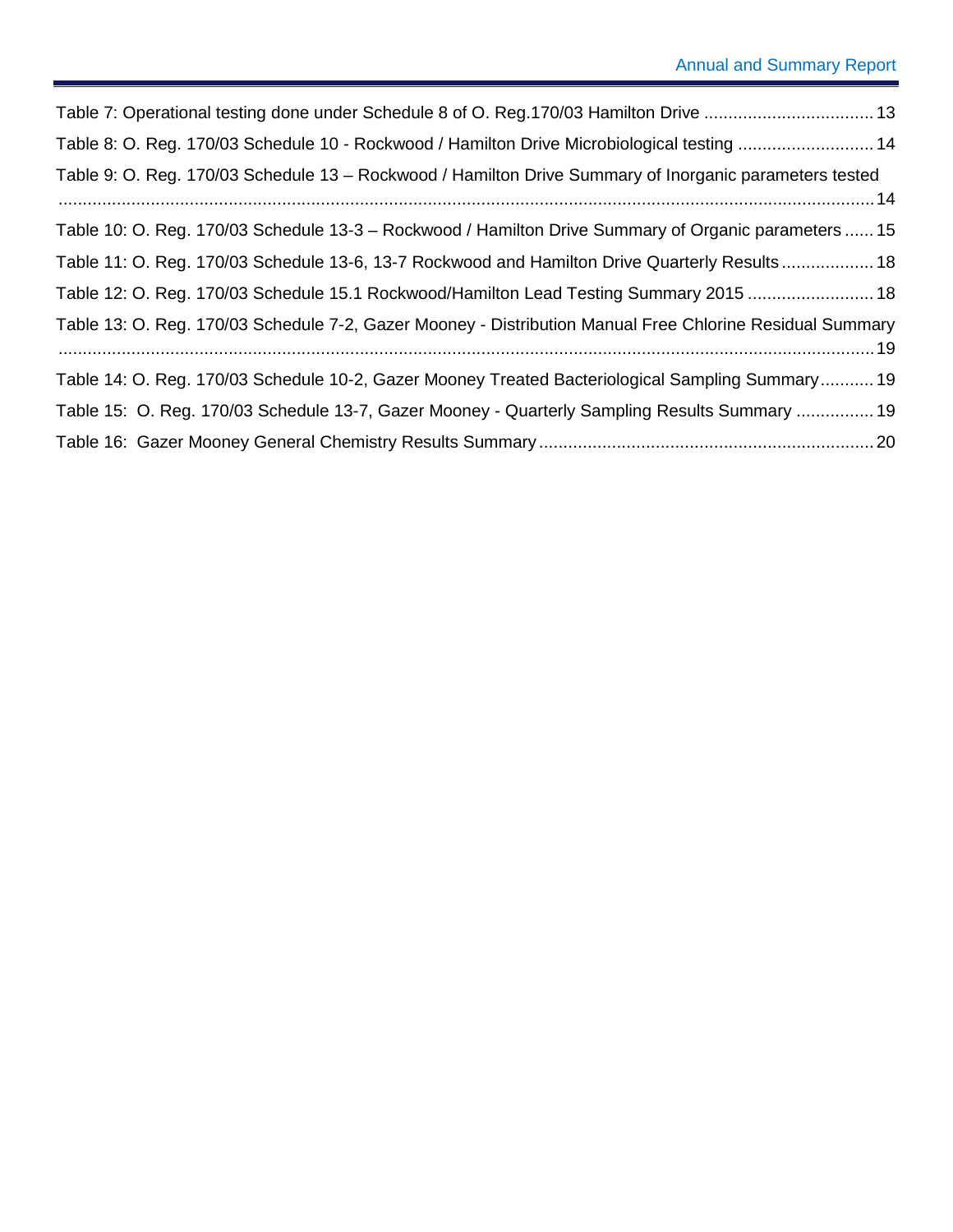# <span id="page-5-0"></span>**1.0 Systems Overview**

#### **1.1 Rockwood Drinking Water System**

The Rockwood (RWD) Water Supply System is a Class I Water Treatment Subsystem and a Class II Water Distribution Subsystem consisting of three municipal groundwater wells, a water tower and distribution system. Wells #1 and #2 are located at the Station Street Pumphouse and supply water directly to Zone 1 distribution system. Well #3 at the Bernardi Pumphouse supply water to Zone 1 of the distribution system and to the in-distribution standpipe. When the well pumps are running, they deliver water to meet the demand in Zone 1 of the distribution system and any excess water produced is directed to the standpipe and stored there. The water level in the standpipe maintains pressure in Zone 1. A Supervisory Control and Data Acquisition / Programmable Logic Controller (SCADA/PLC) system monitors and controls the operation of the Station Street well pumps and the Bernardi high lift pumps (HLPs) based on the water level in the standpipe.

The booster pumping station draws water from the standpipe and pumps to Zone 2 of the distribution system. The station uses variable frequency drive booster pumps that allow each pump to provide a range of flow rates depending on the system demand. The booster pumps are controlled by the SCADA/PLC to maintain constant pressures in this zone. When the demand for water in Zone 2 rises, the system immediately senses the associated drop in pressure and calls the pump(s) to ramp up to meet the demand. Likewise, when the demand falls, the system senses the associated rise in pressure and calls the pumps to ramp down. At least one pump must run at all times to ensure pressures are maintained in Zone 2. Any excess pressure sensed at the booster pumping station is re-circulated back into the standpipe.

Station Street primary disinfection is achieved using a UV disinfection unit. Secondary disinfection is provided by the addition of sodium hypochlorite solution. The UV disinfection unit and the chemical feed pump that injects sodium hypochlorite solution are activated whenever a well pump is running.

Bernardi Pumphouse primary disinfection is achieved by the addition of sodium hypochlorite and provision of chlorine contact time in the grade-level reservoir. Sodium hypochlorite is injected after the flow control valve and prior to the water meter. Chlorine residual concentrations are maintained in the water leaving the pumphouse, providing secondary disinfection. The facility has duty and standby chemical feed pumps for chlorine dosing. The chemical pump is energized when the well pump is activated.

#### **1.2 Hamilton Drive Drinking Water System**

The Hamilton Drive Water Supply System is a Class II Water Distribution and Supply Subsystem located in the Township of Guelph/Eramosa. The system services a residential area bounded by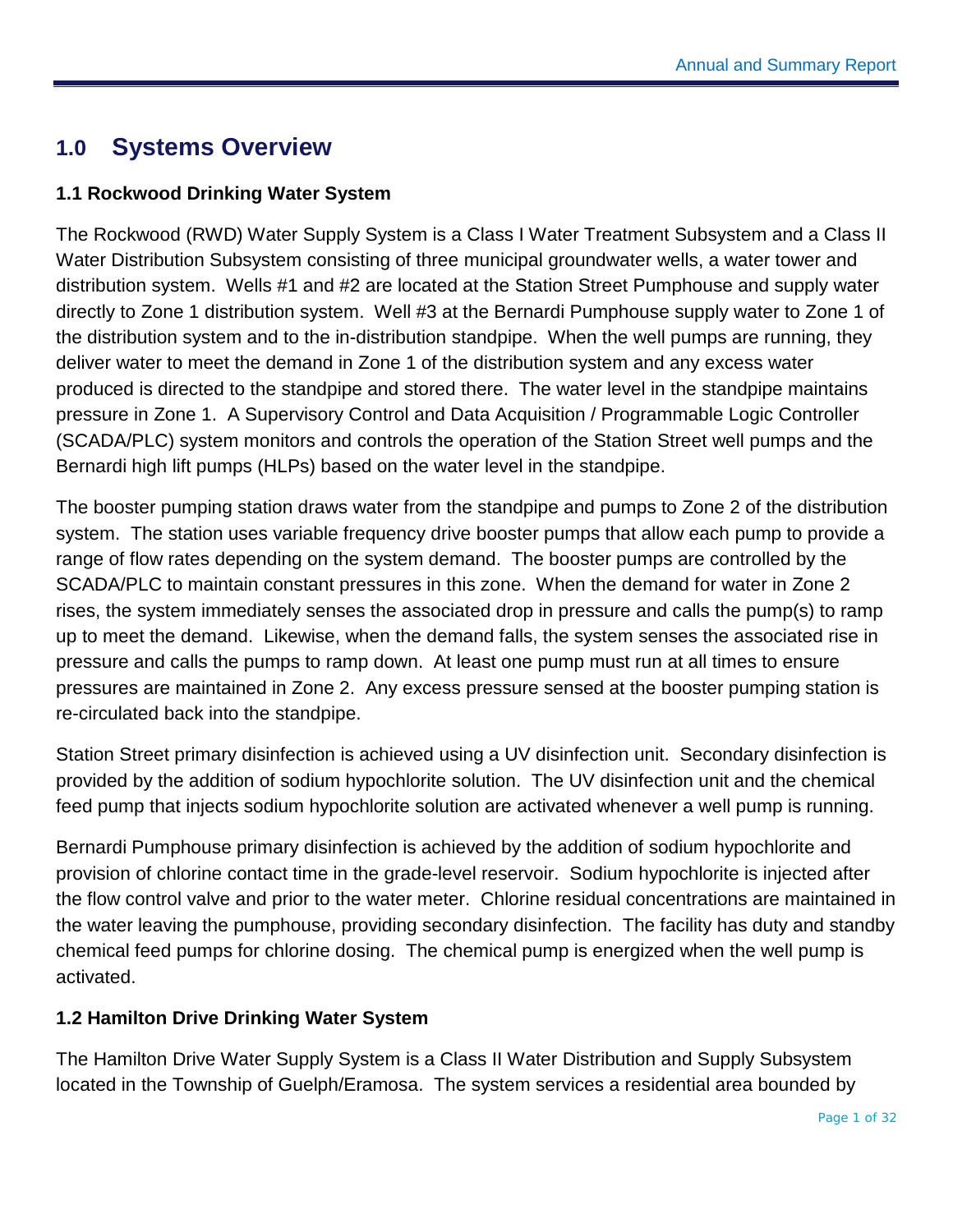Victoria Road to the east, Conservation Road to the north, Highway 6 to the west and the Speed River to the south. The Hamilton Drive (HD) system obtains its entire water supply from two groundwater wells (Huntington and Cross Creek) each with its own Pumphouse and grade-level reservoir.

The raw water from each well is chlorinated to protect against microbial contaminants prior to discharge into the reservoir. The raw water is disinfected with a sodium hypochlorite solution (chlorine) for primary and secondary disinfection requirements. The water level in the reservoir starts and stops the well pumps.

The Huntington and Cross Creek Pumphouses supply treated water directly to the distribution system and to the in-distribution standpipe. As the water level in the standpipe drops, the system calls the pumps at the Huntington or Cross Creek Pumphouse to start pumping water into the distribution system. The system alternates successive pump starts between the Huntington and Cross Creek facilities. When the water demand exceeds the capacity being supplied by the Pumphouse, the supply is supplemented with water from the standpipe. When the demand is less than the amount being supplied from the Pumphouse, the excess flow is used to replenish the depleted standpipe reserves.

Water pressures are maintained throughout the distribution system by the water level in the standpipe. This system is a demand/storage system; once the standpipe is full, the high lift pumps shut down until the water level drops in the tower and the pumps are required again.

#### **1.3 Gazer Mooney Subdivision Distribution System**

The Gazer Mooney Subdivision Distribution System is a Class 1 Distribution Subsystem that serves approximately 200 people, is owned by the Township of Guelph/Eramosa. The system is operated by the City of Guelph Water Services by a legal agreement that was last signed by representatives of the City of Guelph and the Township of Guelph/Eramosa on July 30, 2009. The terms of the agreement apply until May 31, 2019. All of the water for the Gazer Mooney Subdivision Distribution System is supplied from the Guelph Drinking Water System. All water is treated to provincial standards in the Guelph Drinking Water System and no further treatment chemicals are added to the Gazer Mooney Subdivision Distribution System.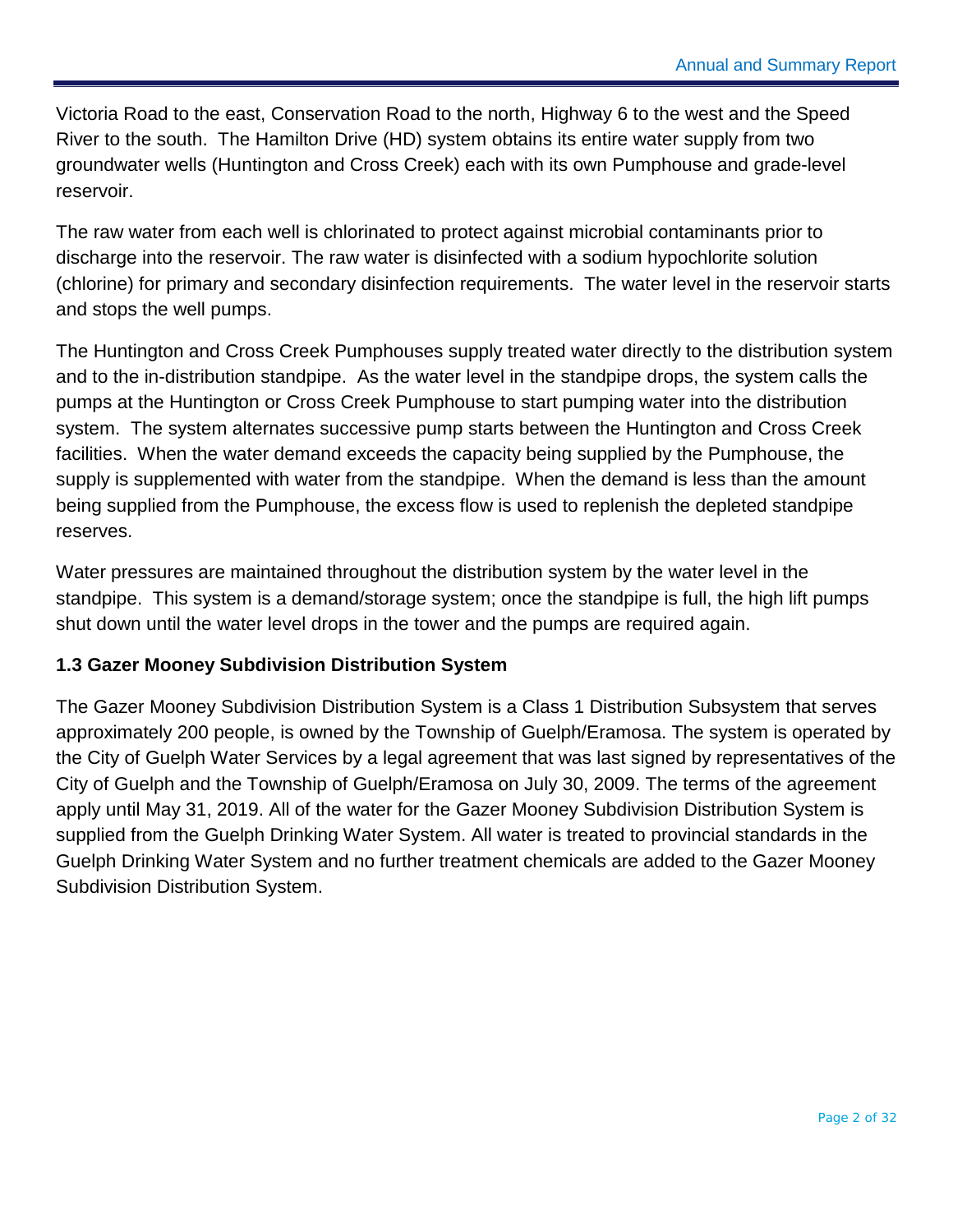# <span id="page-7-0"></span>**2.0 Summary Water Services Report**

### <span id="page-7-1"></span>**a) Incidents of Regulatory Non-Compliance**

This section describes all incidents of non-compliance (excluding those defined as "Adverse Water Quality Incidents" (AWQI) reported in Section b) of this report). AWQI's are required to be reported to the Ministry of the Environment and Climate Change (MOECC) with respect to the following Acts and related regulations: Ontario Water Resources Act (OWRA), Safe Drinking Water Act (SDWA), the Environmental Protection Act (EPA), and the Municipal Drinking Water Licences (MDWL) and Drinking Water Works Permits (DWWP).

#### **Rockwood and Hamilton Drive**

There were no incidents of non-compliance associated with Hamilton Drive or Rockwood Drinking Water Systems.

The most recent Ministry of Environment and Climate Change (MOECC) Annual Inspections in both Rockwood and Hamilton Drive Drinking Water systems resulted in an assessment score of 100 per cent (compliance). The MOECC's Annual Inspection covered from December 10<sup>th</sup>, 2013 to October 31, 2014 for Hamilton Drive Water System with the Rockwood DW System covering up to December 15, 2014. During the preparation of this report annual inspections are currently underway for both Rockwood and Hamilton Drive. The inspection period is from November 2014 to December 31, 2015.

#### **Gazer Mooney Subdivision Distribution System**

There were no incidents of non-compliance associated with the Gazer Mooney Subdivision Distribution System in 2015 (Jan. 01 to Dec. 31).

The most recent assessment of compliance for the Gazer Mooney Subdivision Distribution System as determined by the Ministry of Environment and Climate Change (MOECC) during the 2013-14 Annual Inspection (for the period of June 2012 to Feb. 2014) resulted in an assessment score of 100 per cent (compliance).

During the preparation of this report Gazer Mooney Subdivision is undergoing an annual inspection for the period from November 2014 to December 31, 2015.

#### <span id="page-7-2"></span>**b) Adverse Water Quality Incidents**

This section describes all "Adverse Water Quality Incidents" (AWQI). This term refers to any unusual test result from treated water that does not meet a provincial water quality standard, or situation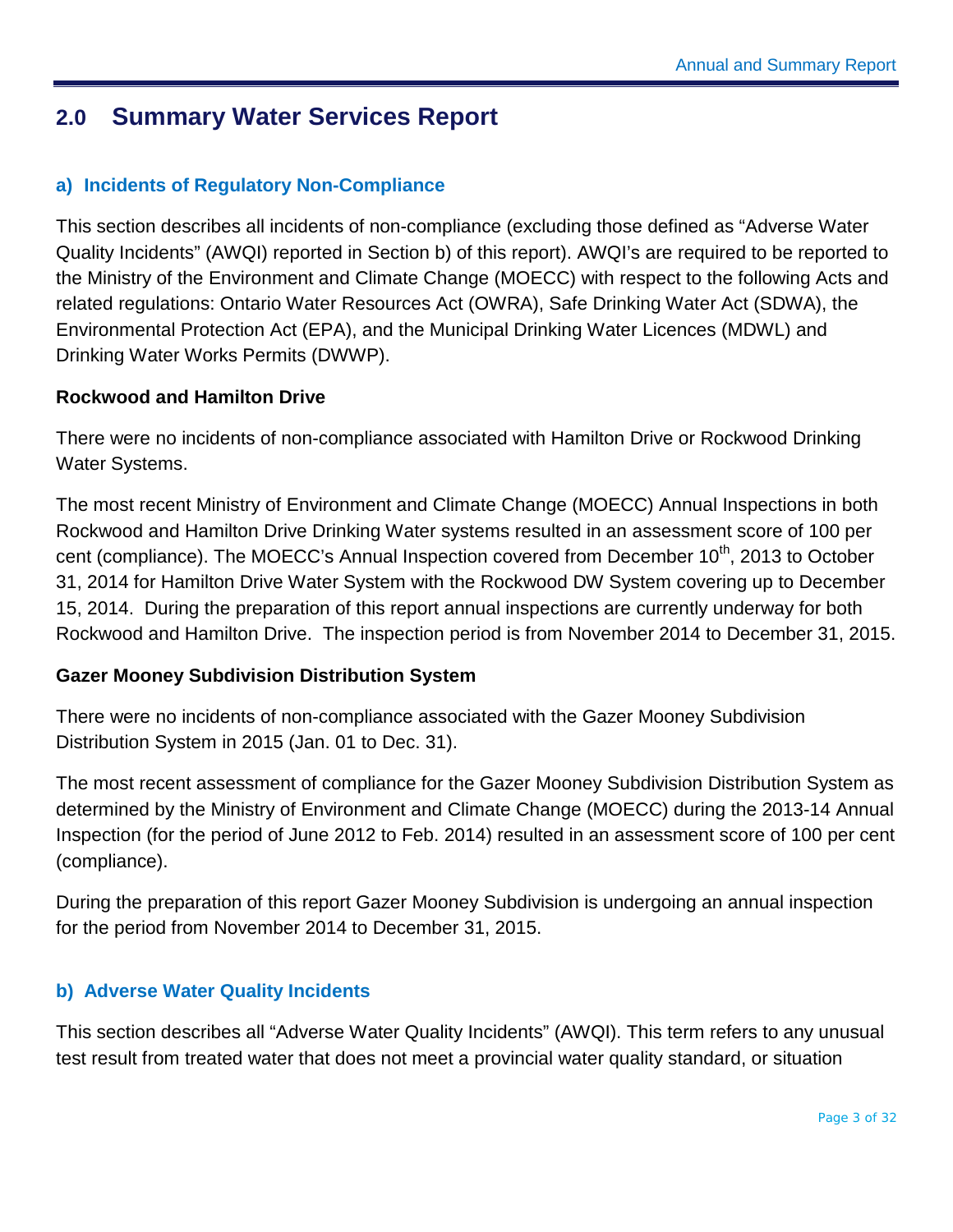where disinfection of the water may be compromised. An adverse water quality incident indicates that on at least one occasion, a water quality standard was not met.

The process of water quality sampling and testing can result in false positive results for contaminants; these results can be caused by contaminated sampling containers and equipment, sampling technique, sample handling and transportation, and sample analysis. In almost all cases, mandatory follow-up sampling and analysis confirms that contaminants are not present in the water provided to customers.

# **Rockwood & Hamilton Drive Drinking Water Systems**

# <span id="page-8-0"></span>**Table 1: Summary of Rockwood and Hamilton Drive Water System Adverse Water Quality Incidents**

(Jan. 01 to Dec. 31, 2015)

| <b>Incident</b><br><b>Date</b> | <b>AWQI#</b>                                                                                                                                             | <b>Location</b> | <b>Parameter / Unit of</b><br>measure | <b>Corrective Action</b> |  |  |  |  |  |
|--------------------------------|----------------------------------------------------------------------------------------------------------------------------------------------------------|-----------------|---------------------------------------|--------------------------|--|--|--|--|--|
|                                | There were no incidents of non-compliance associated with the<br>Rockwood Drinking Water System<br>or<br>Hamilton Drive Drinking Water System<br>in 2015 |                 |                                       |                          |  |  |  |  |  |

#### **Gazer Mooney Subdivision Distribution System**

#### <span id="page-8-1"></span>**Table 2: Summary of Gazer Mooney Subdivision Distribution System Adverse Water Quality Incidents**

(Jan. 01 to Dec. 31, 2015)

| <b>Incident</b><br><b>Date</b> | <b>AWQI#</b> | <b>Location</b> | <b>Parameter / Unit</b><br>of measure | <b>Corrective Action</b>                                                               |
|--------------------------------|--------------|-----------------|---------------------------------------|----------------------------------------------------------------------------------------|
|                                |              |                 | Distribution System in 2015           | There were no incidents of non-compliance associated with the Gazer Mooney Subdivision |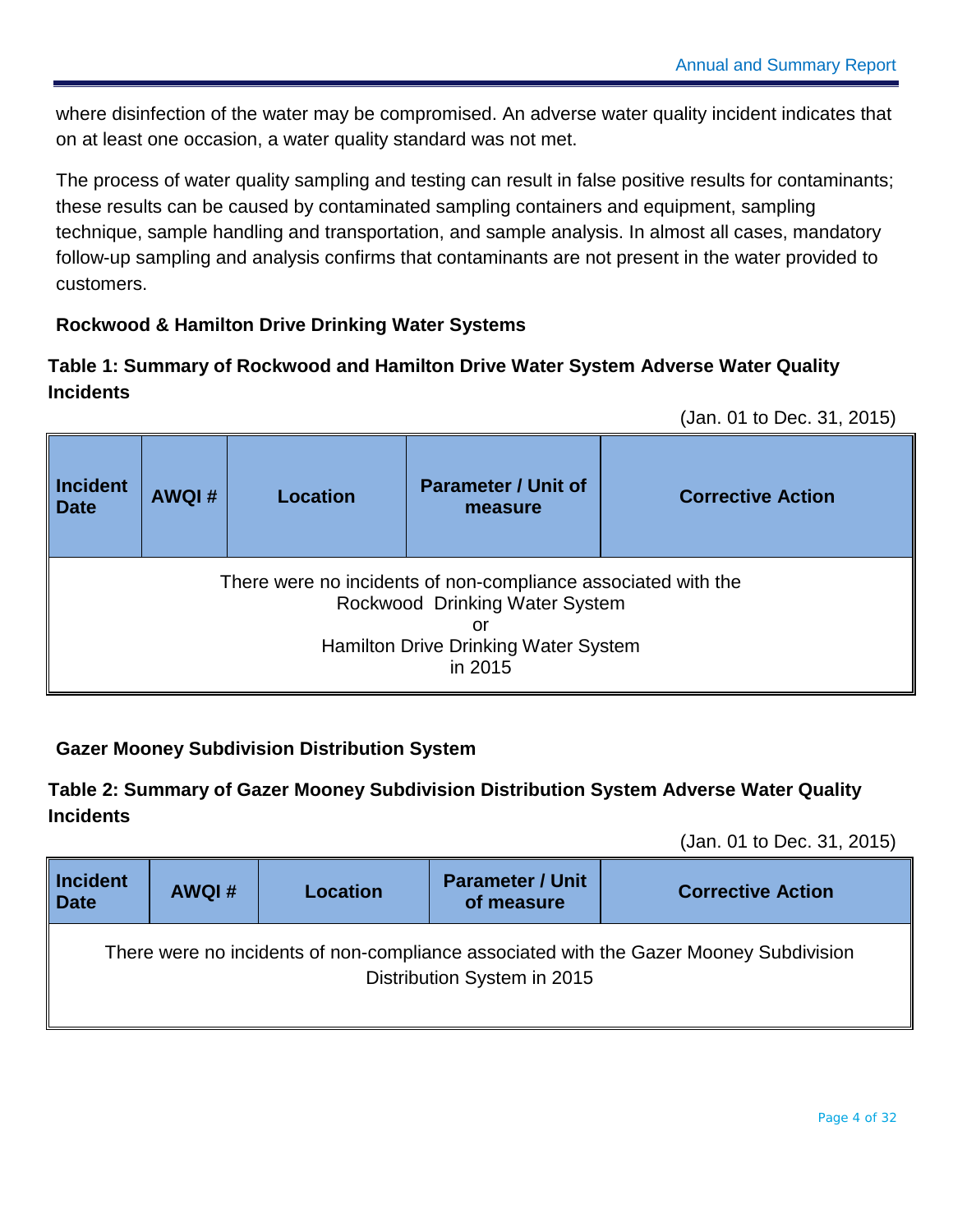#### <span id="page-9-0"></span>**c) Deviations from Critical Control Point (CCP) Limits and Response Actions**

This section describes any deviation from essential steps or points in the drinking water system at which control can be applied to prevent or eliminate a drinking water hazard or to reduce it to an acceptable level. These essential steps or points in the system are known as critical control points (CCP). The CCPs are used to identify control measures that are in place to address hazards and hazardous events. Critical Control Limits (CCLs) are self-imposed limits and are typically more stringent than Ministry of Environment and Climate Change Drinking Water Standards or Municipal Drinking Water licence requirements.

There were no critical control limit deviations over the period of this report.

#### <span id="page-9-1"></span>**d) The Effectiveness of the Risk Assessment Process**

A risk assessment must be conducted for all municipal residential drinking water systems, as part of the operational plans for those systems. These operational plans form the basis upon which third party auditors assess conformance to the Drinking Water Quality Management Standard.

This section confirms the occurrence of reviews and re-assessments of the risk assessment process to determine the effectiveness of the process in identifying and appropriately assessing the risk of hazardous events and hazards, and in identifying the appropriate control measures, critical control points (CCPs) and related critical control limits (CCLs).

In November of 2015 Guelph/Eramosa Water Staff conducted our 36 month re-assessment of risks associated with our Municipal Drinking Water Systems. During this same timeline the Ministry of Environment and Climate Change posted a guidance document entitled "Potential Hazardous Events for Municipal Residential Drinking Water Systems to Consider in the DWQMS Risk Assessment". In order to fully consider and assess applicable hazards listed within the guidance document we invited the Wellington County Risk Management Official to assist by providing his expertise for risks associated with source water.

As a result the following additional response procedure was identified and noted within Critical Control Points and their limits.

• Rural Wells - Well Failure / Transport Pathway for Contaminates

This Critical Control Limit notes Guelph/Eramosa Municipal Bylaw 10-2002 – 7(9) as a potential response procedure. Additionally, monitoring processes are in place through the Source Water Protection Program, MOECC Regulation 903 and the Rural Well Water Quality Program.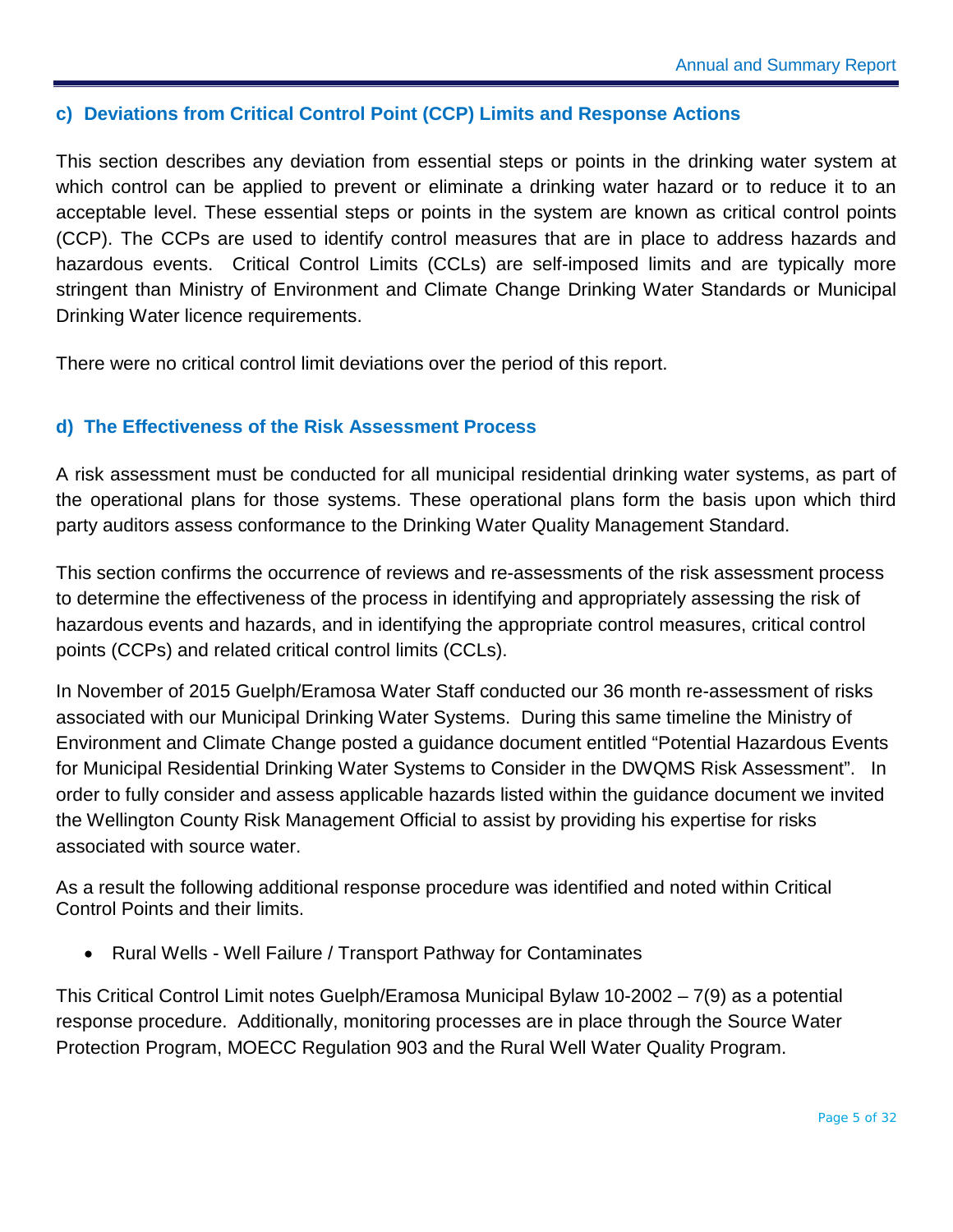#### <span id="page-10-0"></span>**e) Internal and Third-Party Audit Results**

This section describes any of the audit outcomes identified to date that require follow-up actions.

Internal auditing and third-party auditing is performed to fulfill the mandatory requirements of the Drinking Water Quality Management Standard (DWQMS). The internal audit is completed using trained auditors. The purpose of audits is to evaluate the level of conformance to the DWQMS. Audits identify both conformance and non-conformance with the Standard as well as opportunities for improvement.

Two internal audits were scheduled for 2015 but due to time constraints only one internal audit was performed in 2015. Management Review was conducted in August of 2015 and covered the Internal Audit conducted on April 21, 22, 2015.

No nonconformities were identified during the internal audit. Various opportunities for improvement (OFI) suggested by the trained auditors are noted within the internal audit report. These OFIs are discussed during the internal audit closing meeting and are tracked as "action items" to be addressed during Management Review. Action items, if possible, are closed or are pending closure by the next scheduled internal audit.

Third party audit (external audits) is performed annually in June by NSF International Inc.

Two Corrective Actions were identified during the 2015 external audit related to Management Review (QMS 20) and Measurement & Recording Equipment, Calibration & Maintenance (QMS 17). The corrective action issued will be followed-up on by the auditor at the next on-site audit in June, 2016.

#### <span id="page-10-1"></span>**f) Results of Emergency Response Testing**

The Township of Guelph/Eramosa Municipal Emergency Control Group (MECG) conducted an exercise which included our Water/Wastewater team in October of 2015.

Results showed the interpretation of the instructions was well understood. Timeline for activating higher authority was appropriate. Applicable calls were made in a timely manner with the work schedule set once things were under control. Top Management and EOC control group was kept in the loop as required.

Opportunity for Improvement / Action Items which came from the emergency exercise were related to contacts for downstream notification in an emergency such as who to notify and how far downstream.

A Critical infrastructure table was created and provided to all of Wellington Counties Municipal Water Departments. The table notes the type, component, location, owner and contact information for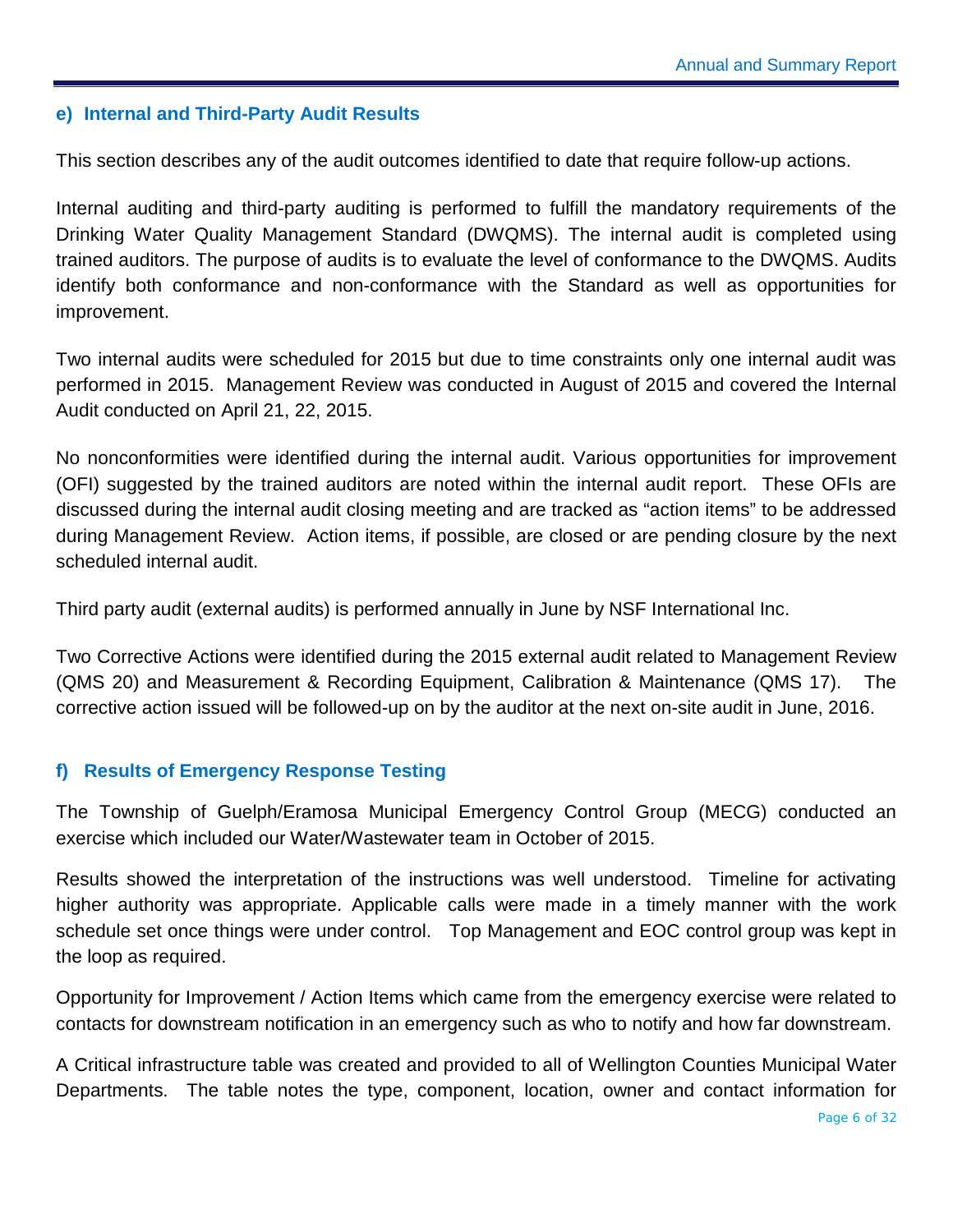potential use of items. This list is kept current by annual circulation between Municipalities within Wellington County and the City of Guelph.

Annual training workshops with Wellington Municipalities continue. This year's training workshop took place on Oct. 29/15. Workshops offer networking opportunities with other Water/Wastewater Operators within Wellington County.

Topics covered in the October 29th/15 work shop were - Good Sampling Practices, Ontario's Watermain Disinfection Procedure Update, Frozen Services Sampling, Locate Staff Safety and Challenges, Overview of Source Water Protection.

Additionally, Emergency response testing procedures (SOPs) are randomly reviewed by operational staff during tailgate meetings and staff meetings.

# <span id="page-11-0"></span>**g) Operational Performance and Statistics**

This section describes the various pieces of information that are used to gauge the performance of the Drinking Water System, including reasoning for changes or observations.

A 100 % rating for microbiological quality indicates that the treatment process effectively removed pathogens at all times. Chemical water quality test results indicate that all water quality meet with the provincial and federal standards for safe drinking water with the exception of Sodium levels which remain outside of the provincial standard.

#### **Assessment of Flow Rates and Quantities of Water Supplied**

The following five (5) tables list the quantities and flow rates of the water supplied during the reporting period covered by this report, including monthly average and maximum daily flows and a comparison to the rated capacity and flow rates specified in the system approval.

#### <span id="page-11-1"></span>**Table 3: Summary of Raw Water Flows – Rockwood and Hamilton Drive**

| Station St. Well TW# 1- 67 |                             | (Rated Capacity 1,964 m <sup>3</sup> /day)<br>(Rated Daily Peak 1,360 L/min) |                                                                                           |       |                                       |                                               |
|----------------------------|-----------------------------|------------------------------------------------------------------------------|-------------------------------------------------------------------------------------------|-------|---------------------------------------|-----------------------------------------------|
| <b>MONTH</b>               | Avg. Daily<br><b>Volume</b> | % Of<br><b>Approved</b><br><b>Volume</b>                                     | <b>MAX</b><br>$%$ Of<br><b>Daily</b><br><b>Approved</b><br><b>Volume</b><br><b>Volume</b> |       | <b>Peak Flow</b><br><b>Rate L/min</b> | $%$ Of<br><b>Approved</b><br><b>Flow Rate</b> |
|                            | m <sup>3</sup>              |                                                                              | $m^3/d$                                                                                   |       |                                       |                                               |
| <b>JANUARY</b>             | 251.00                      | 12.77                                                                        | 546.64                                                                                    | 27.82 | 786.00                                | 57.62%                                        |
| <b>FEBRUARY</b>            | 292.83                      | 14.90                                                                        | 777.64                                                                                    | 39.57 | 774.00                                | 56.74%                                        |

#### **Rockwood**

Page 7 of 32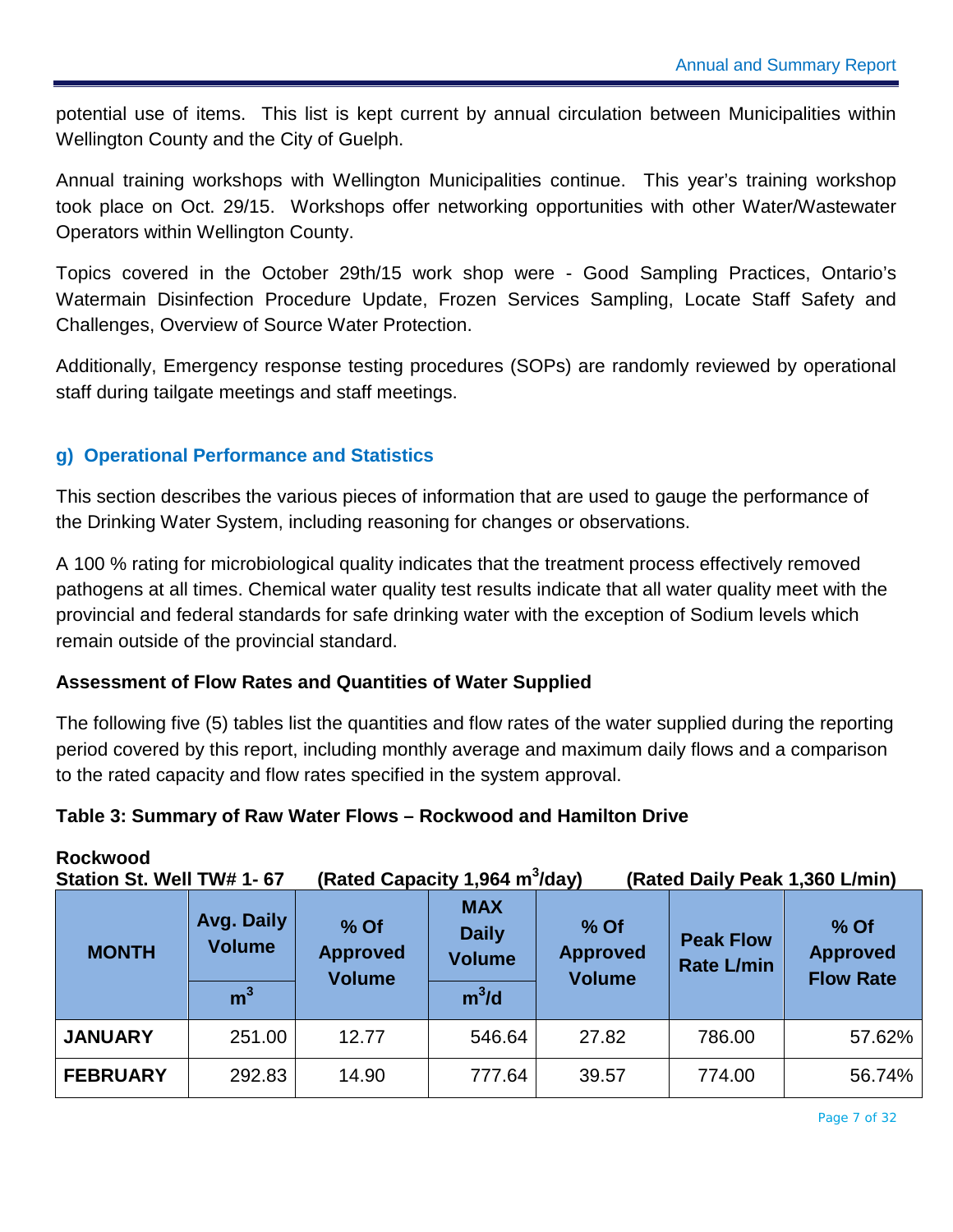| <b>MONTH</b>     | Avg. Daily<br><b>Volume</b> | % Of<br><b>Approved</b><br><b>Volume</b> | <b>MAX</b><br><b>Daily</b><br><b>Volume</b> | % Of<br><b>Approved</b><br><b>Volume</b> | <b>Peak Flow</b><br><b>Rate L/min</b> | % Of<br><b>Approved</b><br><b>Flow Rate</b> |
|------------------|-----------------------------|------------------------------------------|---------------------------------------------|------------------------------------------|---------------------------------------|---------------------------------------------|
| <b>MARCH</b>     | 274.65                      | 13.98                                    | 787.80                                      | 40.09                                    | 816.00                                | 59.82%                                      |
| <b>APRIL</b>     | 287.54                      | 14.63                                    | 810.13                                      | 41.23                                    | 798.00                                | 58.50%                                      |
| <b>MAY</b>       | 355.46                      | 18.09                                    | 1,187.95                                    | 60.46                                    | 816.00                                | 59.82%                                      |
| <b>JUNE</b>      | 354.87                      | 18.06                                    | 746.75                                      | 38.00                                    | 834.00                                | 61.14%                                      |
| <b>JULY</b>      | 430.73                      | 21.92                                    | 1,164.02                                    | 59.24                                    | 852.00                                | 62.46%                                      |
| <b>AUGUST</b>    | 365.30                      | 18.59                                    | 1,072.49                                    | 54.58                                    | 774.00                                | 56.74%                                      |
| <b>SEPTEMBER</b> | 326.04                      | 16.59                                    | 638.44                                      | 32.49                                    | 828.00                                | 60.70%                                      |
| <b>OCTOBER</b>   | 254.48                      | 12.95                                    | 864.02                                      | 43.97                                    | 852.00                                | 62.46%                                      |
| <b>NOVEMBER</b>  | 266.41                      | 13.56                                    | 752.85                                      | 38.31                                    | 882.00                                | 64.66%                                      |
| <b>DECEMBER</b>  | 309.79                      | 15.77                                    | 861.77                                      | 43.86                                    | 792.00                                | 58.06%                                      |

#### **Rockwood**

| Station St. Well TW# 1-76 |                                       |                                          | (Rated Capacity 1,964 m <sup>3</sup> /day)  |                                            | (Rated Daily Peak 1,360 L/min)           |                                             |  |  |
|---------------------------|---------------------------------------|------------------------------------------|---------------------------------------------|--------------------------------------------|------------------------------------------|---------------------------------------------|--|--|
| <b>MONTH</b>              | Avg.<br><b>Daily</b><br><b>Volume</b> | % Of<br><b>Approved</b><br><b>Volume</b> | <b>MAX</b><br><b>Daily</b><br><b>Volume</b> | $%$ Of<br><b>Approved</b><br><b>Volume</b> | <b>Peak</b><br><b>Flow Rate</b><br>L/min | % Of<br><b>Approved</b><br><b>Flow Rate</b> |  |  |
|                           | m <sup>3</sup>                        |                                          | $m^3/d$                                     |                                            |                                          |                                             |  |  |
| <b>JANUARY</b>            | 354.09                                | 18.02                                    | 856.92                                      | 43.61                                      | 1194.00                                  | 87.54%                                      |  |  |
| <b>FEBRUARY</b>           | 307.47                                | 15.65                                    | 628.26                                      | 31.97                                      | 1224.00                                  | 89.74%                                      |  |  |
| <b>MARCH</b>              | 314.50                                | 16.01                                    | 827.74                                      | 42.12                                      | 1182.00                                  | 86.66%                                      |  |  |
| <b>APRIL</b>              | 329.13                                | 16.75                                    | 722.43                                      | 36.76                                      | 1194.00                                  | 87.54%                                      |  |  |
| <b>MAY</b>                | 421.81                                | 21.47                                    | 1,254.48                                    | 63.84                                      | 1182.00                                  | 86.66%                                      |  |  |
| <b>JUNE</b>               | 268.35                                | 13.66                                    | 704.70                                      | 35.86                                      | 1194.00                                  | 87.54%                                      |  |  |
| <b>JULY</b>               | 337.10                                | 17.16                                    | 990.49                                      | 50.41                                      | 1194.00                                  | 87.54%                                      |  |  |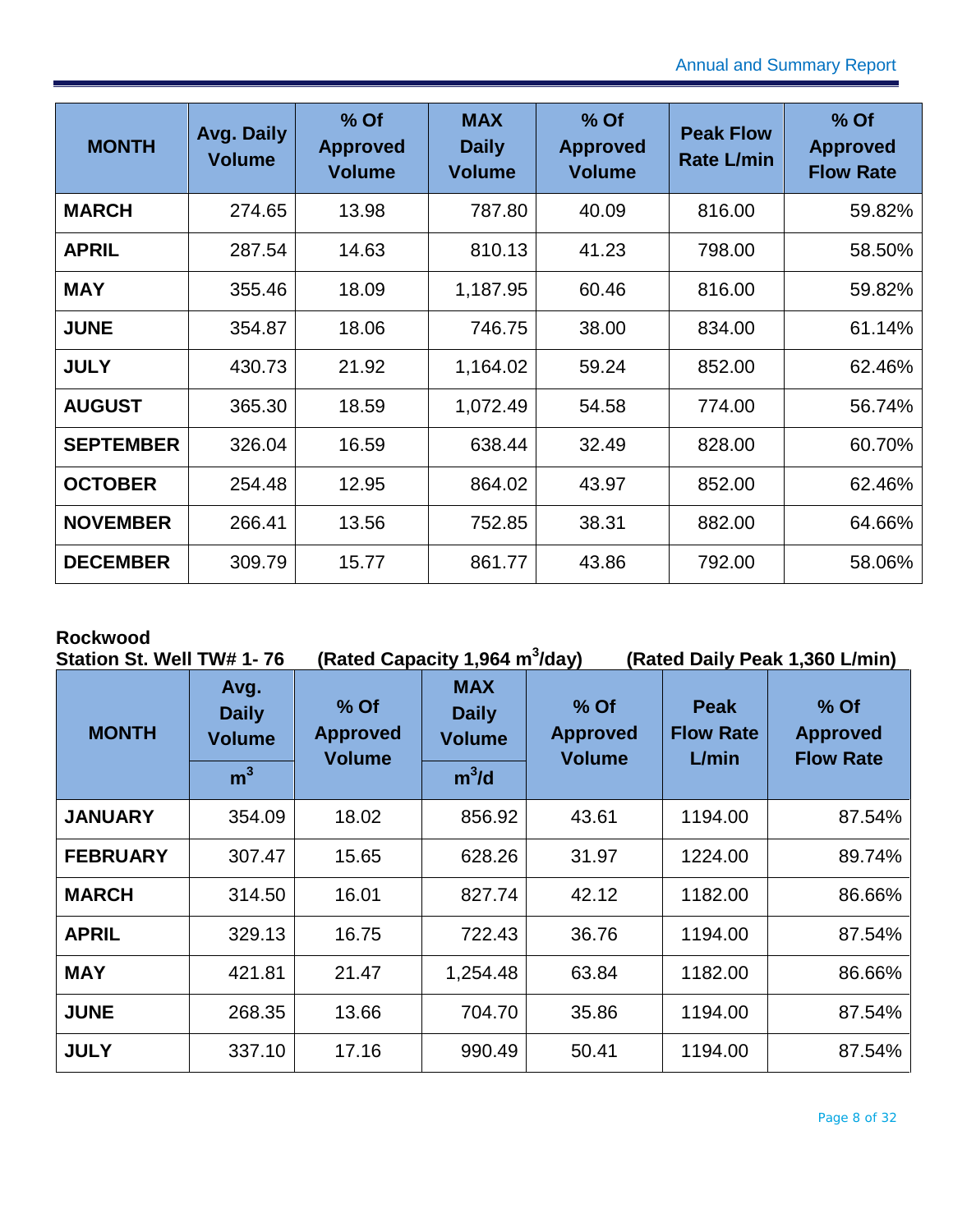| <b>MONTH</b>     | Avg.<br><b>Daily</b><br><b>Volume</b><br>m <sup>3</sup> | $%$ Of<br><b>Approved</b><br><b>Volume</b> | <b>MAX</b><br><b>Daily</b><br><b>Volume</b><br>$m^3/d$ | $%$ Of<br><b>Approved</b><br><b>Volume</b> | <b>Peak</b><br><b>Flow Rate</b><br>L/min | $%$ Of<br><b>Approved</b><br><b>Flow Rate</b> |
|------------------|---------------------------------------------------------|--------------------------------------------|--------------------------------------------------------|--------------------------------------------|------------------------------------------|-----------------------------------------------|
| <b>AUGUST</b>    | 267.94                                                  | 13.64                                      | 600.85                                                 | 30.58                                      | 1194.00                                  | 87.54%                                        |
| <b>SEPTEMBER</b> | 326.53                                                  | 16.62                                      | 997.30                                                 | 50.75                                      | 1200.00                                  | 87.98%                                        |
| <b>OCTOBER</b>   | 292.47                                                  | 14.88                                      | 560.36                                                 | 28.52                                      | 1218.00                                  | 89.30%                                        |
| <b>NOVEMBER</b>  | 249.67                                                  | 12.71                                      | 593.14                                                 | 30.19                                      | 1182.00                                  | 86.66%                                        |
| <b>DECEMBER</b>  | 358.23                                                  | 18.23                                      | 809.63                                                 | 41.20                                      | 1182.00                                  | 86.66%                                        |

# **Rockwood**

| <b>Bernardi Well #3</b> |                                                      |                                          | (Rated Capacity 1,310 m <sup>3</sup> /day)<br>(Rated Daily Peak 910.0 L/min) |                                          |                                             |                                             |
|-------------------------|------------------------------------------------------|------------------------------------------|------------------------------------------------------------------------------|------------------------------------------|---------------------------------------------|---------------------------------------------|
| <b>MONTH</b>            | <b>Avg. Daily</b><br><b>Volume</b><br>m <sup>3</sup> | % Of<br><b>Approved</b><br><b>Volume</b> | <b>MAX</b><br><b>Daily</b><br><b>Volume</b><br>$m^3/d$                       | % Of<br><b>Approved</b><br><b>Volume</b> | <b>Peak</b><br><b>Flow</b><br>Rate<br>L/min | % Of<br><b>Approved</b><br><b>Flow Rate</b> |
| <b>JANUARY</b>          | 350.89                                               | 26.79                                    | 880.62                                                                       | 67.22                                    | 786.00                                      | 71.45%                                      |
| <b>FEBRUARY</b>         | 371.18                                               | 28.33                                    | 1,010.58                                                                     | 77.14                                    | 774.00                                      | 70.36%                                      |
| <b>MARCH</b>            | 394.39                                               | 30.11                                    | 866.08                                                                       | 66.11                                    | 816.00                                      | 74.18%                                      |
| <b>APRIL</b>            | 376.57                                               | 28.75                                    | 1,066.20                                                                     | 81.39                                    | 798.00                                      | 72.55%                                      |
| <b>MAY</b>              | 345.92                                               | 26.41                                    | 787.17                                                                       | 60.09                                    | 816.00                                      | 74.18%                                      |
| <b>JUNE</b>             | 353.40                                               | 26.98                                    | 957.91                                                                       | 73.12                                    | 834.00                                      | 75.82%                                      |
| <b>JULY</b>             | 311.47                                               | 23.78                                    | 770.86                                                                       | 58.84                                    | 852.00                                      | 77.45%                                      |
| <b>AUGUST</b>           | 417.85                                               | 31.90                                    | 971.20                                                                       | 74.14                                    | 774.00                                      | 70.36%                                      |
| <b>SEPTEMBER</b>        | 320.77                                               | 24.49                                    | 753.71                                                                       | 57.54                                    | 828.00                                      | 75.27%                                      |
| <b>OCTOBER</b>          | 386.76                                               | 29.52                                    | 827.02                                                                       | 63.13                                    | 852.00                                      | 77.45%                                      |
| <b>NOVEMBER</b>         | 376.40                                               | 28.73                                    | 706.76                                                                       | 53.95                                    | 882.00                                      | 80.18%                                      |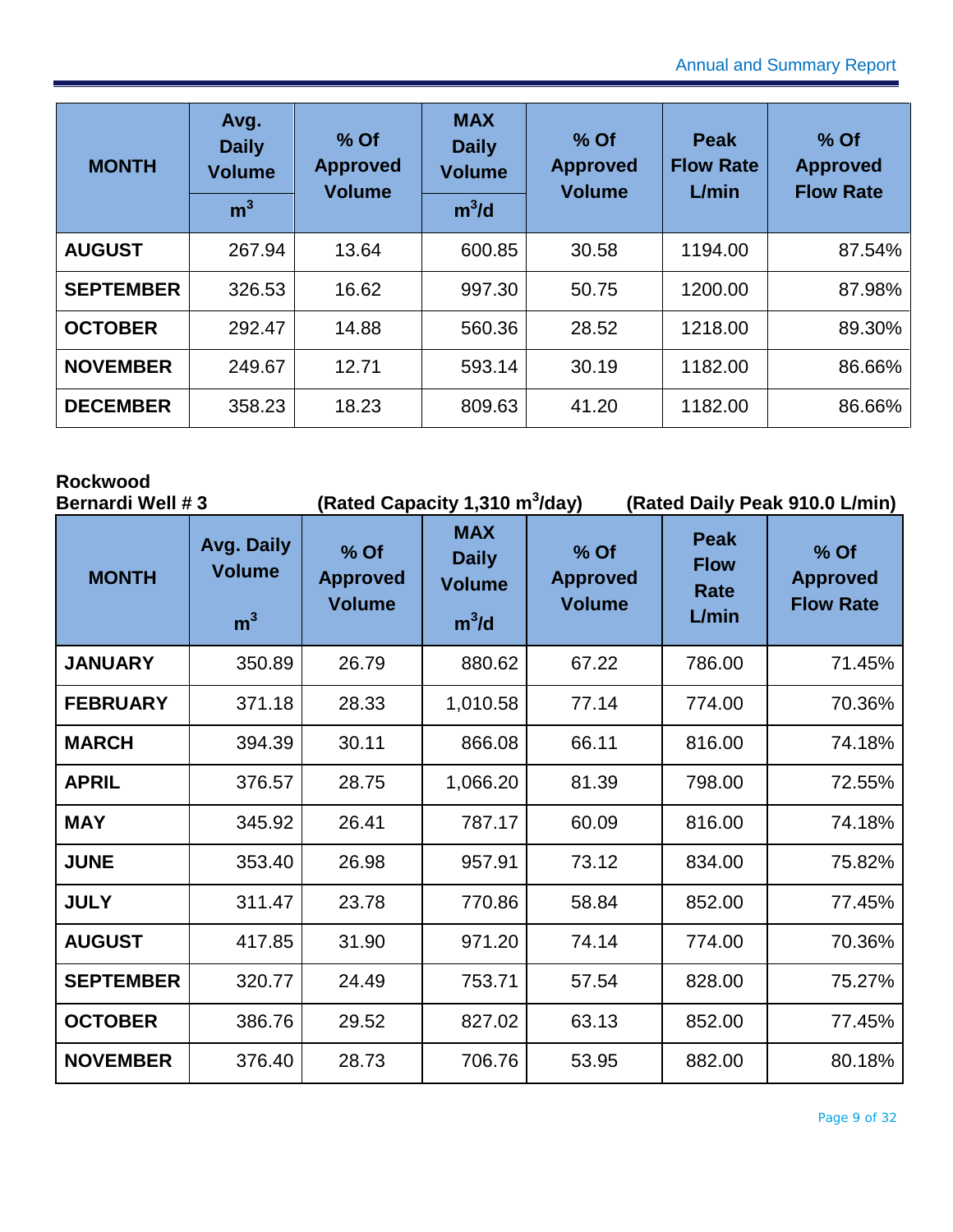| <b>MONTH</b>    | Avg. Daily<br><b>Volume</b><br>m <sup>37</sup> | $%$ Of<br><b>Approved</b><br><b>Volume</b> | <b>MAX</b><br><b>Daily</b><br><b>Volume</b><br>$m^3/d$ | % Of<br><b>Approved</b><br><b>Volume</b> | <b>Peak</b><br><b>Flow</b><br>Rate<br>L/min | % Of<br><b>Approved</b><br><b>Flow Rate</b> |
|-----------------|------------------------------------------------|--------------------------------------------|--------------------------------------------------------|------------------------------------------|---------------------------------------------|---------------------------------------------|
| <b>DECEMBER</b> | 360.86                                         | 27.55                                      | 1,028.94                                               | 78.55                                    | 792.00                                      | 72.00%                                      |

# **Hamilton Drive**

| <b>Cross Creek Well #1</b> |                                               | (Rated Capacity 812 m <sup>3</sup> /24 hours) |                                                        |                                          | (Rated Daily Peak 725 L/min)                       |                                             |
|----------------------------|-----------------------------------------------|-----------------------------------------------|--------------------------------------------------------|------------------------------------------|----------------------------------------------------|---------------------------------------------|
| <b>MONTH</b>               | Avg. Daily<br><b>Volume</b><br>m <sup>3</sup> | % Of<br><b>Approved</b><br><b>Volume</b>      | <b>MAX</b><br><b>Daily</b><br><b>Volume</b><br>$m^3/d$ | % Of<br><b>Approved</b><br><b>Volume</b> | <b>Peak</b><br><b>Flow</b><br><b>Rate</b><br>L/min | % Of<br><b>Approved</b><br><b>Flow Rate</b> |
| <b>JANUARY</b>             | 99.74                                         | 12.28                                         | 182.00                                                 | 22.41                                    | 720.00                                             | 99.31%                                      |
| <b>FEBRUARY</b>            | 71.91                                         | 8.86                                          | 125.94                                                 | 15.51                                    | 660.00                                             | 91.03%                                      |
| <b>MARCH</b>               | 68.48                                         | 8.43                                          | 118.00                                                 | 14.53                                    | 426.00                                             | 58.76%                                      |
| <b>APRIL</b>               | 90.19                                         | 11.11                                         | 128.00                                                 | 15.76                                    | 660.00                                             | 91.03%                                      |
| <b>MAY</b>                 | 176.34                                        | 21.72                                         | 373.38                                                 | 45.98                                    | 720.00                                             | 99.31%                                      |
| <b>JUNE</b>                | 139.16                                        | 17.14                                         | 271.39                                                 | 33.42                                    | 720.00                                             | 99.31%                                      |
| <b>JULY</b>                | 163.53                                        | 20.14                                         | 238.00                                                 | 29.31                                    | 660.00                                             | 91.03%                                      |
| <b>AUGUST</b>              | 158.29                                        | 19.49                                         | 236.00                                                 | 29.06                                    | 660.00                                             | 91.03%                                      |
| <b>SEPTEMBER</b>           | 135.46                                        | 16.68                                         | 251.00                                                 | 30.91                                    | 660.00                                             | 91.03%                                      |
| <b>OCTOBER</b>             | 99.49                                         | 12.25                                         | 238.00                                                 | 29.31                                    | 720.00                                             | 99.31%                                      |
| <b>NOVEMBER</b>            | 72.16                                         | 8.89                                          | 126.50                                                 | 15.58                                    | 720.00                                             | 99.31%                                      |
| <b>DECEMBER</b>            | 30.89                                         | 3.80                                          | 109.00                                                 | 13.42                                    | 720.00                                             | 99.31%                                      |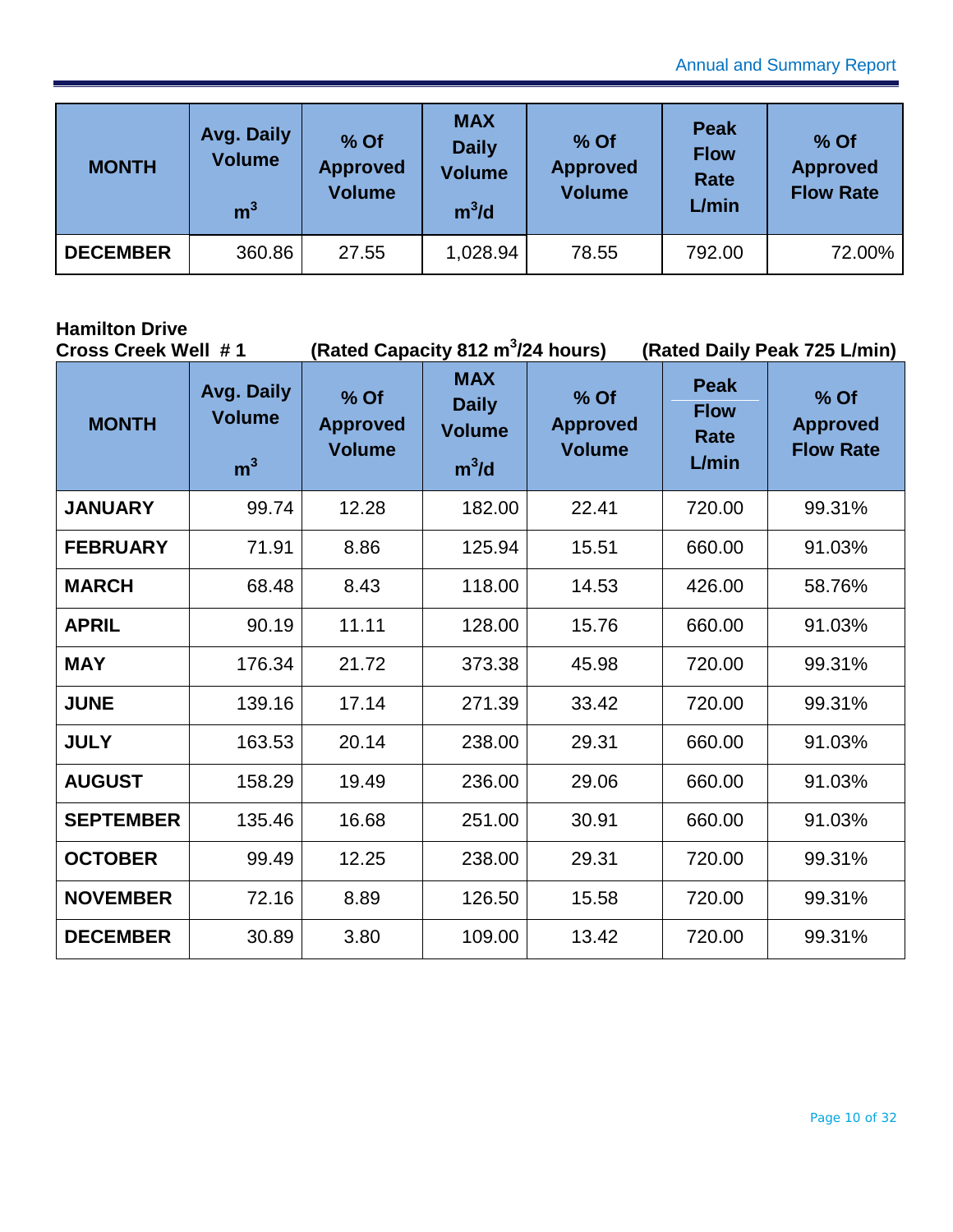| <b>Hamilton Drive</b><br><b>Huntington Well #2</b> |                                               |       | (Rated Capacity 916 m <sup>3</sup> /day)                                                           |       | (Rated Daily Peak 452 L/min)          |                                             |  |
|----------------------------------------------------|-----------------------------------------------|-------|----------------------------------------------------------------------------------------------------|-------|---------------------------------------|---------------------------------------------|--|
| <b>MONTH</b>                                       | Avg. Daily<br><b>Volume</b><br>m <sup>3</sup> |       | <b>MAX</b><br>% Of<br><b>Daily</b><br><b>Approved</b><br><b>Volume</b><br><b>Volume</b><br>$m^3/d$ |       | <b>Peak Flow</b><br><b>Rate L/min</b> | % Of<br><b>Approved</b><br><b>Flow Rate</b> |  |
|                                                    |                                               |       |                                                                                                    |       |                                       |                                             |  |
| <b>JANUARY</b>                                     | 79.30                                         | 8.66  | 150.00                                                                                             | 16.38 | 630.00                                | 99.06%                                      |  |
| <b>FEBRUARY</b>                                    | 72.69                                         | 7.94  | 126.50                                                                                             | 13.81 | 564.00                                | 88.68%                                      |  |
| <b>MARCH</b>                                       | 94.32                                         | 10.30 | 144.00                                                                                             | 15.72 | 576.00                                | 90.57%                                      |  |
| <b>APRIL</b>                                       | 123.77                                        | 13.51 | 229.00                                                                                             | 25.00 | 582.00                                | 91.51%                                      |  |
| <b>MAY</b>                                         | 137.55                                        | 15.02 | 378.76                                                                                             | 41.35 | 594.00                                | 93.40%                                      |  |
| <b>JUNE</b>                                        | 135.12                                        | 14.75 | 258.24                                                                                             | 28.19 | 582.00                                | 91.51%                                      |  |
| <b>JULY</b>                                        | 164.45                                        | 17.95 | 300.00                                                                                             | 32.75 | 588.00                                | 92.45%                                      |  |
| <b>AUGUST</b>                                      | 115.61                                        | 12.62 | 274.00                                                                                             | 29.91 | 576.00                                | 90.57%                                      |  |
| <b>SEPTEMBER</b>                                   | 176.73                                        | 19.29 | 266.00                                                                                             | 29.04 | 570.00                                | 89.62%                                      |  |
| <b>OCTOBER</b>                                     | 97.02                                         | 10.59 | 217.00                                                                                             | 23.69 | 612.00                                | 96.23%                                      |  |
| <b>NOVEMBER</b>                                    | 120.61                                        | 13.17 | 150.00                                                                                             | 16.38 | 582.00                                | 91.51%                                      |  |
| <b>DECEMBER</b>                                    | 116.39                                        | 12.71 | 217.54                                                                                             | 23.75 | 582.00                                | 91.51%                                      |  |

# **i. Water Production vs. Water Consumption**

**Hamilton Drive**

Water Production vs. Water Consumption for 2015 shows an overall percentage loss of four (4) percent loss for Rockwood and zero (0) percent loss for Hamilton Drive. This is a marked improvement from 2014.

The water meter replacement program and replacement of electromagnetic flow meters which provide a higher degree of flow measurement have resulted in improvements in water loss percentages.

The Grand River Conservation Authority remains our highest consumer of water at an average rate of 15,663 22,160 L/day over their 7 month (April to October) operational season.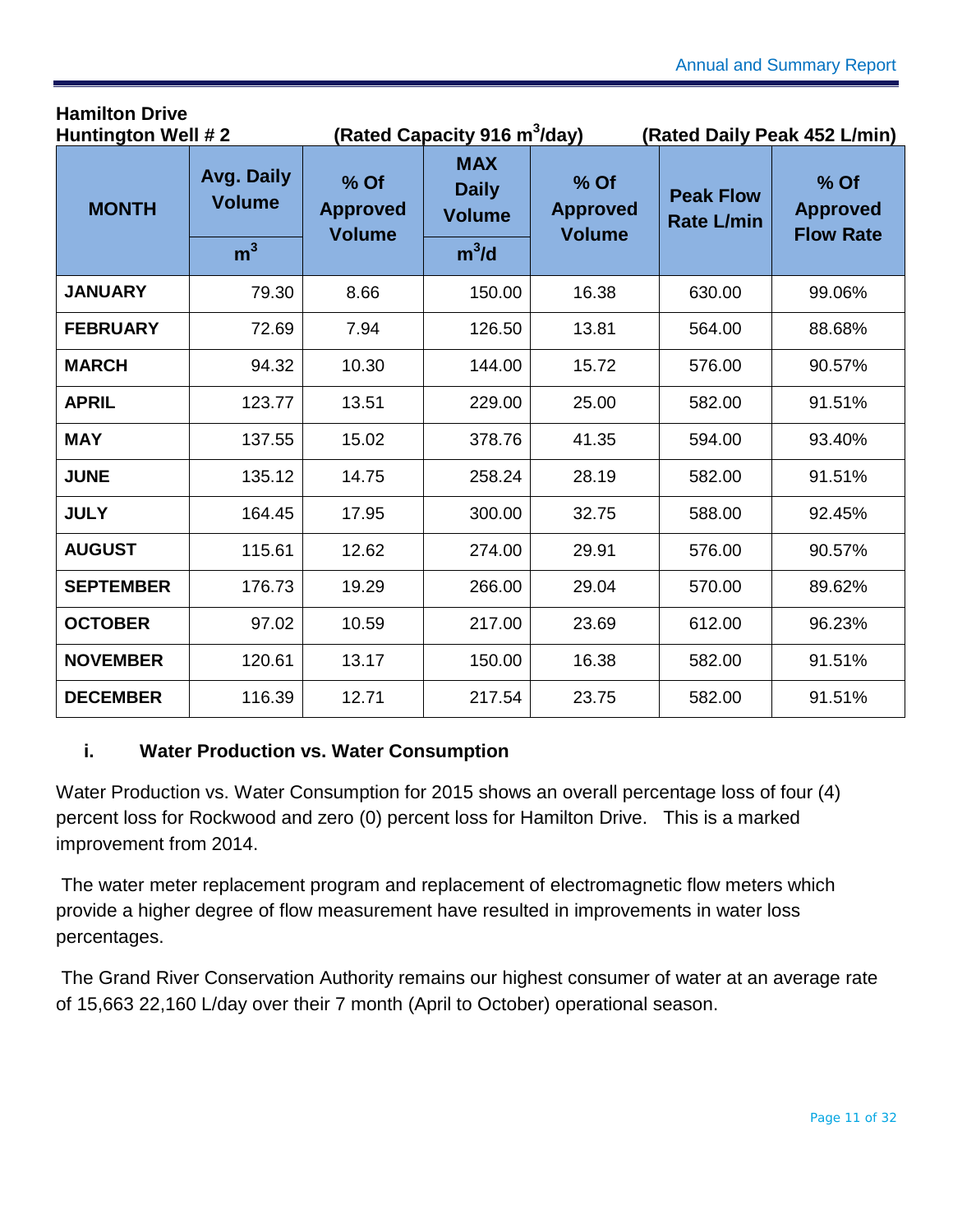#### **ii. Other Operational Performance Data**

The following tables provide a brief description of expenses incurred within Rockwood (Table 4) and Hamilton Drive (Table 5).

#### <span id="page-16-1"></span>**Table 4: Rockwood Expenses**

| <b>Activity Description</b>                              | <b>Activity Type</b> | <b>Approximate</b><br><b>Expenditure</b> |
|----------------------------------------------------------|----------------------|------------------------------------------|
| Supervisory Control and Data Acquisition upgrades        | Replace              | $$1,000 - $5000$                         |
| <b>Equipment Maintenance</b>                             | Service / Replace    | $$10,000 - $20,000$                      |
| Frozen water service                                     | Service              | $$10,001 - $19,000$                      |
| Water service repairs                                    | Repair               | $$5,001 - $10,000$                       |
| Distribution curb stops                                  | Replace              | $$1,001 - $5,000$                        |
| Water meter program                                      | Replace              | $$20,000 - $25,000$                      |
| Distribution valve maintenance (including fire hydrants) | Repair/replace       | $$5,001 - $10,000$                       |

#### <span id="page-16-2"></span>**Table 5: Hamilton Drive Expenses**

| <b>Activity Type</b>                                        | <b>Activity Type</b> | <b>Approximate</b><br><b>Expenditure</b> |
|-------------------------------------------------------------|----------------------|------------------------------------------|
| Supervisory Control and Data Acquisition upgrades           | Replace              | $$1,000 - $5000$                         |
| <b>Equipment Maintenance</b>                                | Service / Replace    | $$5,000 - $10,000$                       |
| Frozen water services                                       | Service              | $$1,001 - $5,000$                        |
| Water meter program                                         | Replace              | $$1,000 - $5,000$                        |
| Distribution valve maintenance (including fire<br>hydrants) | Repair/replace       | $$5,001 - $10,000$                       |

# <span id="page-16-0"></span>**h) Raw and Treated Water Quality – Rockwood, Hamilton Drive and Gazer Mooney Drinking Water System**

This section describes the water quality monitoring, both regulatory and operational, that has been completed in 2015 (Jan. 01 to Dec. 31).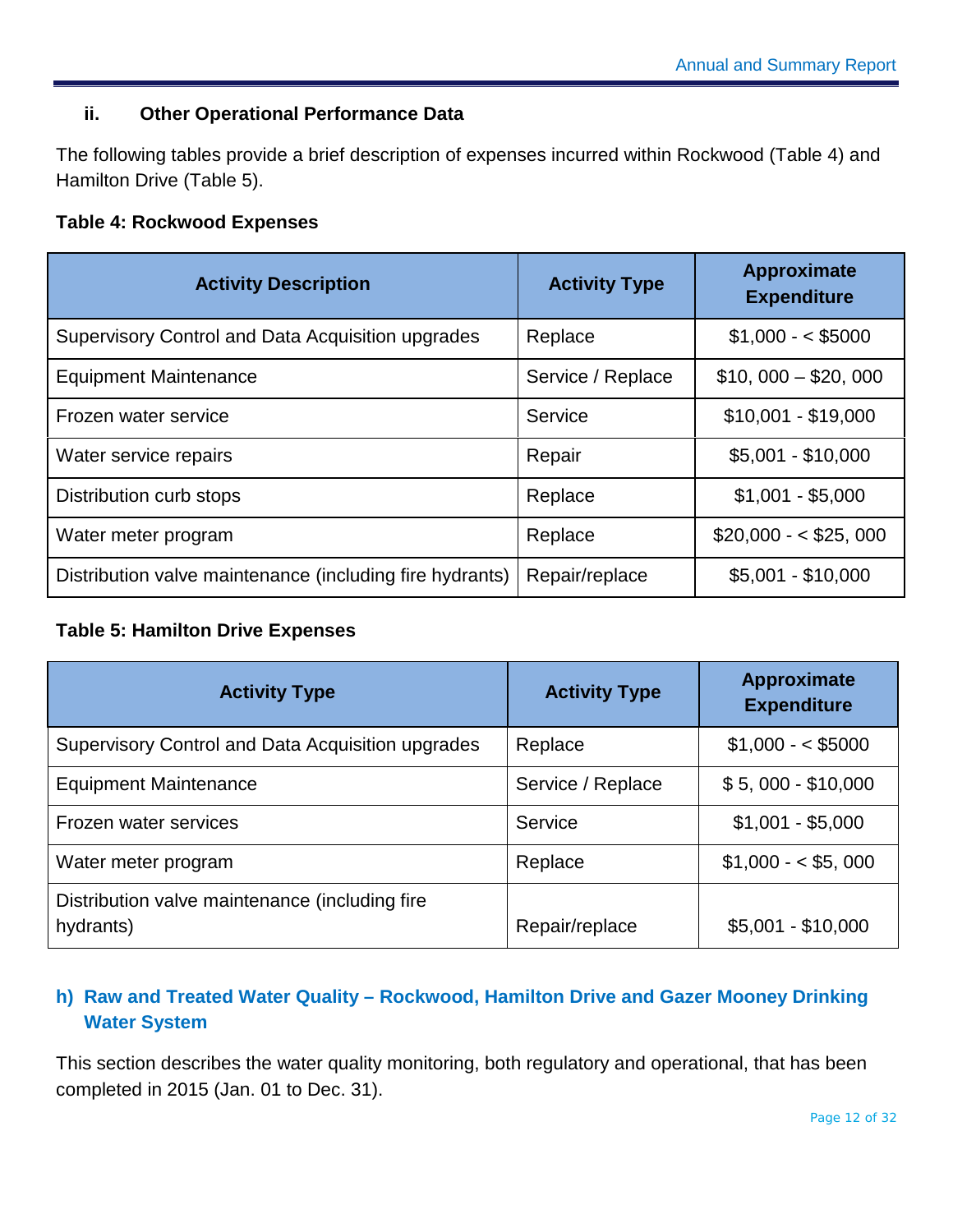Under the Safe Drinking Water Act (SDWA), municipalities are required to monitor both the raw and treated quality of the source water supplied. This monitoring is performed for both regulatory compliance and due diligence and is expected to identify any changes within the treated water as well as in raw source waters.

Both Rockwood and Hamilton Drive Drinking Water Systems use 12 per cent Sodium Hypochlorite (that is NSF 6[1](#page-17-2) certified) for both primary and secondary disinfection at all facility locations with the acception of the Rockwood Station Street location. Here ultraviolet light is also applied as part of multi-barrier primary disinfection. Additionally, NSF 60-certified sodium silicate is used for aesthetic purposes to sequester dissolved iron and manganese.

#### <span id="page-17-0"></span>**Table 6: Operational testing done under Schedule 8 of O. Reg.170/03 Rockwood**

| <b>Parameter</b>                      | <b>Number of</b><br><b>Grab Samples</b> | <b>Range of Results</b><br>$(min #)-(max #)$ |
|---------------------------------------|-----------------------------------------|----------------------------------------------|
| <b>Raw Water</b>                      |                                         |                                              |
| Turbidity (Station Street; Well 1-67) | 24                                      | 0.07-0.66 NTU's                              |
| Turbidity (Station Street; Well 1-76) | 24                                      | 0.14-0.78 NTU's                              |
| Turbidity (Bernardi)                  | 24                                      | 0.12-0.56 NTU's                              |
| <b>Treated Water</b>                  |                                         |                                              |
| Free Chlorine Residual (Station St)   | 8760                                    | $0.27 - 3.08$ mg/L                           |
| Free Chlorine Residual (Bernardi)     | 8760                                    | 0.42-2.56 mg/L                               |
| <b>Distribution System</b>            |                                         |                                              |
| <b>Free Chlorine Residual</b>         | 1982                                    | $0.32 - 1.60$ mg/L                           |

#### <span id="page-17-1"></span>**Table 7: Operational testing done under Schedule 8 of O. Reg.170/03 Hamilton Drive**

<span id="page-17-2"></span>l

| <b>Parameter</b>                      | <b>Number of Grab Samples</b> | <b>Range of Results</b><br>$(min #)-(max #)$ |  |  |
|---------------------------------------|-------------------------------|----------------------------------------------|--|--|
| <b>Raw Water</b>                      |                               |                                              |  |  |
| <b>Turbidity (Cross Creek Well 1)</b> | 24                            | 0.12-0.70 NTU's                              |  |  |
| Turbidity (Huntington Well 2)         | 24                            | 0.18-0.82 NTU's                              |  |  |
| <b>Treated Water</b>                  |                               |                                              |  |  |
| Free Chlorine Residual (Cross Creek)  | 8760                          | $0.49 - 2.11$ mg/L                           |  |  |
| Free Chlorine Residual (Huntington)   | 8760                          | $0.68 - 3.06$ mg/L                           |  |  |
| <b>Distribution System</b>            |                               |                                              |  |  |
| <b>Free Chlorine Residual</b>         | 1522                          | $0.48 - 1.69$ mg/L                           |  |  |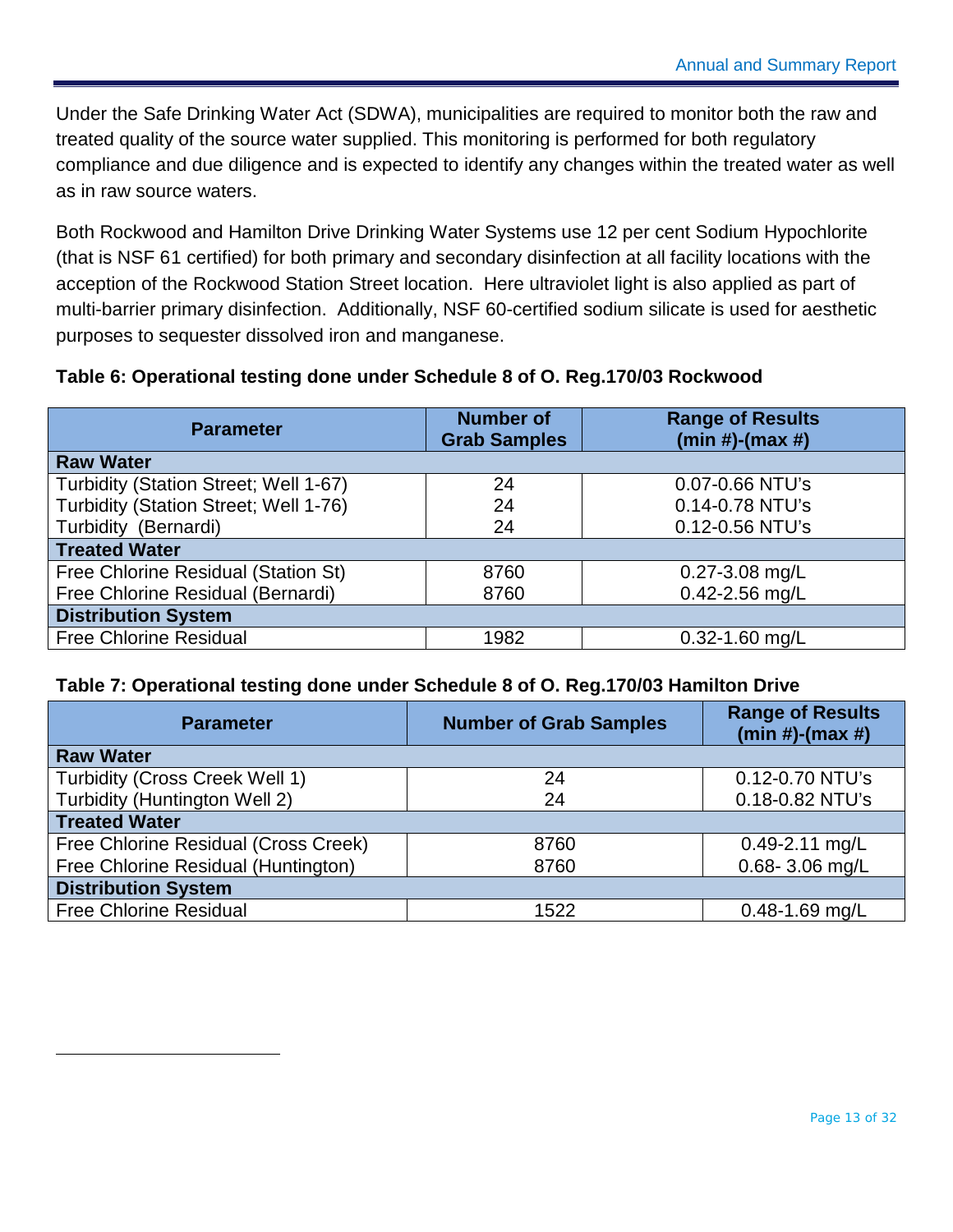### <span id="page-18-0"></span>**Table 8: O. Reg. 170/03 Schedule 10 - Rockwood / Hamilton Drive Microbiological testing**

(Jan. 01 to Dec. 31, 2015)

| <b>Drinking Water</b><br>System | Parameter           | # of<br><b>Samples</b> | E.Coli<br>$(min -$<br>max) | <b>Total</b><br>Coliform<br>$(min - max)$ | # of<br><b>HPC</b><br><b>Samples</b> | <b>HPC</b><br>$(min -$<br>max) |
|---------------------------------|---------------------|------------------------|----------------------------|-------------------------------------------|--------------------------------------|--------------------------------|
|                                 | Raw                 | 104                    | $0-0$                      | $0-0$                                     | N/A                                  | N/A                            |
| Rockwood                        | Treated             | 104                    | $0-0$                      | $0-0$                                     | 104                                  | $0 - 2$                        |
|                                 | <b>Distribution</b> | 156                    | $0-0$                      | $0 - 0$                                   | 156                                  | $0 - 1$                        |
|                                 | Raw                 | 104                    | $0-0$                      | $0 - 11^2$                                | N/A                                  | N/A                            |
| Hamilton                        | Treated             | 104                    | $0-0$                      | $0 - 0$                                   | 104                                  | $0 - 2$                        |
| Drive                           | <b>Distribution</b> | 153                    | $0-0$                      | $0-0$                                     | 153                                  | $0 - 92$                       |

# <span id="page-18-1"></span>**Table 9: O. Reg. 170/03 Schedule 13 – Rockwood / Hamilton Drive Summary of Inorganic parameters tested**

(during this reporting period or the most recent sample results)

| <b>Test</b><br><b>Parameter</b> | <b>Units</b> | <b>MAC</b>  | <b>RDL</b> | <b>Rockwood</b><br><b>Station St.</b> | <b>Rockwood</b><br><b>Bernardi</b> | <b>Hamilton Dr.</b><br><b>Cross Creek</b> | <b>Hamilton Dr.</b><br><b>Huntington</b> |
|---------------------------------|--------------|-------------|------------|---------------------------------------|------------------------------------|-------------------------------------------|------------------------------------------|
| Antimony<br>(Sb)                | $\mu$ g/L    | 6<br>(IMAC) | 0.50       | < 0.50                                | 0.75                               | < 0.50                                    | < 0.51                                   |
| Arsenic<br>(As)                 | $\mu$ g/L    | 25          | 1.0        | < 1.0                                 | < 1.0                              | < 1.0                                     | < 1.0                                    |
| <b>Barium</b><br>(Ba)           | $\mu$ g/L    | 1000        | 2.0        | 87                                    | 41                                 | 37                                        | 43                                       |
| Boron (B)                       | $\mu$ g/L    | 5000        | 10         | 29                                    | < 10                               | 27                                        | 34                                       |
| Cadmium<br>(Cd)                 | $\mu$ g/L    | 5           | 0.10       | < 0.10                                | < 0.1                              | < 0.10                                    | < 0.10                                   |
| Chromium<br>(Cr)                | $\mu$ g/L    | 50          | 5.0        | < 5.0                                 | < 5.0                              | < 5.0                                     | < 5.0                                    |
| <b>Mercury</b><br>(Hg)          | $\mu$ g/L    | 1           | 0.10       | < 0.10                                | < 0.10                             | < 0.10                                    | < 0.10                                   |
| Selenium<br>(Se)                | $\mu$ g/L    | 10          | 2.0        | 2.0                                   | < 2.0                              | < 2.0                                     | < 2.0                                    |

<span id="page-18-2"></span><sup>2</sup> Correction-Total Coliform result in the RAW at Hamilton Drive

i,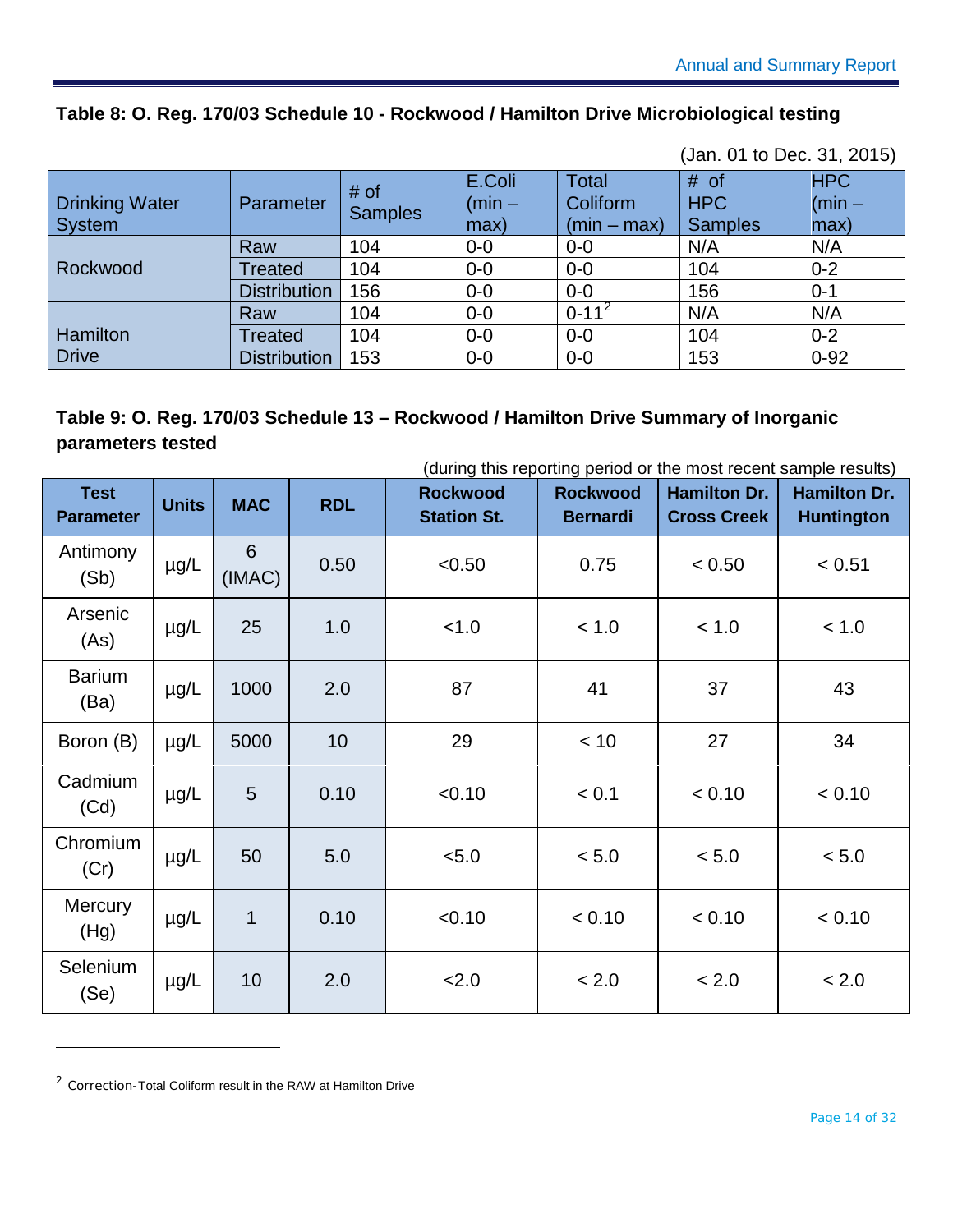| <b>Test</b><br><b>Parameter</b> | <b>Units</b> | <b>MAC</b> | <b>RDL</b> | <b>Rockwood</b><br><b>Station St.</b> | <b>Rockwood</b><br><b>Bernardi</b> | <b>Hamilton Dr.</b><br><b>Cross Creek</b> | <b>Hamilton Dr.</b><br><b>Huntington</b> |
|---------------------------------|--------------|------------|------------|---------------------------------------|------------------------------------|-------------------------------------------|------------------------------------------|
| Uranium<br>(U)                  | $\mu$ g/L    | 20         | 0.00010    | 2.0                                   | 0.25                               | < 0.10                                    | < 0.10                                   |
| Sodium                          | mg/L         | 20         | 0.10       | 120                                   | 8.7                                | 11.0                                      | 25.0                                     |
| Fluoride<br>(F)                 | mg/L         | 1.5        | 0.10       | 0.90                                  | 1.36                               | 0.13                                      | 0.16                                     |

[Table 10](#page-19-0) summarizes Schedule 13-3 Hamilton Drive/Rockwood Summary of Organic parameters sampled during this reporting period or the most recent sample results (treated water).

# <span id="page-19-0"></span>**Table 10: O. Reg. 170/03 Schedule 13-3 – Rockwood / Hamilton Drive Summary of Organic parameters**

|  |  |  |  | (during this reporting period or the most recent sample results) |
|--|--|--|--|------------------------------------------------------------------|
|--|--|--|--|------------------------------------------------------------------|

| <b>Test Parameter</b>                          | <b>Units</b> | <b>MAC</b> | <b>RDL</b> | <b>Rockwood</b><br><b>Station St.</b> | <b>Rockwood</b><br><b>Bernardi</b> | <b>Hamilton</b><br>Dr. Cross<br><b>Creek</b> | <b>Hamilton</b><br>Dr.<br>Hunting-<br>ton |
|------------------------------------------------|--------------|------------|------------|---------------------------------------|------------------------------------|----------------------------------------------|-------------------------------------------|
| Alachlor                                       | $\mu$ g/L    | 5          | < 0.5      | < 0.5                                 | < 0.5                              | < 0.5                                        | < 0.5                                     |
| Aldicarb                                       | $\mu$ g/L    | 9          | < 5        | < 5                                   | < 5                                | < 5                                          | < 5                                       |
| Aldrin + Dieldrin                              | $\mu$ g/L    | 0.7        | 0.006      | < 0.006                               | < 0.01                             | < 0.01                                       | < 0.01                                    |
| Atrazine $+ N$ -<br>dealkylated<br>metobolites | $\mu$ g/L    | 5          | $<$ 1      | < 1                                   | < 1                                | < 1                                          | < 1                                       |
| Azinphos-methyl                                | $\mu$ g/L    | 20         | < 2        | < 2                                   | < 2                                | < 2                                          | < 2                                       |
| Bendiocarb                                     | $\mu$ g/L    | 40         | < 2        | < 2                                   | < 2                                | < 2                                          | < 2                                       |
| <b>Benzene</b>                                 | $\mu$ g/L    | 5          | < 0.10     | < 0.10                                | < 0.10                             | < 0.10                                       | < 0.10                                    |
| Benzo(a)pyrene                                 | $\mu$ g/L    | 0.01       | < 0.009    | < 0.009                               | < 0.009                            | < 0.009                                      | < 0.009                                   |
| Bromoxynil                                     | $\mu$ g/L    | 5          | < 0.5      | < 0.5                                 | < 0.5                              | < 0.5                                        | < 0.5                                     |
| Carbaryl                                       | $\mu$ g/L    | 90         | < 5        | < 5                                   | < 5                                | < 5                                          | < 5                                       |
| Carbofuran                                     | $\mu$ g/L    | 90         | < 5        | < 5                                   | < 5                                | < 5                                          | < 5                                       |
| Carbon Tetrachloride                           | $\mu$ g/L    | 5          | < 0.10     | < 0.10                                | < 0.10                             | < 0.10                                       | < 0.10                                    |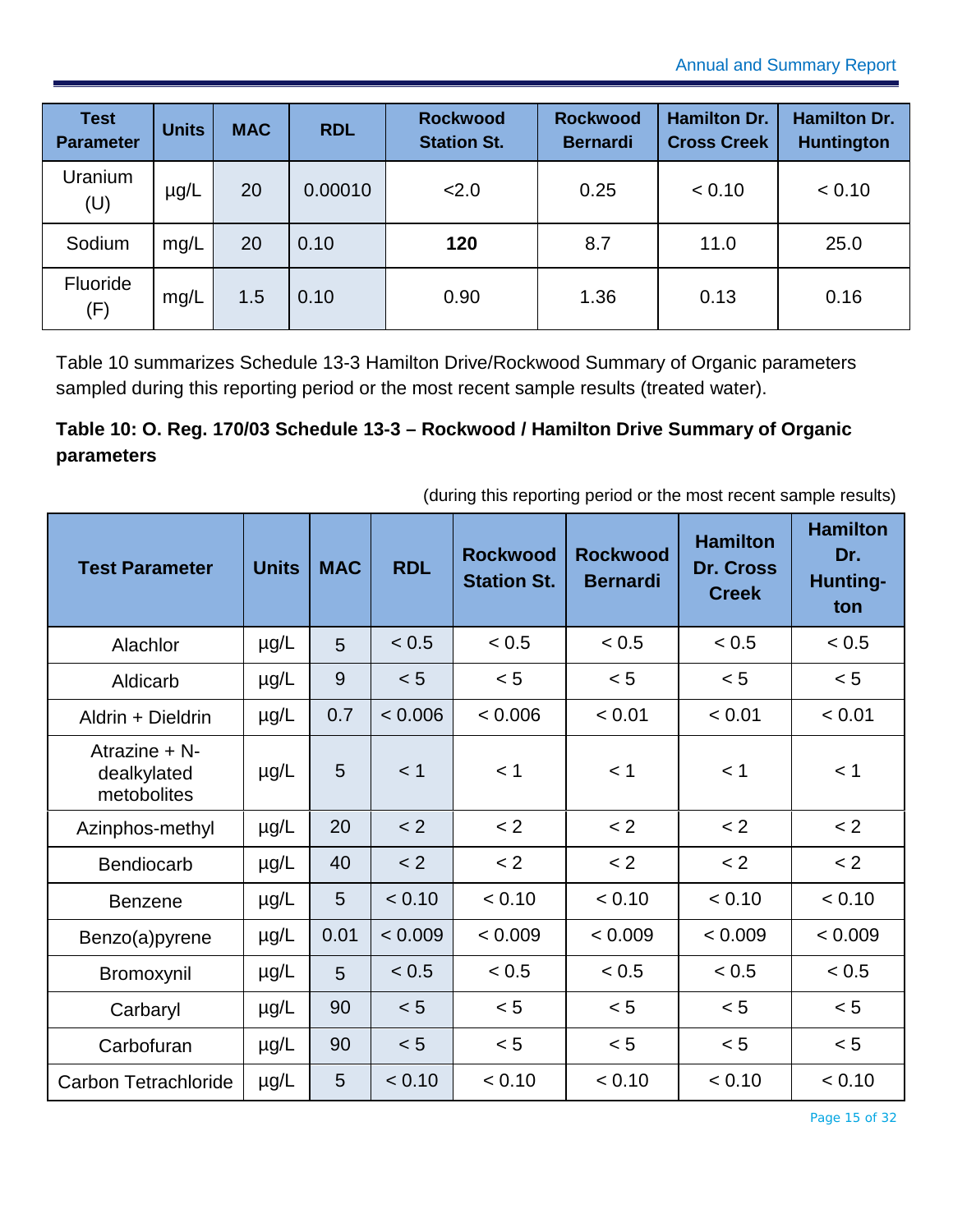| <b>Test Parameter</b>                      | <b>Units</b> | <b>MAC</b>     | <b>RDL</b> | <b>Rockwood</b><br><b>Station St.</b> | <b>Rockwood</b><br><b>Bernardi</b> | <b>Hamilton</b><br>Dr. Cross<br><b>Creek</b> | <b>Hamilton</b><br>Dr.<br><b>Hunting-</b><br>ton |
|--------------------------------------------|--------------|----------------|------------|---------------------------------------|------------------------------------|----------------------------------------------|--------------------------------------------------|
| Chlordane (Total)                          | $\mu$ g/L    | $\overline{7}$ | < 0.01     | < 0.01                                | < 0.01                             | < 0.01                                       | < 0.01                                           |
| Chlorpyrifos                               | $\mu$ g/L    | 90             | < 1        | < 1                                   | < 1                                | < 1                                          | < 1                                              |
| Cyanazine                                  | $\mu$ g/L    | 10             | < 1        | < 1                                   | < 1                                | < 1                                          | < 1                                              |
| Diazinon                                   | $\mu$ g/L    | 20             | $<$ 1      | < 1                                   | < 1                                | < 1                                          | < 1                                              |
| Dicamba                                    | $\mu$ g/L    | 120            | < 1        | < 1                                   | < 1                                | < 1                                          | < 1                                              |
| 1,2-Dichlorobenzene                        | $\mu$ g/L    | 200            | < 0.20     | < 0.20                                | < 0.20                             | < 0.20                                       | < 0.20                                           |
| 1,4-Dichlorobenzene                        | µg/L         | 5              | < 0.20     | < 0.20                                | < 0.20                             | < 0.20                                       | < 0.20                                           |
| (DDT) + metabolites                        | µg/L         | 30             | < 0.02     | < 0.02                                | < 0.02                             | < 0.02                                       | < 0.02                                           |
| 1,2-Dichloroethane                         | µg/L         | 5              | < 0.20     | < 0.20                                | < 0.20                             | < 0.20                                       | < 0.20                                           |
| 1,1-Dichloroethylene                       | $\mu$ g/L    | 14             | < 0.10     | < 0.10                                | < 0.10                             | < 0.10                                       | < 0.10                                           |
| Dichloromethane                            | µg/L         | 50             | < 0.50     | < 0.50                                | < 0.50                             | < 0.50                                       | < 0.50                                           |
| 2-4 Dichlorophenol                         | $\mu$ g/L    | 900            | < 0.5      | < 0.5                                 | < 0.5                              | < 0.5                                        | < 0.5                                            |
| 2,4-Dichlorophenoxy<br>acetic acid (2,4-D) | $\mu$ g/L    | 100            | $<$ 1      | < 1                                   | $<$ 1                              | < 1                                          | < 1                                              |
| Diclofop-methyl                            | $\mu$ g/L    | 9              | < 0.9      | < 0.9                                 | < 0.9                              | < 0.9                                        | < 0.9                                            |
| Dimethoate                                 | $\mu$ g/L    | 20             | $<$ 3      | $<$ 3                                 | $<$ 3                              | $<$ 3                                        | $<$ 3                                            |
| Dinoseb                                    | $\mu$ g/L    | 10             | < 1        | < 1                                   | $<$ 1                              | < 1                                          | < 1                                              |
| Diquat                                     | $\mu$ g/L    | 70             | < 7        | < 7                                   | < 7                                | < 7                                          | < 7                                              |
| Diuron                                     | $\mu$ g/L    | 150            | < 10       | < 10                                  | < 10                               | < 10                                         | < 10                                             |
| Glyphosate                                 | $\mu$ g/L    | 280            | < 10       | < 10                                  | $<10$                              | < 10                                         | < 10                                             |
| Heptachlor +<br><b>Heptachlor Epoxide</b>  | µg/L         | $\mathfrak{S}$ | < 0.006    | < 0.006                               | < 0.01                             | < 0.01                                       | < 0.01                                           |
| Lindane (Total)                            | $\mu$ g/L    | $\overline{4}$ | < 0.006    | 0.006                                 | < 0.006                            | 0.006                                        | 0.006                                            |
| Malathion                                  | $\mu$ g/L    | 190            | < 5        | < 5                                   | < 5                                | < 5                                          | < 5                                              |
| Methoxychlor                               | $\mu$ g/L    | 900            | < 0.02     | < 0.02                                | < 0.02                             | < 0.02                                       | < 0.02                                           |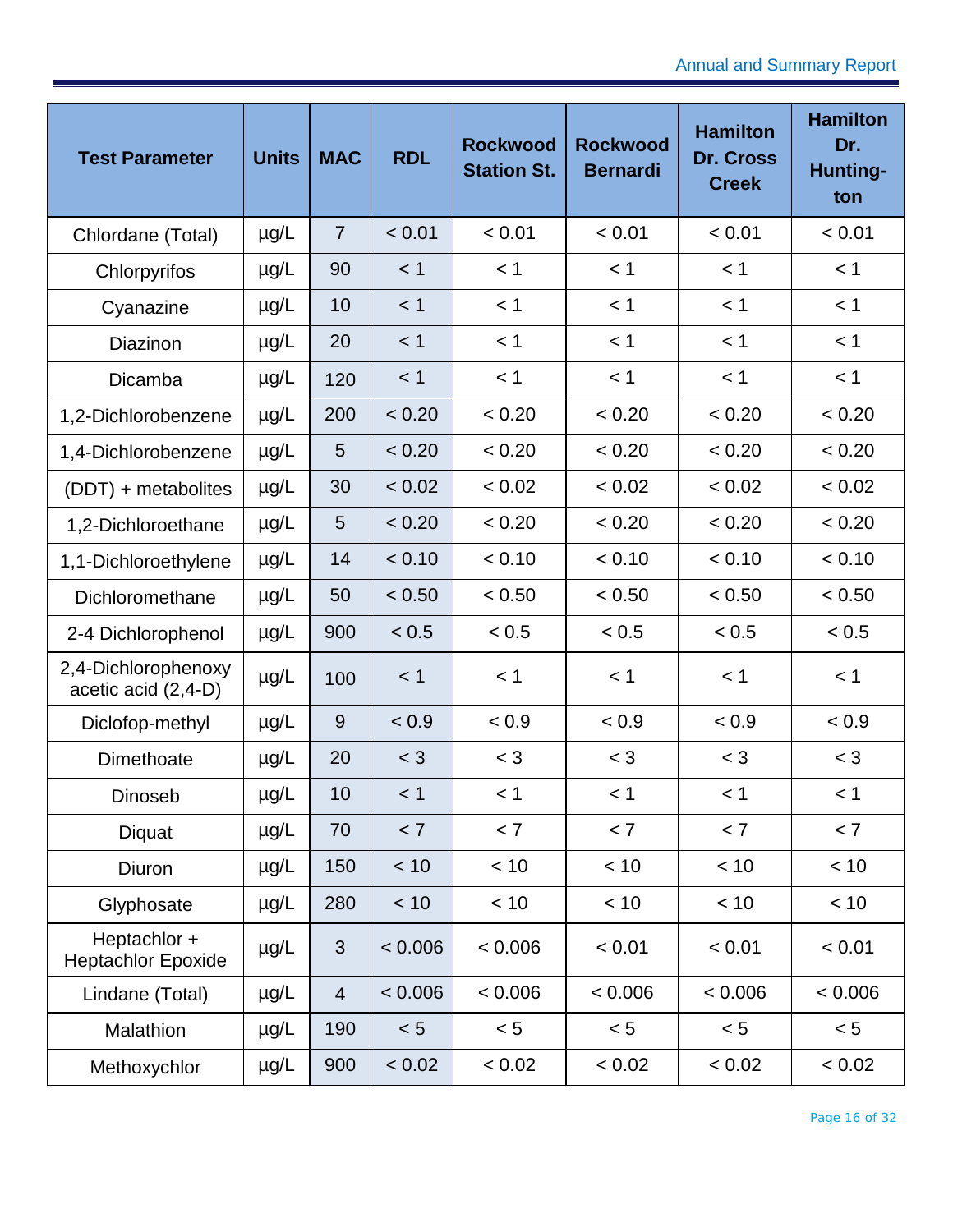| <b>Test Parameter</b>                                   | <b>Units</b> | <b>MAC</b>     | <b>RDL</b> | <b>Rockwood</b><br><b>Station St.</b> | <b>Rockwood</b><br><b>Bernardi</b> | <b>Hamilton</b><br><b>Dr. Cross</b><br><b>Creek</b> | <b>Hamilton</b><br>Dr.<br><b>Hunting-</b><br>ton |
|---------------------------------------------------------|--------------|----------------|------------|---------------------------------------|------------------------------------|-----------------------------------------------------|--------------------------------------------------|
| Metolachlor                                             | $\mu$ g/L    | 50             | < 0.5      | < 0.5                                 | < 0.5                              | < 0.5                                               | < 0.5                                            |
| Metribuzin                                              | $\mu$ g/L    | 80             | < 5        | < 5                                   | < 5                                | < 5                                                 | < 5                                              |
| Monochlorobenzene                                       | $\mu$ g/L    | 80             | < 0.10     | < 0.10                                | < 0.10                             | < 0.10                                              | < 0.10                                           |
| Paraquat                                                | $\mu$ g/L    | 10             | < 1        | < 1                                   | < 1                                | < 1                                                 | < 1                                              |
| Pentachlorophenol                                       | $\mu$ g/L    | 60             | < 0.5      | < 0.5                                 | < 0.5                              | < 0.5                                               | < 0.5                                            |
| Phorate                                                 | $\mu$ g/L    | $\overline{2}$ | < 0.5      | < 0.5                                 | < 0.5                              | < 0.5                                               | < 0.5                                            |
| Picloram                                                | $\mu$ g/L    | 190            | < 5        | < 5                                   | < 5                                | < 5                                                 | < 5                                              |
| Polychlorinated<br>Biphenyls(PCB)                       | $\mu$ g/L    | 3              | < 0.05     | < 0.05                                | < 0.05                             | < 0.05                                              | < 0.05                                           |
| Prometryne                                              | $\mu$ g/L    | $\mathbf{1}$   | < 0.3      | < 0.3                                 | < 0.3                              | < 0.3                                               | < 0.3                                            |
| Simazine                                                | $\mu$ g/L    | 10             | < 1        | < 1                                   | < 1                                | < 1                                                 | < 1                                              |
| Temephos                                                | $\mu$ g/L    | 280            | < 10       | < 10                                  | < 10                               | < 10                                                | < 10                                             |
| <b>Terbufos</b>                                         | $\mu$ g/L    | $\mathbf{1}$   | < 0.5      | < 0.5                                 | < 0.5                              | < 0.5                                               | < 0.5                                            |
| Tetrachloroethylene                                     | $\mu$ g/L    | 30             | < 0.1      | < 0.1                                 | < 0.1                              | < 0.1                                               | < 0.1                                            |
| $2,3,4,6-$<br>Tetrachlorophenol                         | $\mu$ g/L    | 100            | < 0.5      | < 0.5                                 | < 0.5                              | < 0.5                                               | < 0.5                                            |
| <b>Triallate</b>                                        | $\mu$ g/L    | 230            | < 1        | < 1                                   | < 1                                | < 1                                                 | < 1                                              |
| Trichloroethylene                                       | $\mu$ g/L    | 5              | < 0.12     | < 0.12                                | < 0.12                             | < 0.12                                              | < 0.12                                           |
| 2,4,6-Trichlorophenol                                   | $\mu$ g/L    | 5              | < 0.5      | < 0.5                                 | < 0.5                              | < 0.5                                               | < 0.5                                            |
| $2,4,5-$<br>Trichlorophenoxy<br>acetic acid $(2,4,5-T)$ | $\mu$ g/L    | 280            | < 1        | < 1                                   | < 1                                | < 1                                                 | < 1                                              |
| Trifluralin                                             | $\mu$ g/L    | 45             | < 1        | < 1                                   | < 1                                | < 1                                                 | < 1                                              |
| <b>Vinyl Chloride</b>                                   | $\mu$ g/L    | $\overline{2}$ | < 0.2      | < 0.2                                 | < 0.2                              | < 0.2                                               | < 0.2                                            |

[Table 11](#page-22-0) summarizes Treated and Distribution Samples taken under Schedule 13-6 and 13-7 for the period of Jan. 01 to Dec. 31, 2015.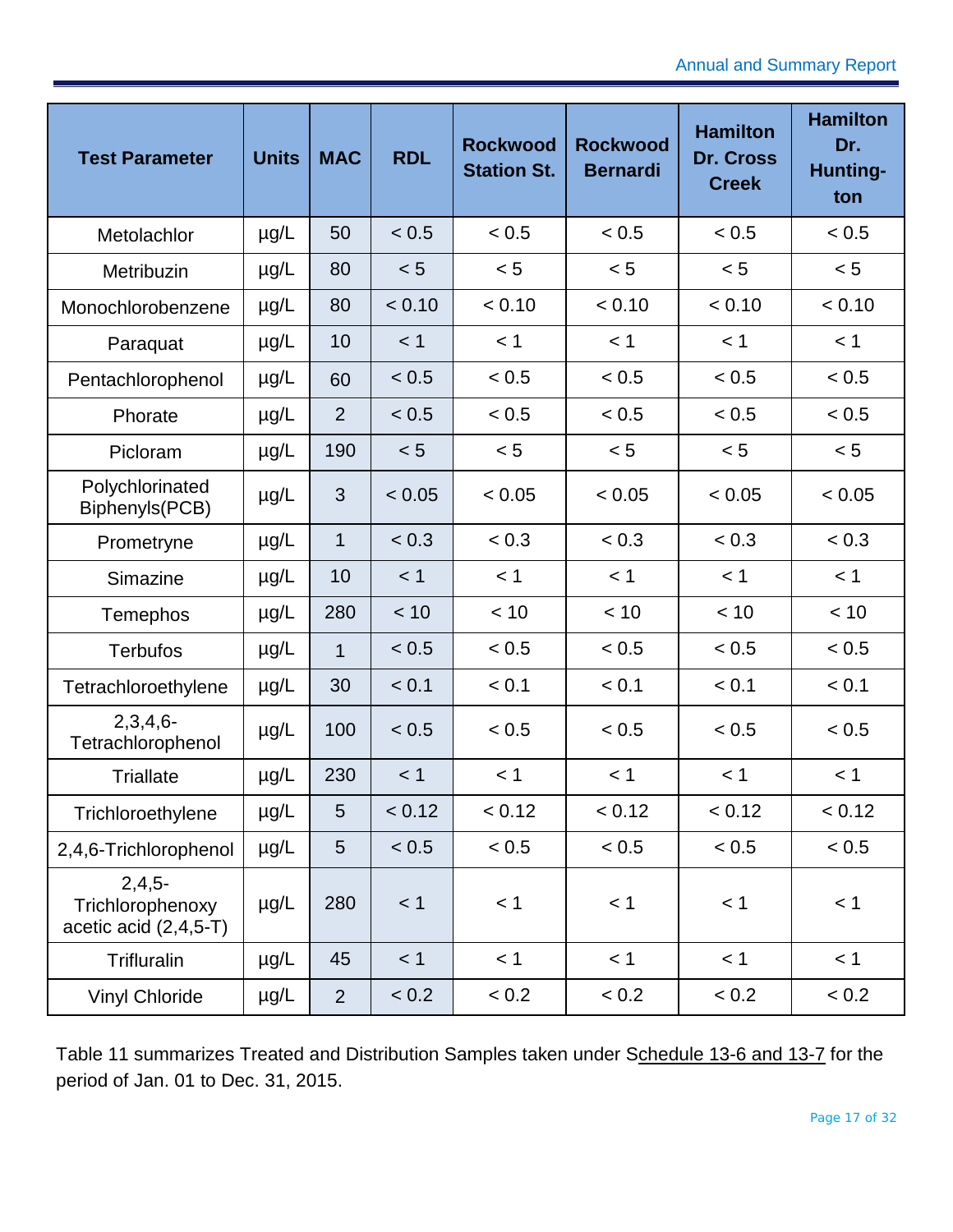| <b>Test Parameter</b>  | <b>Units</b> | <b>MAC</b> | <b>Rockwood</b><br><b>Station St.</b> | <b>Rockwood</b><br><b>Bernardi</b> | <b>Hamilton Dr.</b><br><b>Cross Creek</b> | <b>Hamilton Dr.</b><br><b>Huntington</b> |  |
|------------------------|--------------|------------|---------------------------------------|------------------------------------|-------------------------------------------|------------------------------------------|--|
|                        |              |            | < 0.020                               | < 0.020                            | < 0.020                                   | < 0.020                                  |  |
| Nitrite $(NO2)$        |              | 1          | < 0.010                               | < 0.010                            | < 0.010                                   | < 0.010                                  |  |
|                        | mg/L         |            | < 0.010                               | < 0.010                            | < 0.010                                   | < 0.010                                  |  |
|                        |              |            | < 0.010                               | < 0.010                            | < 0.010                                   | < 0.010                                  |  |
|                        | mg/L         | 10         | < 0.20                                | < 0.20                             | < 0.20                                    | < 0.20                                   |  |
| Nitrate $(NO3)$        |              |            | < 0.10                                | < 0.10                             | < 0.10                                    | < 0.10                                   |  |
|                        |              |            | < 0.10                                | < 0.10                             | < 0.10                                    | < 0.10                                   |  |
|                        |              |            | < 0.10                                | < 0.10                             | < 0.10                                    | < 0.10                                   |  |
| <b>Test Parameter</b>  |              | <b>MAC</b> | <b>Rockwood</b>                       |                                    | <b>Hamilton Drive</b>                     |                                          |  |
|                        | <b>Units</b> |            | Zone 1 / Fire Station                 |                                    | <b>Standpipe</b>                          |                                          |  |
| <b>Trihalomethanes</b> | mg/L         | 0.1        | 0.01407<br>0.0238                     |                                    | 0.01384                                   |                                          |  |

<span id="page-22-0"></span>**Table 11: O. Reg. 170/03 Schedule 13-6, 13-7 Rockwood and Hamilton Drive Quarterly Results**

MAC: Maximum acceptable concentration for THM's is 0.1 mg/L. However, for this parameter the MAC uses a running annual average of quarterly samples

The following table presents summary results for lead sampling in the Rockwood and Hamilton Drive Drinking Water Systems as for the period of Jan. 1 to Dec. 31, 2015:

<span id="page-22-1"></span>

| Table 12: O. Reg. 170/03 Schedule 15.1 Rockwood/Hamilton Lead Testing Summary 2015 |  |  |
|------------------------------------------------------------------------------------|--|--|
|------------------------------------------------------------------------------------|--|--|

| <b>Rockwood</b><br><b>Drinking Water</b> | Parameter       | # of Distribution<br><b>Samples</b> | <b>MAC</b> | <b>RDL</b> |        | <b>Range of Results</b><br>Min - Max |
|------------------------------------------|-----------------|-------------------------------------|------------|------------|--------|--------------------------------------|
| <b>System</b>                            |                 |                                     | $\mu$ g/L  | $\mu$ g/L  | µg/L   |                                      |
|                                          | pH & alkalinity |                                     |            |            | 0.290  | 0.330                                |
| Rockwood                                 | Lead            | 6                                   | 10         | 0.50       | < 0.50 | < 0.50                               |
|                                          | pH & alkalinity |                                     |            |            | 0.210  | 0.220                                |
| <b>Hamilton Drive</b>                    | Lead            | 4                                   | 10         | 0.50       | < 0.50 | 0.70                                 |

#### **Treated Water Quality Review– Gazer Mooney Subdivision Distribution System**

This section describes the Regulatory water quality monitoring that has been collected in the Gazer Mooney Subdivision Distribution System in 2015 (Jan. 01 to Dec. 31, 2015). For regulatory sampling schedules that do not occur in 2015 related to the Gazer Mooney System, the most recent historical data is listed.

The following section summarizes daily Distribution free chlorine residual test results required by O. Reg. 170/03 for the period of Jan. 01 to Dec. 31, 2015 are summarized in table 13. There was no instance of an adverse result in 2015 between Jan. 01 and Dec. 31: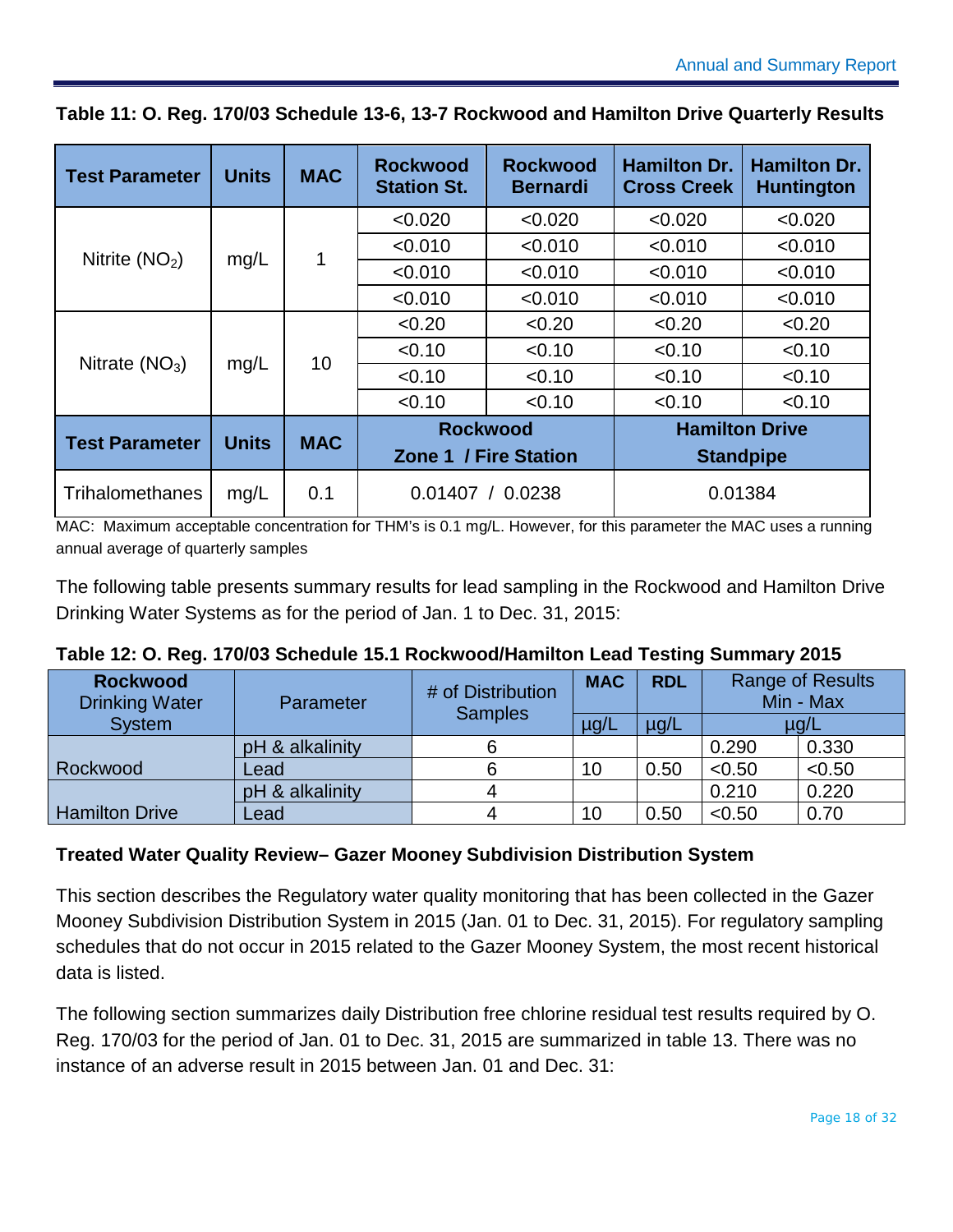### <span id="page-23-0"></span>**Table 13: O. Reg. 170/03 Schedule 7-2, Gazer Mooney - Distribution Manual Free Chlorine Residual Summary**

| <b>Parameter</b>                 | <b>Number of Grab</b> | <b>ODWQS</b>      | <b>Range of Results</b> |  |
|----------------------------------|-----------------------|-------------------|-------------------------|--|
|                                  | <b>Samples</b>        | Range             | (min # - (max #)        |  |
| <b>Free Chlorine</b><br>Residual | 365                   | $0.05 - 4.0$ mg/L | $0.48 - 1.16$ mg/L      |  |

[Table 14](#page-23-1) summarizes bacteriological sampling and test results required by O. Reg. 170/03 Schedule 10 for the period of Jan. 01 to Dec. 31, 2015. There was no instance of an exceedance for a Regulatory microbiological parameter in 2015 between Jan. 01 and Dec. 31:

- Number of Distribution samples taken: 52
- Number of Distribution analyses: 573

# <span id="page-23-1"></span>**Table 14: O. Reg. 170/03 Schedule 10-2, Gazer Mooney Treated Bacteriological Sampling Summary**

| <b>Parameter</b>                                      | $#$ of<br><b>Samples</b> | <b>ODWQS Criteria</b> | Range         | <b>Units</b> |
|-------------------------------------------------------|--------------------------|-----------------------|---------------|--------------|
| Distribution - E. coli                                | 52                       | 0                     | n/a           | $ctu/100$ mL |
| <b>Distribution - Total Coliform</b>                  | 52                       | 0                     | n/a           | cfu/100 mL   |
| <b>Distribution - HPC</b>                             | 52                       | 0                     | $0 - 5$       | ctu/mL       |
| Distribution - Background                             | 52                       | n/a                   | n/a           | $ctu/100$ mL |
| <b>Distribution- Free Chlorine</b><br><b>Residual</b> | 365                      | $0.05 - 4.0$          | $0.48 - 1.16$ | mg/L         |

#### <span id="page-23-2"></span>**Table 15: O. Reg. 170/03 Schedule 13-7, Gazer Mooney - Quarterly Sampling Results Summary**

| <b>Test Parameter</b> | Jnits | <b>MAC</b> | <b>Range of Results</b><br>$(min # - (max #)$ |
|-----------------------|-------|------------|-----------------------------------------------|
| Trihalomethanes       | mg/L  | 0.1        | $0.0174 - 0.0419$                             |

MAC: Maximum acceptable concentration for THM's is 0.1 mg/L. However, for this parameter the MAC uses a running annual average of quarterly samples

# **Treated Water Quality Statistics – General Chemistry Results Summary**

In addition to the Regulatory sampling and analysis required for the operation of the Gazer Mooney Subdivision, the City of Guelph samples for parameters as listed in table 16 in order to gather additional data and answer common inquiries from the public.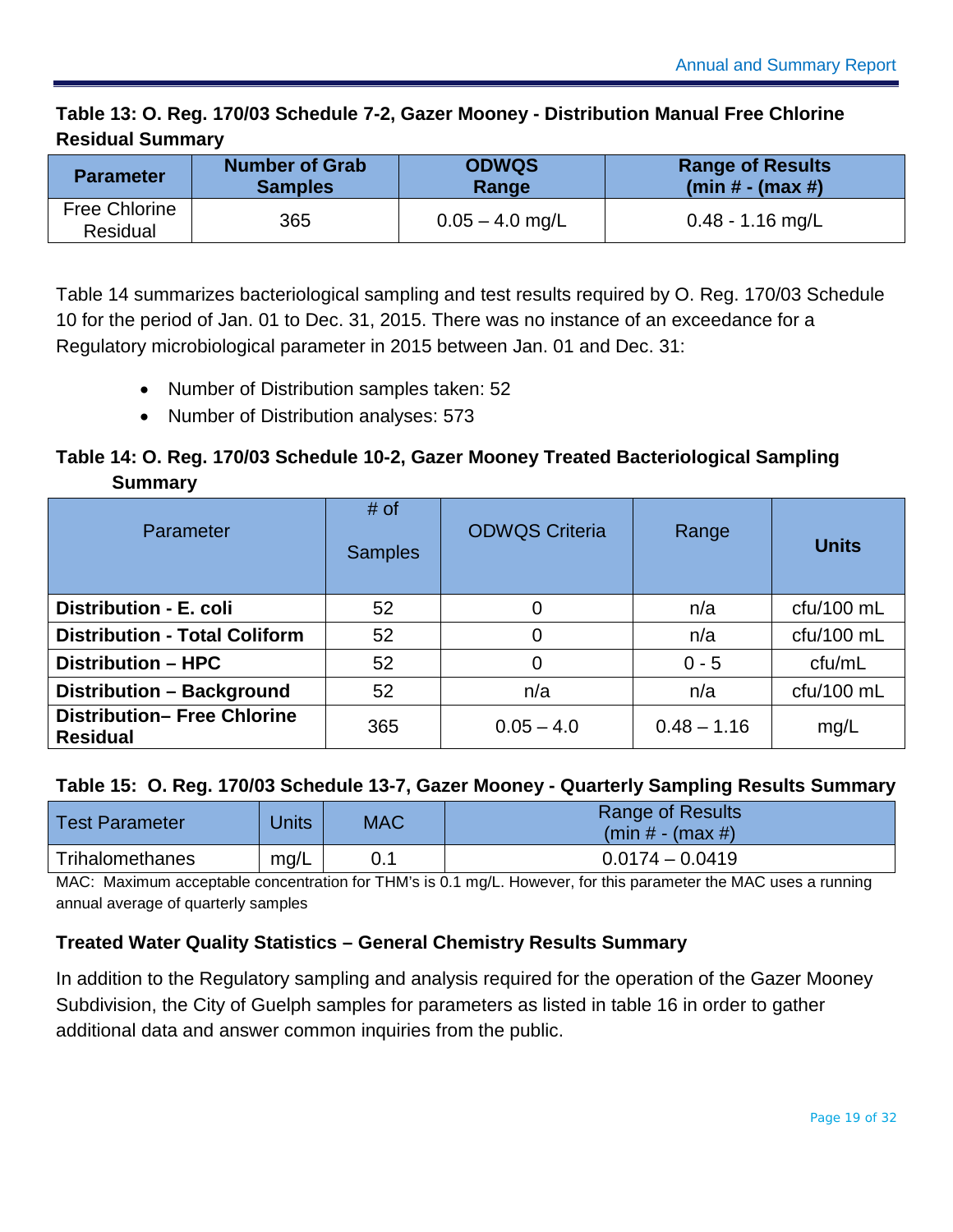| <b>Parameter</b> | <b>MAC</b><br>mg/L | <b>ODWQS</b><br><b>AO</b> | $\frac{1}{2}$<br><b>MAC</b><br>mg/L | <b>Total</b><br><b>Samples</b> | <b>Samples</b><br><b>Above</b><br><b>MDL</b> | Total<br><b>Above</b><br><b>ODWQS</b><br><b>Criteria</b> | <b>Min</b><br>(mg/L) | <b>Max</b><br>(mg/L) | Average<br>(mg/L) |
|------------------|--------------------|---------------------------|-------------------------------------|--------------------------------|----------------------------------------------|----------------------------------------------------------|----------------------|----------------------|-------------------|
| Sodium           | 20                 | n/a                       | n/a                                 |                                |                                              |                                                          | 22                   | 22                   | 22                |
| Chloride         | n/a                | 250                       | n/a                                 |                                |                                              |                                                          | 39                   | 39                   | 39                |

### <span id="page-24-2"></span>**Table 16: Gazer Mooney General Chemistry Results Summary**

#### <span id="page-24-0"></span>**i) Follow up on Action Items from previous management reviews**

Identified and obtained emergency service levels initiated from a SCADA failure back in 2014. These providers are available 24/7 and are listed within our Emergency Contact Listing.

A Cross Connection Control Program (CCCP) protects drinking water systems from contamination that occurs due to backflow from industrial and commercial properties. It's important to control cross connection by installing and testing backflow preventers to maintain water quality and protect public health. Currently Guelph/Eramosa Township inspects Backflow devices (BFD) at confirmed locations within the Municipality but further investigation is required to identify all possible cross-connections where potential contamination of potable water may occur.

GIS mapping of Guelph/Eramosa infrastructure is planned to begin in the summer of 2016. Operational records related to identification of changes or discoveries within the distribution system and information obtained during the last water wastewater rate study will assist in mapping and locating the current infrastructure. Once completed this Geographic Information System technology will provide the ability to store and retrieve accurate location information and infrastructure characteristics such as type, size and condition.

# <span id="page-24-1"></span>**j) Status of Ongoing and Emerging Water Quality, Supply and Distribution Initiatives**

#### **Source Water Protection Plan**

The Province approved the Grand River Source Protection Plan Dec. 3, 2015. The effective date is July 1, 2016 and is the last Plan in the Province and for Wellington County to be approved. The Plan includes a number of proposed policies to manage significant drinking water threats (appendix B of the plan) for the County of Wellington.

The Source Water Protection working group (Risk Management Official and all eight Municipalities within Wellington County) continue to develop and roll out education and outreach materials through the newly developed website. Work is ongoing to better refine the actual number of properties with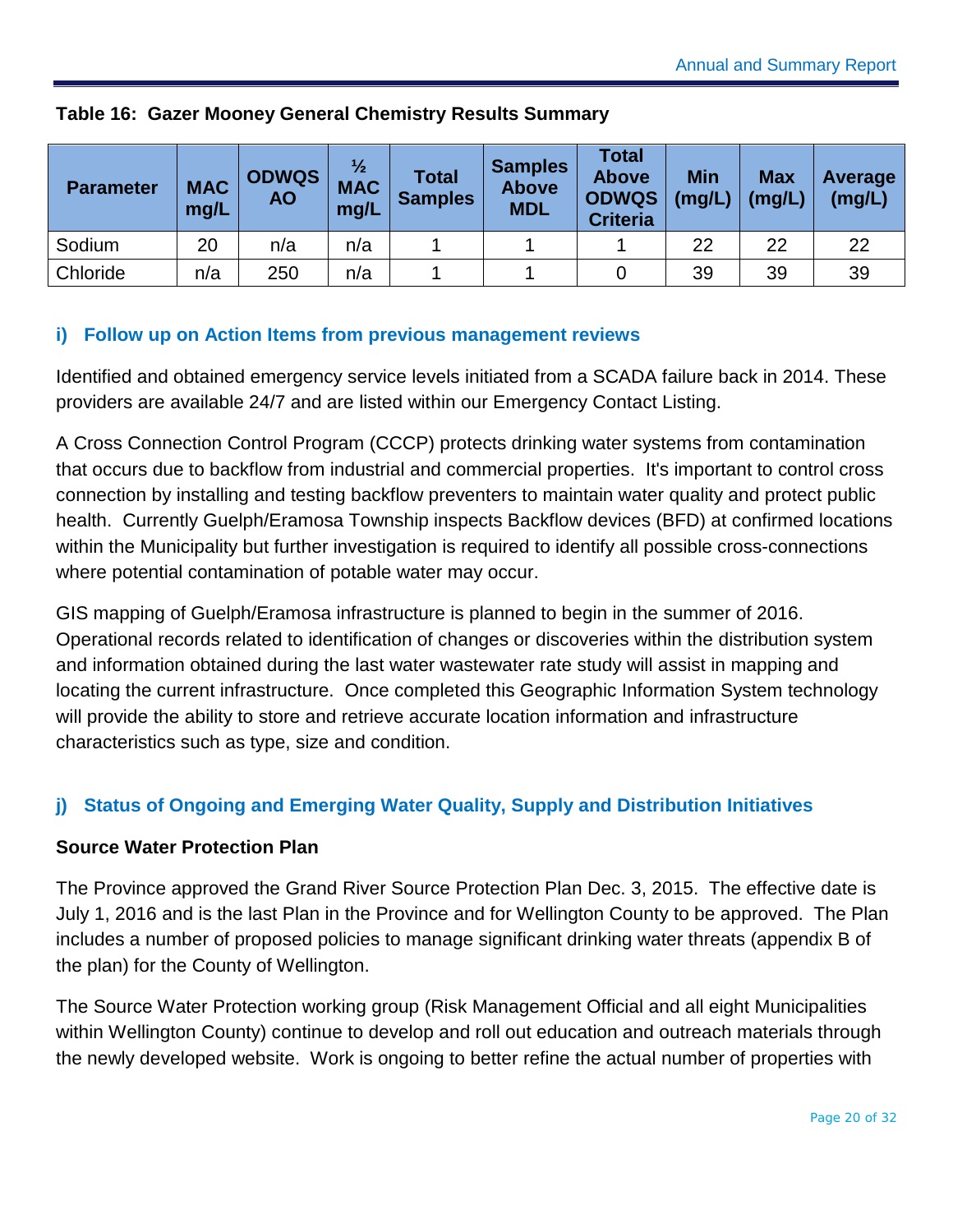threat activities that will require risk management previously identified within the County of Wellington Assessment Report (appendix B of the plan).

Future work for the program will include completion of threat activity verification, development review, continued administration of the septic inspection program, continued education and outreach, negotiation of risk management plans, reporting database set up and training, file sharing systems between all eight of the Municipalities within the Grand River Source Water Protection Area.

### <span id="page-25-0"></span>**k) Expected Future Changes That Could Affect the DWS or the QMS**

**Ontario's GUDI (Groundwater Under the Direct Influence of Surface Water) Terms of Reference** are under review and may result in classification changes to source waters. The revised GUDI Terms of Reference are expected in 2016 and are anticipated to require disinfection system upgrades for the Station Street wells.

Seaton Well 4 has been developed and included as part of an amalgamated Permit To Take Water for all of the Rockwood Wells. The design for the new pump house has been fully initiated and construction will begin following the required Environmental Compliance Approval from the Ministry of Environment and Climate Change (MOECC).

#### **Ontario's Watermain Disinfection Procedure**

Municipal operating authorities are required to use AWWA Standard C651 (Disinfecting Water Mains) for addition, replacement or repair of pipes forming the distribution system, as per condition 2.3.2 of Drinking Water Works Permits. Ontario's Watermain Disinfection Procedure outlines minimum requirements for compliance.

Requirements for disinfection will also apply to temporary watermains as well as service pipes of 100 mm diameter or greater. Operating authorities will be able to use their discretion to adopt more stringent standard operating procedures. Updates to applicable Standard Operating Procedures are underway.

#### **Ontario's updated Drinking Water Quality Management Standard (DWQMS)**

In November, the MOECC posted the updated DWQMS on the Environmental Bill of Rights for comment, highlighting revisions included to clarify existing DWQMS requirements. Most significant revisions are:

• Throughout: added definition for "Calendar Year" and revised previous language of "once every year" and "once every 12 months" throughout the Standard to read "once every Calendar Year".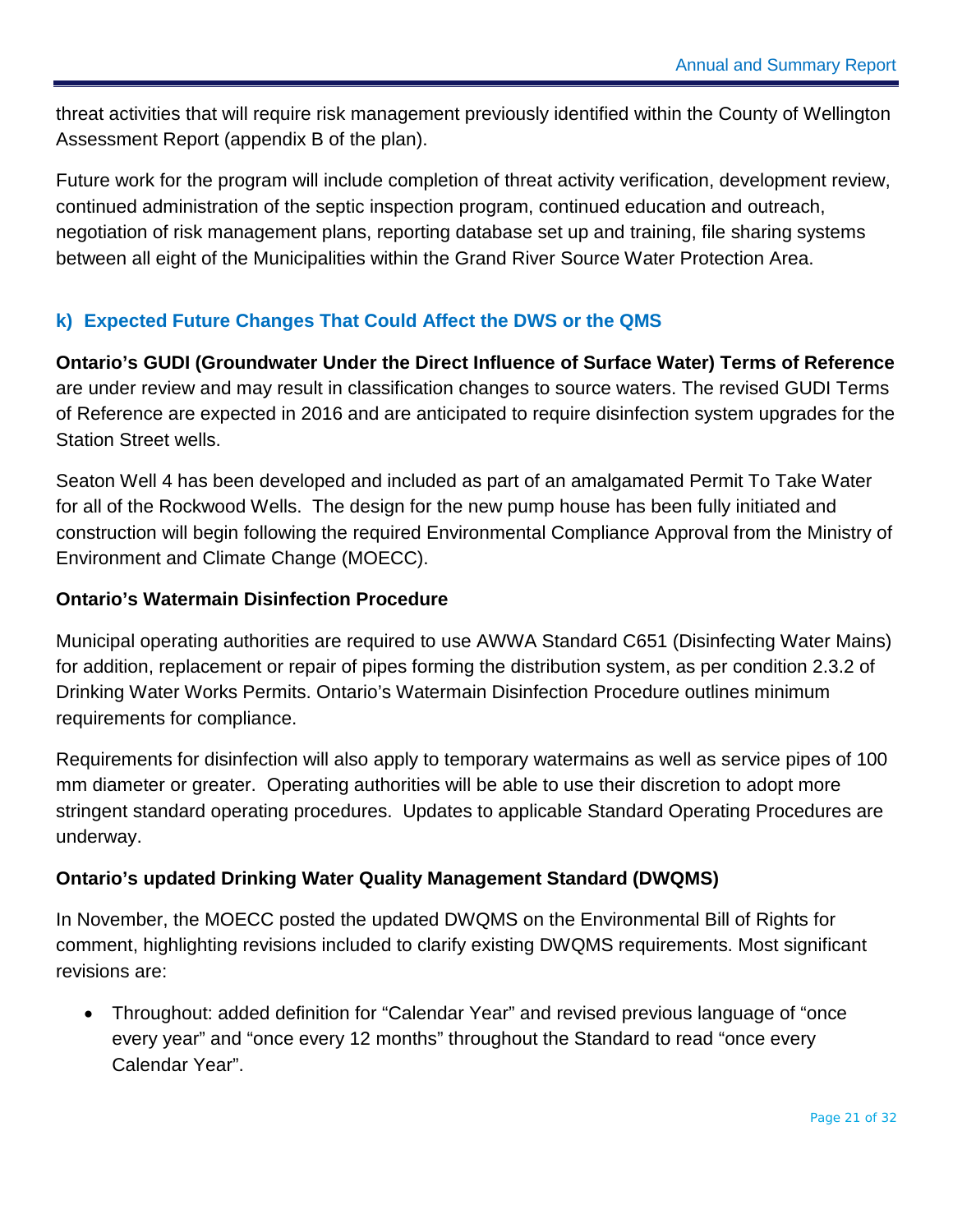- **Element 7**: Addition of new PLAN a) that requires consideration of potential hazardous events and associated hazards identified by the ministry. These hazardous events are identified in the document tiled "Potential Hazardous Events for Municipal Residential Drinking Water Systems."
- **Element 12**: Revised PLAN c) to require that suppliers identified by an Operating Authority under PLAN a) of Element 13 should be considered in the procedure for communications.
- **Element 14**: Addition of new PLAN a) requiring the outcomes of the risk assessment documented under Element 8 to be considered in the procedure for reviewing the adequacy of the infrastructure necessary to operate and maintain the Subject System.
- **Element 15**: Addition of new PLAN b) requiring the inclusion of a long term forecast of major infrastructure maintenance, rehabilitation and renewal activities.
- **Element 21**: Addition of a PLAN requirement that includes:
	- o A requirement to consider BMP's in the context of continual improvement;
	- o A requirement to document a process for identification &
		- **EXEC** management of corrective actions;
		- **Implementation of preventive actions.**

#### <span id="page-26-0"></span>**l) Consumer Feedback**

There were almost no complaints related to water quality covering the audit period of 2015. This year frozen water services dominated consumer feedback. There were 33 frozen water services between Guelph/Eramosa Drinking Water Systems. Water quality calls were minimal, related to flushing watermains or pressure issues within private plumbing.

#### <span id="page-26-1"></span>**m) The Resources Needed to Maintain the QMS**

Guelph/Eramosa Public Works Water/Wastewater Department currently has one full-time Compliance Administrative Assistant who is also the Quality Management System Representative, Compliance coordinator and is responsible for the documentation and reporting requirements for the Quality Management System (QMS). Some of the challenges in maintaining the QMS are in providing resources to tackling the "action items" between reviews and creating and maintaining deficiency lists related to operations maintenance.

#### <span id="page-26-2"></span>**n) Infrastructure Review**

The 2015 review followed a different format and did not use the provided template referenced in the Operational Plan.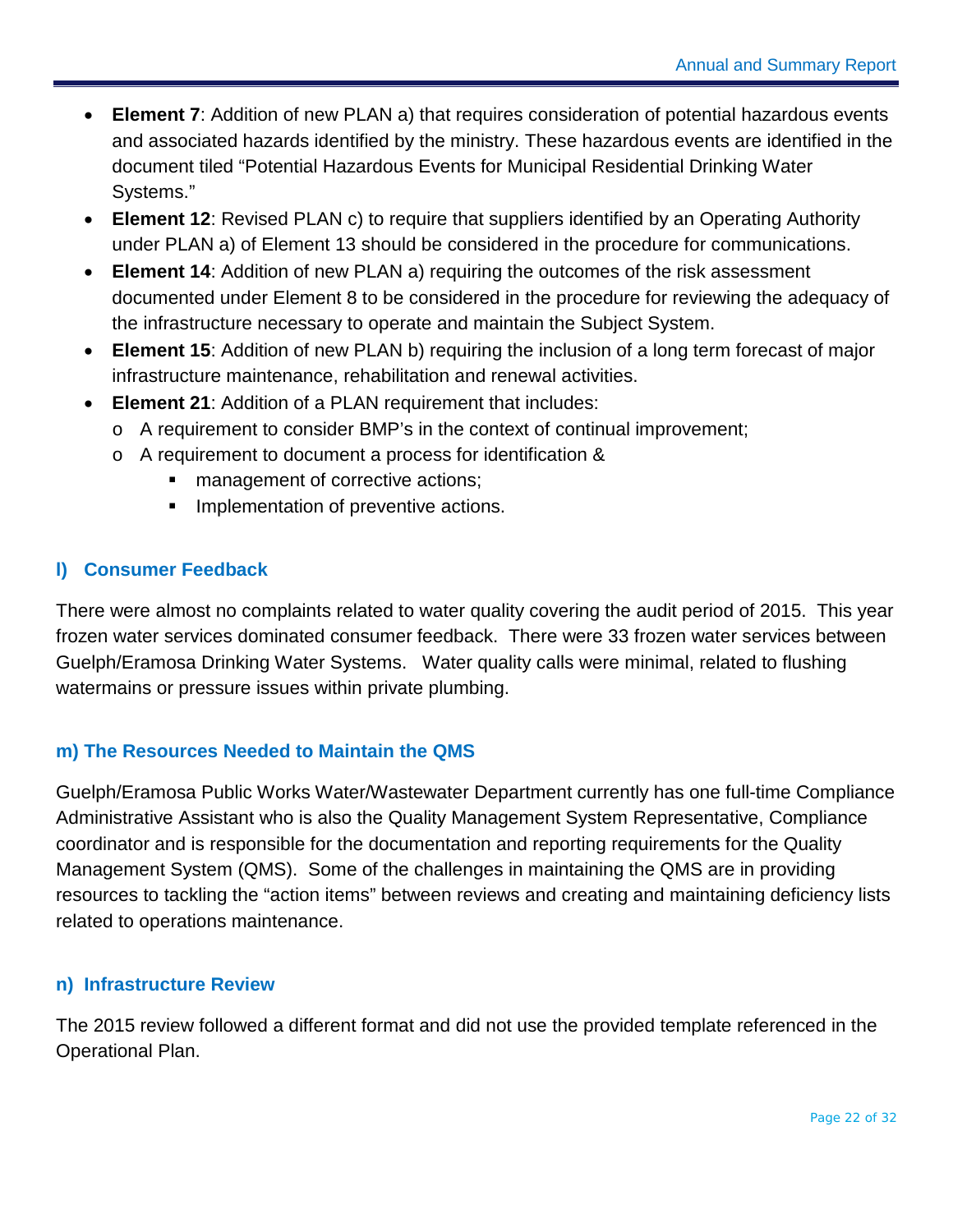The Director of Public Works and the Operations Manager identified infrastructure maintenance and replacement needs while considering the requirements set out within element 14 of the Drinking Quality Management Standard. Updates to the Operational Plan are required to document this change in process.

#### <span id="page-27-0"></span>**o) Staff Suggestions**

Staff suggestions are discussed during staff and operational meetings and taken into account during annual budget processes.

# <span id="page-27-1"></span>**3.0 Next Steps**

An effective management system requires ongoing commitment by staff and management. A challenge will be to ensure the maintenance and improvement of the system continues to be a high priority of the Operating Authority. Next steps related to the DWQMS in 2016 include the following:

| <b>Month</b> | 2016 Scheduled DWQMS                                                                                                                                                                                                                                   |
|--------------|--------------------------------------------------------------------------------------------------------------------------------------------------------------------------------------------------------------------------------------------------------|
| March        | Policy and Commitment Sign-off Top Management (Owner<br>Representatives).                                                                                                                                                                              |
| March        | Council update - Report to Owner                                                                                                                                                                                                                       |
| April/May    | Work on noted opportunities for improvement (OFIs) from<br>various sources (e.g. internal audits, external audits,<br>management reviews, meetings, etc.).<br>Update Operational Plan to reflect changes noted within<br>opportunities for improvement |
| June         | NSF International Strategic Registrations on-site audit of the<br>$\bullet$<br><b>Drinking Water Quality Management System</b>                                                                                                                         |
| July/August  | Ongoing continual improvement by verifying effectiveness of<br>corrective and preventive actions taken to prevent occurrence<br>and/or recurrence of non-conformities                                                                                  |
| September    | Infrastructure Review                                                                                                                                                                                                                                  |
| October      | DWQMS internal audit/Management Review                                                                                                                                                                                                                 |
| November     | <b>Risk Assessment Review</b>                                                                                                                                                                                                                          |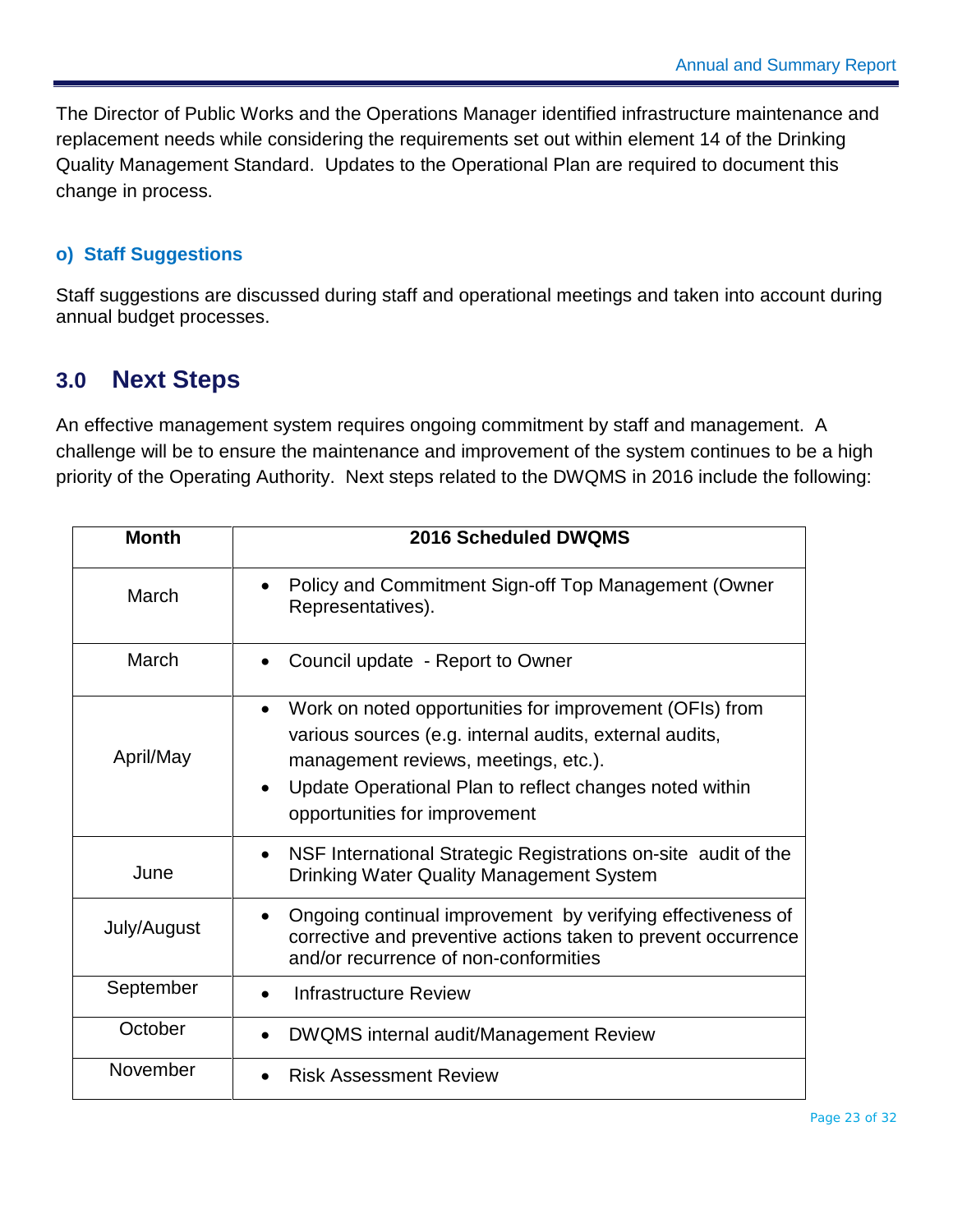# <span id="page-28-0"></span>**4.0 Legal and other Requirements update**

| <b>Date</b><br>$-2015$ | <b>Source of</b><br>Posting /<br><b>Reference</b> | <b>Title of Legal &amp; Other Requirement</b><br><b>Highlights of posting</b>                                                                                                                                                                                                                                                                                                                                                                                                                         | <b>Action and</b><br><b>Status Update</b>                 |
|------------------------|---------------------------------------------------|-------------------------------------------------------------------------------------------------------------------------------------------------------------------------------------------------------------------------------------------------------------------------------------------------------------------------------------------------------------------------------------------------------------------------------------------------------------------------------------------------------|-----------------------------------------------------------|
| Dec.<br>27,            | Canada<br>Gazette                                 | Performance Indicators and National Targets for the Code<br>of Practice for the Environmental Management of Road<br>Salts in Canada - The Code of Practice for the Environmental<br>Management of Road Salts was developed in 2004 to assist<br>municipal and provincial road authorities to better manage their<br>use of road salts in a way that reduces the harm to the<br>environment while maintaining roadway safety.<br>The Code specifies road organizations that use over 500 t/year        | No action required.                                       |
| 2014                   |                                                   | of salt or who have salt-vulnerable areas in their territory to<br>review their existing winter maintenance operations to improve<br>practices and reduce adverse impacts of salt releases in the<br>environment.                                                                                                                                                                                                                                                                                     |                                                           |
|                        |                                                   | One of the program's improvement actions is to set national<br>targets for the implementation of best practices against which<br>performance of the road organizations and the success of the<br>Code can be evaluated.                                                                                                                                                                                                                                                                               |                                                           |
| Jan. 5                 | <b>MOECC</b>                                      | <b>Updated Watermain Disinfection Procedures - Draft for</b><br><b>Comments</b> – Municipal operating authorities are required to use<br>AWWA Standard C651 (Disinfecting Water Mains) for addition,<br>replacement or repair of pipes forming the distribution system,<br>as per condition 2.3.2 of Drinking Water Works Permits. The<br>province has worked with stakeholders to clarify the<br>requirements of C651, and to develop alternative procedures to<br>be used during emergency repairs. | Forwarded to all<br><b>Water Operators for</b><br>review. |
|                        | E-mail                                            | The Watermain Disinfection Procedure will result in some<br>changes to the procedures. The document outlines minimum<br>requirements for compliance, and operating authorities will be<br>able to use their discretion to adopt more stringent standard<br>operating procedures. Requirements for disinfection will also<br>apply to temporary watermains, as well as service pipes of 100<br>mm diameter or greater.                                                                                 |                                                           |
| Jan.<br>12             | Environmen<br>tal Registry                        | The MOECC is seeking stakeholder input on the "Technical<br><b>Discussion Paper on Proposed Ontario Drinking Water</b>                                                                                                                                                                                                                                                                                                                                                                                | No action required.                                       |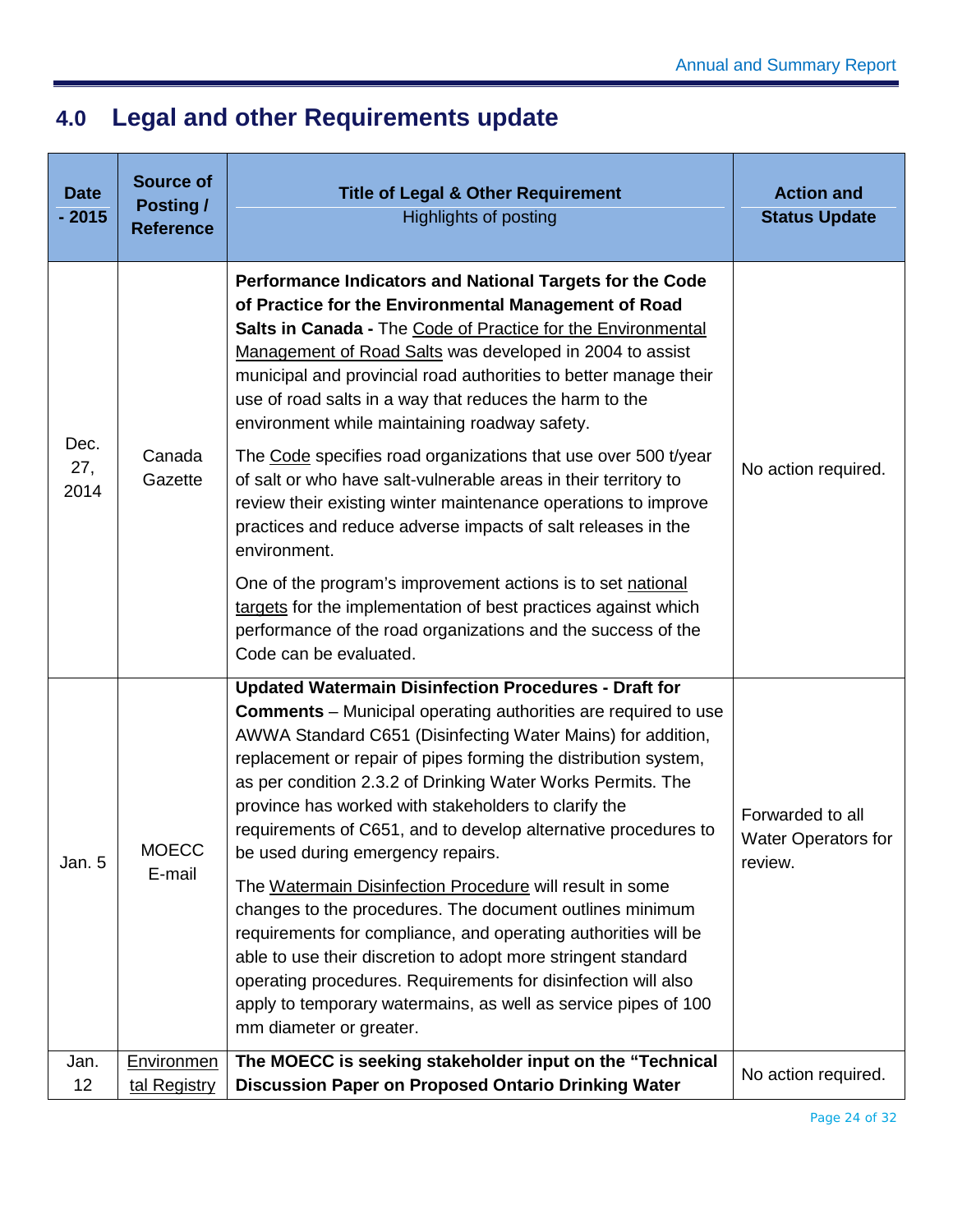| <b>Date</b><br>2015 | <b>Source of</b><br>Posting /<br><b>Reference</b> | <b>Title of Legal &amp; Other Requirement</b><br><b>Highlights of posting</b>                                                                                                                                                                                                                                                                                                                                                                                                                                                                                                                                                                                                                                                                                                                                                                                  | <b>Action and</b><br><b>Status Update</b> |
|---------------------|---------------------------------------------------|----------------------------------------------------------------------------------------------------------------------------------------------------------------------------------------------------------------------------------------------------------------------------------------------------------------------------------------------------------------------------------------------------------------------------------------------------------------------------------------------------------------------------------------------------------------------------------------------------------------------------------------------------------------------------------------------------------------------------------------------------------------------------------------------------------------------------------------------------------------|-------------------------------------------|
|                     |                                                   | Quality Standards" that proposes regulatory amendments to<br>Schedule 2 of Ontario Regulation 169/03 to adopt new Ontario<br>Drinking Water Quality Standards for chlorate, chlorite, 2-<br>methyl-4-chlorophenoxyacetic acid (MCPA), and, haloacetic<br>acids (HAAs) and to revise the existing Ontario Drinking Water<br>Quality Standards for arsenic, benzene, carbon tetrachloride,<br>and vinyl chloride. The Technical Discussion Paper on Proposed<br>Ontario Drinking Water Quality Standards provides an overview<br>of the process used by the ministry for the proposed changes for<br>each contaminant and seeks stakeholder input for questions<br>related to the proposed numerical value, benefits of adopting the<br>proposed standard, impacts to municipalities and drinking water<br>system owners, and the time-frame for implementation. |                                           |
| Jan.<br>16          | $UW -$<br>NSERC e-<br>mail                        | Over 200,000 residents on Montreal's South Shore told not<br>to drink their tap water-day 2 - The City of Longueuil, Quebec<br>confirmed this morning that its drinking water advisory will<br>remain in effect as officials continue to test the quality of the<br>water after a diesel fuel spill earlier this week. For more details<br>see:<br>CBC news: Longueuil water consumption ban still in effect<br>Global news: Longueuil water ban lifted: tap water safe to drink<br>after diesel spill<br>National Post: Longueuil can't drink tap water after 28,000 litres<br>of diesel spills into sewage system and St. Lawrence River                                                                                                                                                                                                                     | No action required.                       |
| Jan.<br>27          | OWWCO<br><b>Website</b>                           | NEW - Guide to Drinking Water Operator Training<br>Requirements in O. Reg. 128/04 - The ministry has introduced<br>a new Guide to Drinking Water Operator Training Requirements.<br>This guide explains the training requirements for renewal of<br>Drinking Water Operator and Water Quality Analyst certificates<br>under Ontario Regulation 128/04. It also provides information on<br>the certificate renewal process.<br>Please note this new guide replaces Guideline 4.1 Six Month<br>Operator Certificate Renewal, Guideline 4.2 'Director Approved'                                                                                                                                                                                                                                                                                                   | No action required.                       |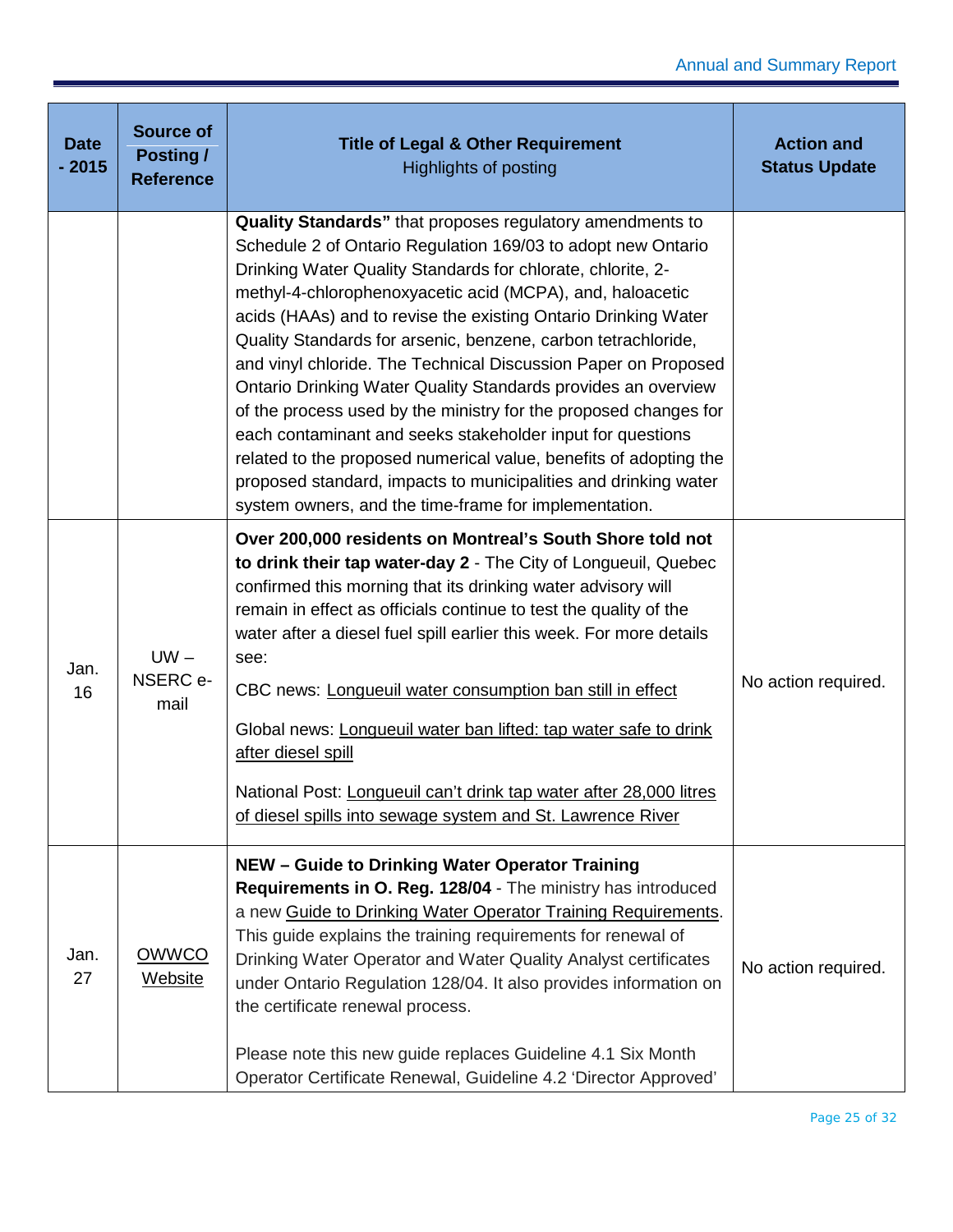| <b>Date</b><br>$-2015$ | <b>Source of</b><br>Posting /<br><b>Reference</b> | <b>Title of Legal &amp; Other Requirement</b><br><b>Highlights of posting</b>                                                                                                                                                                                                                                                                                                                                                                                                                                                                                                                                                                                                                                                                                                                                                                                  | <b>Action and</b><br><b>Status Update</b> |
|------------------------|---------------------------------------------------|----------------------------------------------------------------------------------------------------------------------------------------------------------------------------------------------------------------------------------------------------------------------------------------------------------------------------------------------------------------------------------------------------------------------------------------------------------------------------------------------------------------------------------------------------------------------------------------------------------------------------------------------------------------------------------------------------------------------------------------------------------------------------------------------------------------------------------------------------------------|-------------------------------------------|
|                        |                                                   | Continuing Education Training Requirements and Guideline 4.3<br>On-the-Job Practical Training Criteria.                                                                                                                                                                                                                                                                                                                                                                                                                                                                                                                                                                                                                                                                                                                                                        |                                           |
| Feb. 1                 | <b>AWWA</b>                                       | ANSI/AWWA C651-14 - Disinfecting Water Mains released<br>Feb. 1, 2015. This standard describes methods of disinfecting<br>newly constructed potable water mains, mains that have been<br>removed from service for planned repairs or for maintenance<br>that exposes them to contamination; mains that have undergone<br>emergency repairs because of physical failure; and mains that,<br>under normal operation, continue to show the presence of<br>coliform organisms.                                                                                                                                                                                                                                                                                                                                                                                     | No action required                        |
| Feb. 4                 | OWWCO<br>website                                  | <b>Guidance on Drinking Water and Wastewater OITs Working</b><br>Alone in a Subsystem/Facility - The Ministry of Environment<br>and Climate Change (MOECC) is seeking input into a new<br>guideline to explain when it is appropriate for Drinking Water<br>and Wastewater Operators-in-Training (OITs) to work alone.<br>Click the following link to download Discussion-Paper-on-OITs-<br><b>Working-Alone</b>                                                                                                                                                                                                                                                                                                                                                                                                                                               | No action required.                       |
| Feb. 4                 | OWWCO<br><b>Website</b>                           | NEW - Guideline 4.4: Director Approved Continuing<br>Education Guide for Training Providers - The Ministry of the<br>Environment and Climate Change has released a new Director<br>Approved Continuing Education Guide for Training Providers<br>The new guide explains the criteria that continuing education<br>training must meet in order to be considered Director Approved<br>for the purpose of Drinking Water Operators and Water Quality<br>Analysts meeting their training requirements under O. Reg.<br>128/04. The guideline also includes information for training<br>providers on the process for having continuing education<br>training assessed.<br>This guideline replaces the sections of Guideline 4.2 'Director<br>Approved' Continuing Education Training Requirements<br>regarding training providers and continuing education training | No action required.                       |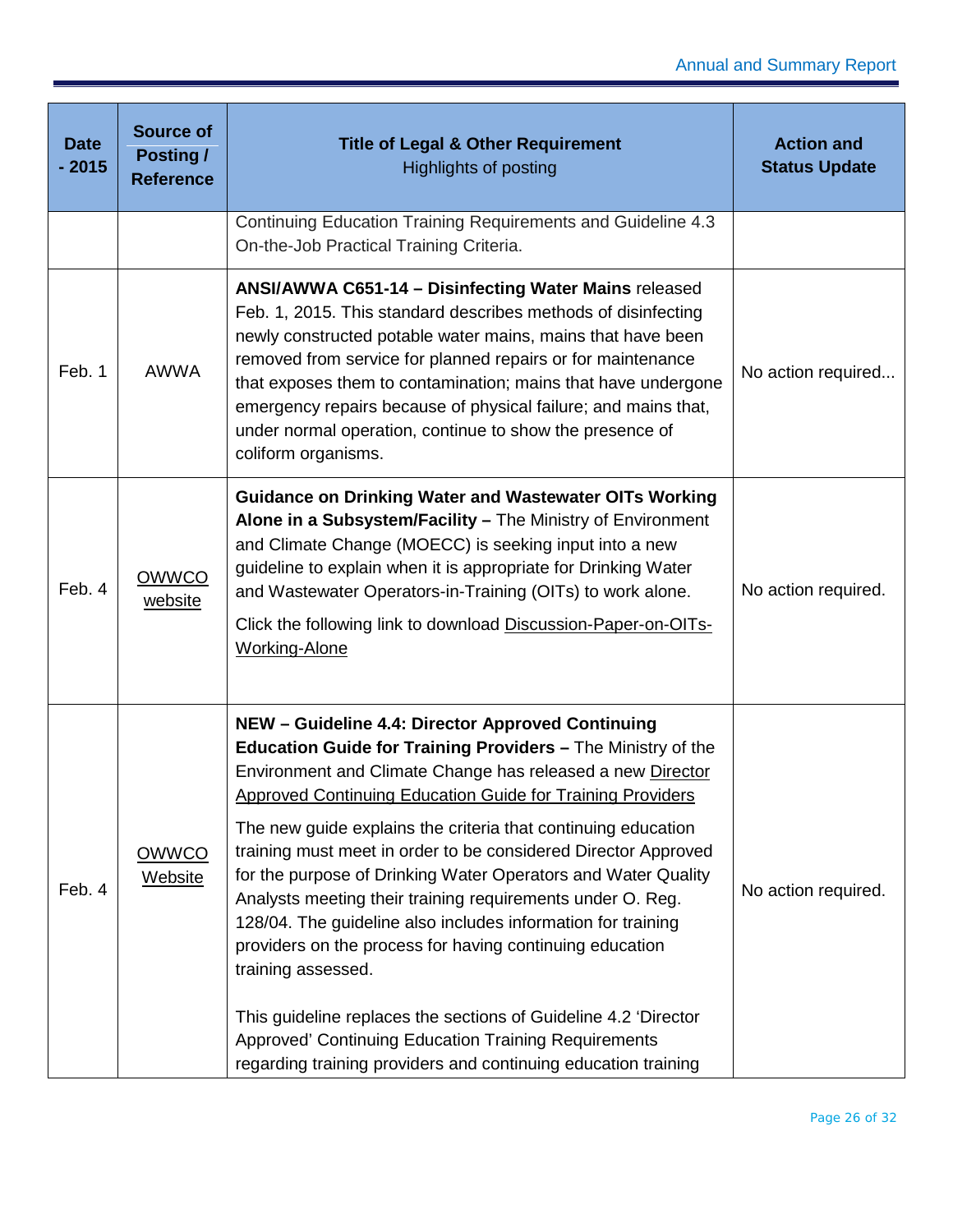| <b>Date</b><br>$-2015$ | <b>Source of</b><br>Posting /<br><b>Reference</b>                    | <b>Title of Legal &amp; Other Requirement</b><br><b>Highlights of posting</b>                                                                                                                                                                                                                                                                                                                                                                                                                                                                                                                                                                                                                                                                                                                                                                                                                                                                                                                                                                                                                                                                                                                                                                     | <b>Action and</b><br><b>Status Update</b> |
|------------------------|----------------------------------------------------------------------|---------------------------------------------------------------------------------------------------------------------------------------------------------------------------------------------------------------------------------------------------------------------------------------------------------------------------------------------------------------------------------------------------------------------------------------------------------------------------------------------------------------------------------------------------------------------------------------------------------------------------------------------------------------------------------------------------------------------------------------------------------------------------------------------------------------------------------------------------------------------------------------------------------------------------------------------------------------------------------------------------------------------------------------------------------------------------------------------------------------------------------------------------------------------------------------------------------------------------------------------------|-------------------------------------------|
|                        |                                                                      | approval.                                                                                                                                                                                                                                                                                                                                                                                                                                                                                                                                                                                                                                                                                                                                                                                                                                                                                                                                                                                                                                                                                                                                                                                                                                         |                                           |
| Feb.<br>10             | <b>World</b><br><b>Health</b><br>Organizatio<br>n Boil<br>Water Info | WHO Technical Brief on Boil Water-great information in 2<br>page document - The WHO has just released a two page<br>'Technical Brief on Boil Water". They conclude that "the<br>process of heating water to a rolling boil, as recommended in<br>the WHO Guidelines for Drinking-water Quality (WHO, 2011), is<br>sufficient to inactivate pathogenic bacteria, viruses and<br>protozoa." What many people don't realize is that temperatures<br>above 70°C for 15 seconds or more provide a substantial level<br>of protection. Table 1 on page 2 provides a summary of studies<br>of thermal inactivation of bacteria, viruses and protozoa.                                                                                                                                                                                                                                                                                                                                                                                                                                                                                                                                                                                                    | No action required.                       |
| Feb.<br>20             | World<br><b>Health</b><br>Organizatio<br>$\underline{n}$             | Province orders probe after Winnipeg's 48-hour boil-water<br>advisory. "The Manitoba government has ordered an<br>investigation into the vulnerability of Winnipeg's drinking water<br>after an E. coli test result prompted a boil-water advisory last<br>month for the capital's 700,000 residents. City staff said<br>Wednesday they were confident the water system was not<br>contaminated with bacteria and that the result was a false<br>positive. But Manitoba's office of drinking water was not<br>convinced. "We have no evidence at all to suggest there was a<br>false positive at this point," said office director Kim Philip in an<br>interview. "This is an independent, accredited lab and we're<br>confident in the results from the lab, so we are very concerned<br>with the use of the term false positive."We certainly don't want<br>the laboratory to be pinned with this as an analytical error when<br>there's nothing that we've identified that would lead one to<br>conclude that."<br>Hours earlier, Winnipeg's waste and water director Diane<br>Sacher told a city council committee that a false E. coli result,<br>either from a sampling or lab error, was to blame for the citywide<br>boil-water advisory. | No action required.                       |
| Feb.<br>20             | <b>US</b><br><b>EPA</b>                                              | The USEPA released its 6 <sup>th</sup> National Contaminant Occurrence<br>Database of analytical results for its UCMR 3 which requires<br>monitoring for 30 contaminants including 28 chemicals and 2                                                                                                                                                                                                                                                                                                                                                                                                                                                                                                                                                                                                                                                                                                                                                                                                                                                                                                                                                                                                                                             | No action required.                       |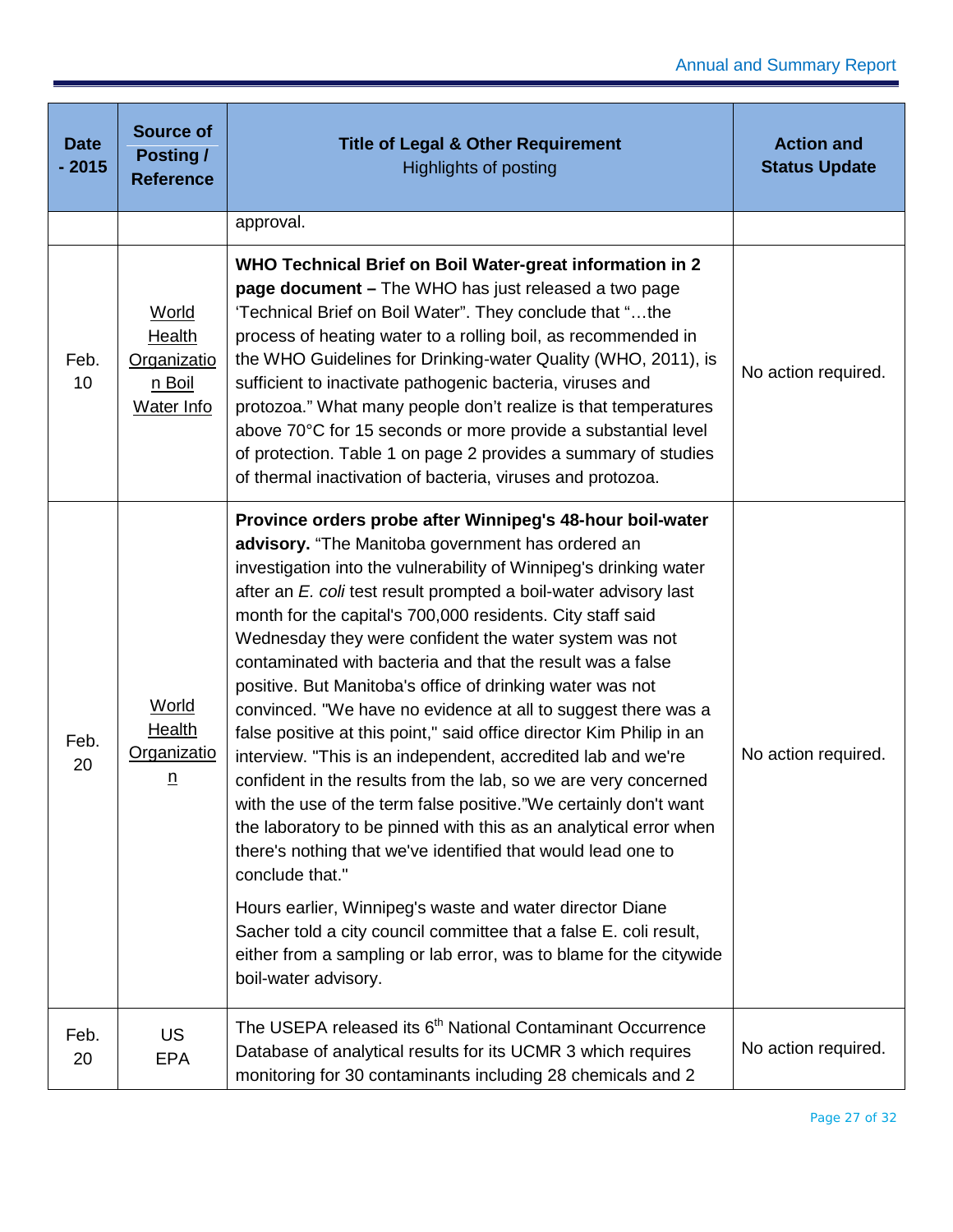| <b>Date</b><br>$-2015$ | <b>Source of</b><br><b>Posting /</b><br><b>Reference</b> | <b>Title of Legal &amp; Other Requirement</b><br><b>Highlights of posting</b>                                                                                                                                                                                                                                                                                                                                                                                                                                                       | <b>Action and</b><br><b>Status Update</b>                                                                                                                                                                                                          |
|------------------------|----------------------------------------------------------|-------------------------------------------------------------------------------------------------------------------------------------------------------------------------------------------------------------------------------------------------------------------------------------------------------------------------------------------------------------------------------------------------------------------------------------------------------------------------------------------------------------------------------------|----------------------------------------------------------------------------------------------------------------------------------------------------------------------------------------------------------------------------------------------------|
|                        |                                                          | viruses. UCMR 3 samples are being collected at entry points to<br>the distribution system (EPTDS). See pages 11 and 12 of the<br>summary document for the latest data at this link: About<br><b>Monitoring Unregulated Drinking Water Contaminants</b>                                                                                                                                                                                                                                                                              |                                                                                                                                                                                                                                                    |
|                        |                                                          | Chlorate (37.3%), 1,4-dioxane (6.8%), and strontium (5.3%)<br>continue to be the most commonly detected in US public water<br>supply systems based on values greater than their reference<br>concentrations. UCMR 3 monitoring will continue through<br>December 2015, and final data are expected to be reported to<br>EPA in the summer of 2016.                                                                                                                                                                                  |                                                                                                                                                                                                                                                    |
| Mar.<br>18             | <b>MOECC</b>                                             | <b>Issue 6 of the Municipal Drinking Water Licensing Program</b><br>Bulletin In this issue: Upcoming DWQMS Workshop in Orillia,<br>Updated Watermain Disinfection Procedures, Air Release and<br>Vacuum Relief Valves, Climate Change and your Quality<br>Management System, New Schedule E for Municipal Drinking<br>Water Licences.                                                                                                                                                                                               | No action required.                                                                                                                                                                                                                                |
| Mar.<br>25             | <b>MOECC</b>                                             | The updated Your Septic System: Protecting Your<br><b>Investment and the Environment brochure</b> is now available<br>as part of the Source Water Protection Education and Outreach<br>Resource Catalogue.<br>This brochure includes information on septic system<br>maintenance, safe operation and the mandatory inspection<br>program. The brochure will help meet the intent of some source<br>protection policies related to the Clean Water Act, which also<br>supports the province's efforts to prepare for climate change. | No action required.<br>Forwarded e-mail to<br><b>Risk Management</b><br>Official, Building<br>Services,<br>Wastewater,<br>WDGPH and<br><b>Technical Staff.</b>                                                                                     |
| Apr.<br>13             | <b>MOECC</b>                                             | A Guide for Drinking Water System Owners Seeking to<br><b>Undertake a Backflow Prevention Program.</b> This guide<br>provides comprehensive information and suggested approaches<br>that drinking water system owners/operators can use to develop<br>a backflow prevention program.<br>It presents owners and operators with a consistent approach to<br>protecting drinking water from backflow. This will help safeguard<br>Ontarians and further strengthen the drinking water safety net.                                      | No action required.<br>Forwarded e-mail to<br><b>Building Services,</b><br><b>Water Services' Top</b><br>Management and<br><b>Technical Staff.</b><br><b>Building Services</b><br>confirmed that we<br>exceed the<br>requirements in the<br>guide. |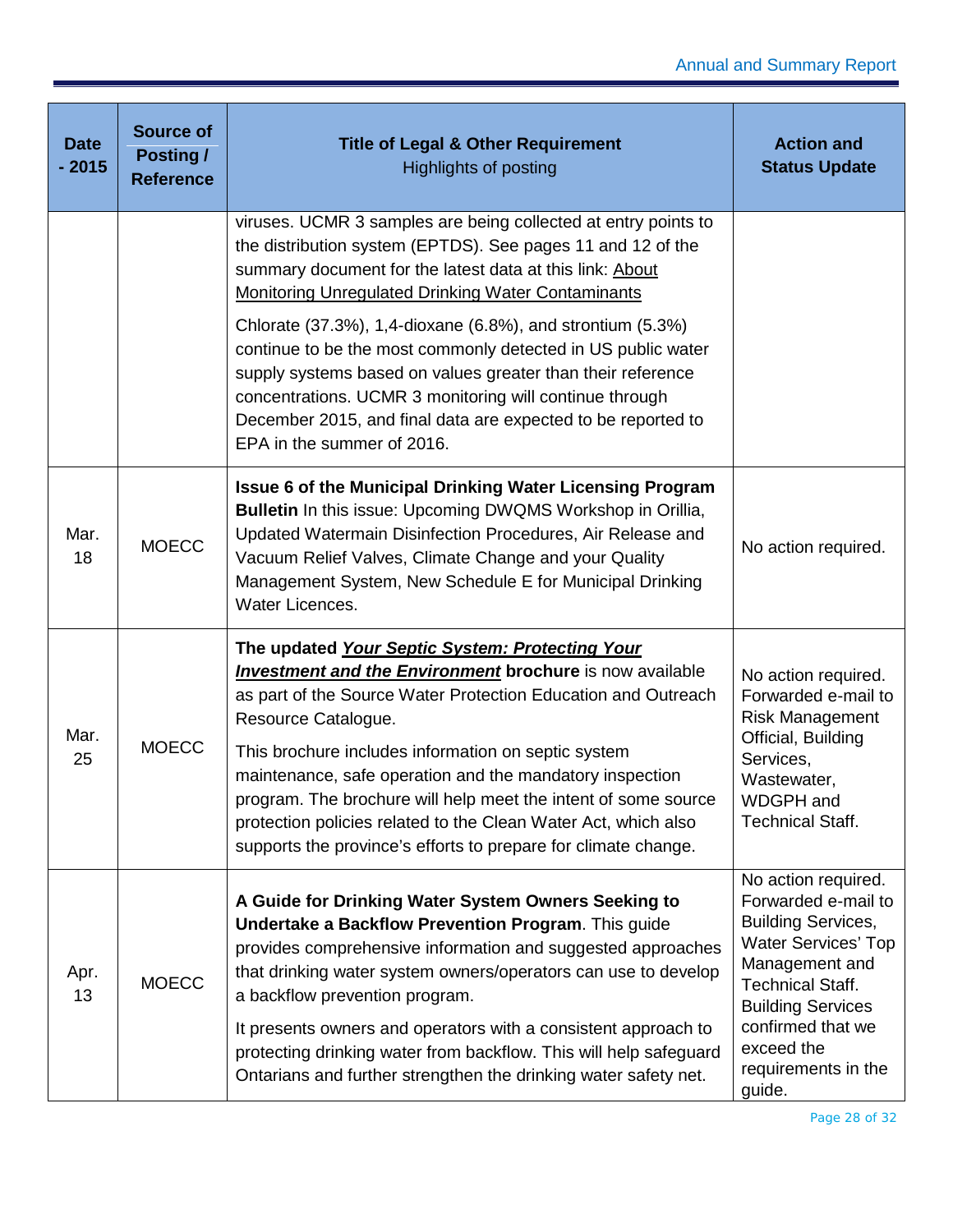| <b>Date</b><br>$-2015$ | <b>Source of</b><br>Posting /<br><b>Reference</b> | <b>Title of Legal &amp; Other Requirement</b><br><b>Highlights of posting</b>                                                                                                                                                                                                                                                                                                                                                                                                                                                                                                                                                                                                                                                                                                                                          | <b>Action and</b><br><b>Status Update</b>                                                   |
|------------------------|---------------------------------------------------|------------------------------------------------------------------------------------------------------------------------------------------------------------------------------------------------------------------------------------------------------------------------------------------------------------------------------------------------------------------------------------------------------------------------------------------------------------------------------------------------------------------------------------------------------------------------------------------------------------------------------------------------------------------------------------------------------------------------------------------------------------------------------------------------------------------------|---------------------------------------------------------------------------------------------|
|                        |                                                   | Download the guide.                                                                                                                                                                                                                                                                                                                                                                                                                                                                                                                                                                                                                                                                                                                                                                                                    |                                                                                             |
| Apr.<br>14             | <b>MOECC</b>                                      | Ministry of the Environment and Climate Change Chief<br>Drinking Water Inspector's Annual Report 2013-2014 -<br>Notice of Release. Today, Minister Glen Murray released the<br>2013-14 Chief Drinking Water Inspector's Annual Report. The<br>report provides an overview of the ministry's progress during<br>2013-14 and includes in-depth information on the performance<br>of Ontario's drinking water systems and licensed and eligible<br>laboratories.<br>The report highlights that Ontario's drinking water continues to<br>be of high quality and is well protected. These findings are<br>supported by our drinking water quality and inspection results.<br>The ministry and its partners are working together and remain<br>committed to protecting the province's drinking water.                        | No action required.<br>Forwarded e-mail to<br><b>Top Management</b><br>and Technical Staff. |
| May<br>22              | <b>MOECC</b>                                      | New! Heating and Liquid Fuels pages added to Source<br>Protection Education and Outreach Catalogue - Do you use<br>heating oil or store fuel on your property? Then you have legal<br>responsibilities to make sure it does not leak into water sources.<br>Use the new heating and liquid fuels catalogue pages to find out<br>how to protect your drinking water from fuel.                                                                                                                                                                                                                                                                                                                                                                                                                                          | No action required.                                                                         |
| Jun. 6                 | Canada<br>Gazette                                 | Proposed Regulations Amending the Transportation of<br>Dangerous Goods Regulations (Part 8 - Reporting<br>Requirements) - The proposed amendment requires a person<br>to report a release or an anticipated release in excess of a trace<br>amount of dangerous goods, except for dangerous goods<br>included in Packing Group III of the following classes for which<br>the threshold is an amount greater than 30 L or 30 kg:  Class<br>8, Corrosives. Since dangerous goods included in Packing<br>Group III pose a lower risk in transport, the threshold aims to<br>exclude the reporting of small releases or small anticipated<br>releases resulting from routine operations involving pumps,<br>compressors and connectors that connect and disconnect<br>during the loading and unloading of dangerous goods. | No action required.                                                                         |
| Jun.<br>30             | MOECC E-<br>mail                                  | NEW! Campaign in a Box toolkit now available on                                                                                                                                                                                                                                                                                                                                                                                                                                                                                                                                                                                                                                                                                                                                                                        | No action required.                                                                         |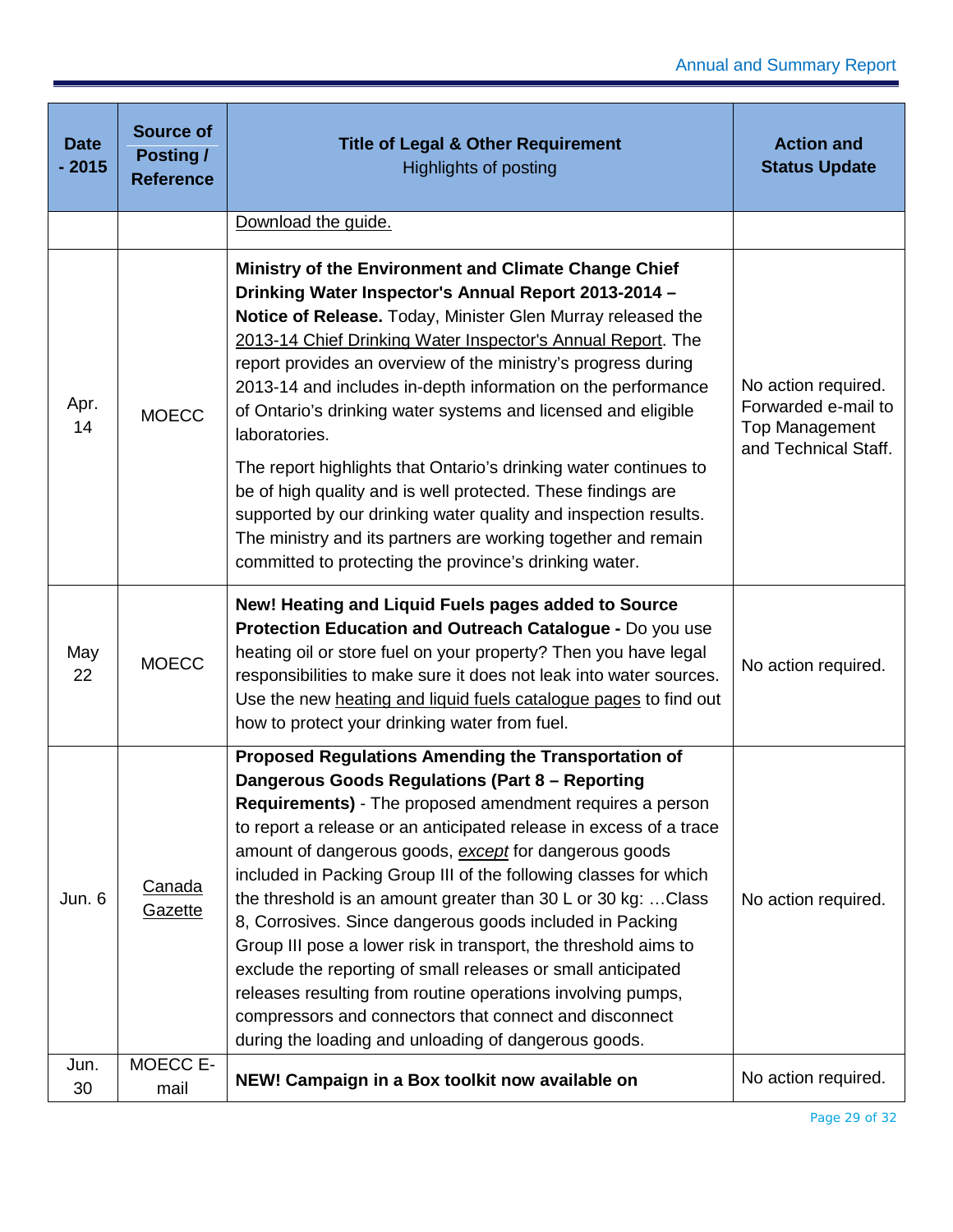| <b>Date</b><br>$-2015$ | <b>Source of</b><br>Posting /<br><b>Reference</b> | <b>Title of Legal &amp; Other Requirement</b><br><b>Highlights of posting</b>                                                                                                                                                                                                                                                                                                                                                                                                                                                                                                                                                                                                                                                                                                                                                                                                              | <b>Action and</b><br><b>Status Update</b> |
|------------------------|---------------------------------------------------|--------------------------------------------------------------------------------------------------------------------------------------------------------------------------------------------------------------------------------------------------------------------------------------------------------------------------------------------------------------------------------------------------------------------------------------------------------------------------------------------------------------------------------------------------------------------------------------------------------------------------------------------------------------------------------------------------------------------------------------------------------------------------------------------------------------------------------------------------------------------------------------------|-------------------------------------------|
|                        |                                                   | Conservation Ontario's website Use the new "Campaign in a<br>Box" toolkit to educate your community about source water<br>protection. Plan a campaign using the template and ideas<br>provided. Or develop new materials using content available in<br>the Source Protection Education and Outreach Resource<br>Catalogue.                                                                                                                                                                                                                                                                                                                                                                                                                                                                                                                                                                 |                                           |
| Aug.<br>20             | MOECC E-<br>mail                                  | <b>EBR consultation on Ontario's Drinking Water Quality</b><br>Standards. In December 2014, the MOECC posted a<br>discussion paper on the environmental registry outlining<br>proposed changes to drinking water standards and testing<br>procedures for specific substances: chlorate, chlorite, 2 methyl-<br>4-chlorophenoxyacetic acid and haloacetic acids, and to revise<br>the existing standards for arsenic, benzene, carbon<br>tetrachloride, and vinyl chloride.<br>The ministry is now seeking input on a more specific proposal to<br>amend Ontario Regulation 169/03 (Ontario Drinking Water<br>Quality Standards) and Ontario Regulation 170/03 (Drinking<br>Water Systems) made under the Safe Drinking Water Act, 2002,<br>as well as any municipal licences as appropriate in order to<br>update the drinking water standards, and testing and reporting<br>requirements. | Reviewed and<br>noted for<br>compliance.  |
| Sep.<br>25             | <b>MOECC</b>                                      | New fees for the Water and Wastewater Operator<br>Certification Program. Starting January 1, 2016, the MOECC<br>will be increasing fees for the Water and Wastewater Operator<br>Certification Program to recover the costs associated with the<br>program. Existing operator certification program fees have<br>remained unchanged since 2004 and account for only half of the<br>true cost to deliver the program. By adjusting fees and adopting<br>the new fee structure, the ministry will recover close to 100 per<br>cent of program costs. In addition to increases to the current<br>fees, the ministry is introducing new fees, also effective January<br>1, 2016. The list of all new fees and additional information is<br>available on the Ontario Water Wastewater Certification Office's<br>website at www.owwco.ca.                                                        | No action required.                       |
| Oct.<br>31             | Ontario<br>Gazette                                | Source Protection Committees Regulation (O. Reg. 288/07)<br>amended with changes to minimum and maximum number of<br>committee members. The "Number of Members" table included<br>in section 1 of the regulation outlines the minimum and                                                                                                                                                                                                                                                                                                                                                                                                                                                                                                                                                                                                                                                  | No action required.                       |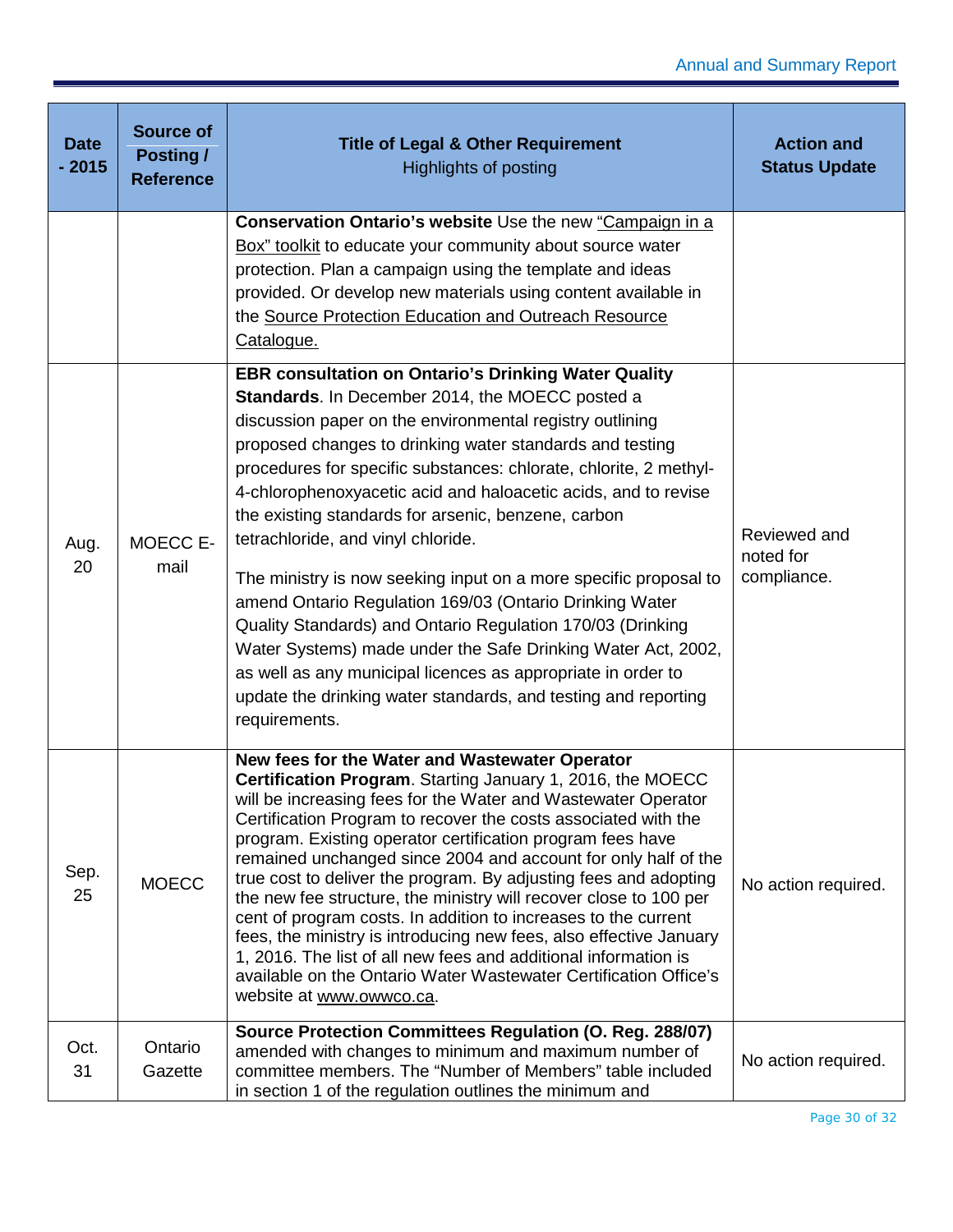| <b>Date</b><br>$-2015$ | <b>Source of</b><br><b>Posting /</b><br><b>Reference</b> | <b>Title of Legal &amp; Other Requirement</b><br><b>Highlights of posting</b>                                                                                                                                                                                                                                                                                                                                                                                                                                                                                                                                                                                                                                                                                                                                                                                                                                                                                                                                                                          | <b>Action and</b><br><b>Status Update</b>                                                                                                                                                                                             |
|------------------------|----------------------------------------------------------|--------------------------------------------------------------------------------------------------------------------------------------------------------------------------------------------------------------------------------------------------------------------------------------------------------------------------------------------------------------------------------------------------------------------------------------------------------------------------------------------------------------------------------------------------------------------------------------------------------------------------------------------------------------------------------------------------------------------------------------------------------------------------------------------------------------------------------------------------------------------------------------------------------------------------------------------------------------------------------------------------------------------------------------------------------|---------------------------------------------------------------------------------------------------------------------------------------------------------------------------------------------------------------------------------------|
|                        |                                                          | maximum number of members for each of the Source Protection<br>Areas or Regions.                                                                                                                                                                                                                                                                                                                                                                                                                                                                                                                                                                                                                                                                                                                                                                                                                                                                                                                                                                       |                                                                                                                                                                                                                                       |
| Nov. 9                 | <b>MOECC</b>                                             | Revisions to the DWQMS have been posted for comment on<br>the Environmental Registry. The MOECC is proposing<br>revisions to the Drinking Water Quality Management Standard<br>(DWQMS). The revisions are administrative in nature and<br>intended to clarify existing requirements. Environmental Registry<br>posting: Env. Registry Number 012-5530.                                                                                                                                                                                                                                                                                                                                                                                                                                                                                                                                                                                                                                                                                                 | Reviewed the<br>changes with<br><b>Operational Staff.</b>                                                                                                                                                                             |
| Dec. 1                 | <b>UW</b><br><b>NSERC</b><br>E-mail                      | Health Canada Guidance for Issuing and Rescinding Boil<br>Water Advisories. Health Canada has just posted a guidance<br>document titled 'Guidance for Issuing and Rescinding Boil<br>Water Advisories in Canadian Drinking Water Supplies' at:<br>http://www.healthycanadians.gc.ca/publications/healthy-living-<br>vie-saine/water-advisories-avis-eau/index-eng.php                                                                                                                                                                                                                                                                                                                                                                                                                                                                                                                                                                                                                                                                                  | Emergency<br>procedure related to<br>water advisories will<br>be updated to<br>reflect guidance<br>material as<br>applicable.                                                                                                         |
| Dec. 8                 | MOECC E-<br>mail                                         | Watermain Disinfection Procedure. The final version of the<br><b>MOECC's Watermain Disinfection Procedure document is</b><br>provided. Our Drinking Water Works Permit will be revised to<br>reflect the requirements outlined in the Watermain Disinfection<br>Procedure document, with a planned implementation date of no<br>earlier than May 1 2016. The following popular stakeholder<br>comments were considered in the finalization of the procedure:<br>1. Clarification or modification of the reporting requirements<br>to the local public health unit and the imposition of boil<br>water advisories;<br>2. Clarification or modification of the reporting requirements<br>to the MOECC;<br>3. Required disinfectant concentrations and contact times<br>to ensure adequate disinfection;<br>4. The requirement for backflow prevention devices as<br>referenced in AWWA Standard C651;<br>5. The requirements for an Operator-in-Charge (OIC) to be<br>present and make decisions regarding the disinfection<br>procedure to be followed. | Review of<br>requirements<br>against the<br>practices we have<br>in place for<br>disinfecting<br>watermains as part<br>of an addition,<br>modification,<br>replacement,<br>extension, planned<br>maintenance, or<br>emergency repair. |
| Dec.                   | MOECC E-                                                 | <b>EBR Decision Notice on Ontario's Drinking Water Quality</b><br><b>Standards, Testing and Reporting Requirements. The</b>                                                                                                                                                                                                                                                                                                                                                                                                                                                                                                                                                                                                                                                                                                                                                                                                                                                                                                                            | Reviewed the<br>changes. Review                                                                                                                                                                                                       |
| 15                     | mail                                                     | MOECC has approved changes to Ontario Regulations 170/03<br>and 169/03. The details of the changes can be found in the EBR                                                                                                                                                                                                                                                                                                                                                                                                                                                                                                                                                                                                                                                                                                                                                                                                                                                                                                                             | existing processes<br>to reflect changes.                                                                                                                                                                                             |